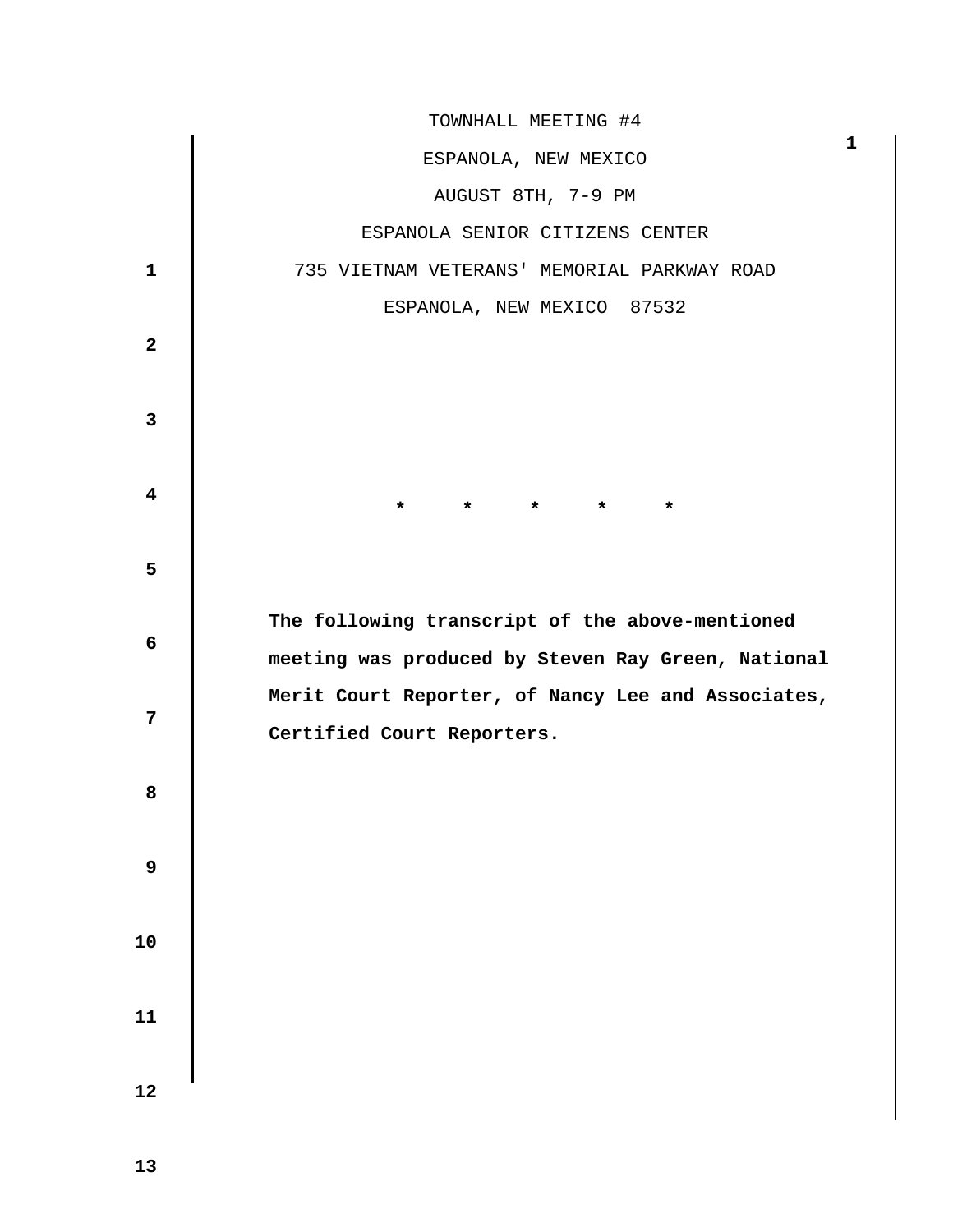## **2 TRANSCRIPT LEGEND**

 The following transcript contains quoted material. Such material is reproduced as read or spoken.

 In the following transcript a dash (--) indicates an unintentional or purposeful interruption of a sentence. An ellipsis (. . .) indicates halting speech or an unfinished sentence in dialogue or omission(s) of word(s) when reading written material.

 In the following transcript (sic) denotes an incorrect usage or pronunciation of a word which is transcribed in its original form as reported.

 In the following transcript (phonetically) indicates a phonetic spelling of the word if no confirmation of the correct spelling is available.

 In the following transcript "uh-huh" represents an affirmative response, and "uh-uh" represents a negative response.

 In the following transcript "\*" indicates a word, often a proper noun, without exact spelling available.

 In the following transcript (inaudible) represents a portion in the proceedings where reporting became impossible due to audio/technical difficulties.

 **10** 

 **1** 

**2** 

**3** 

 **4** 

 **6** 

**12** 

**8 8** 

 **9** 

 **5** 

 **11**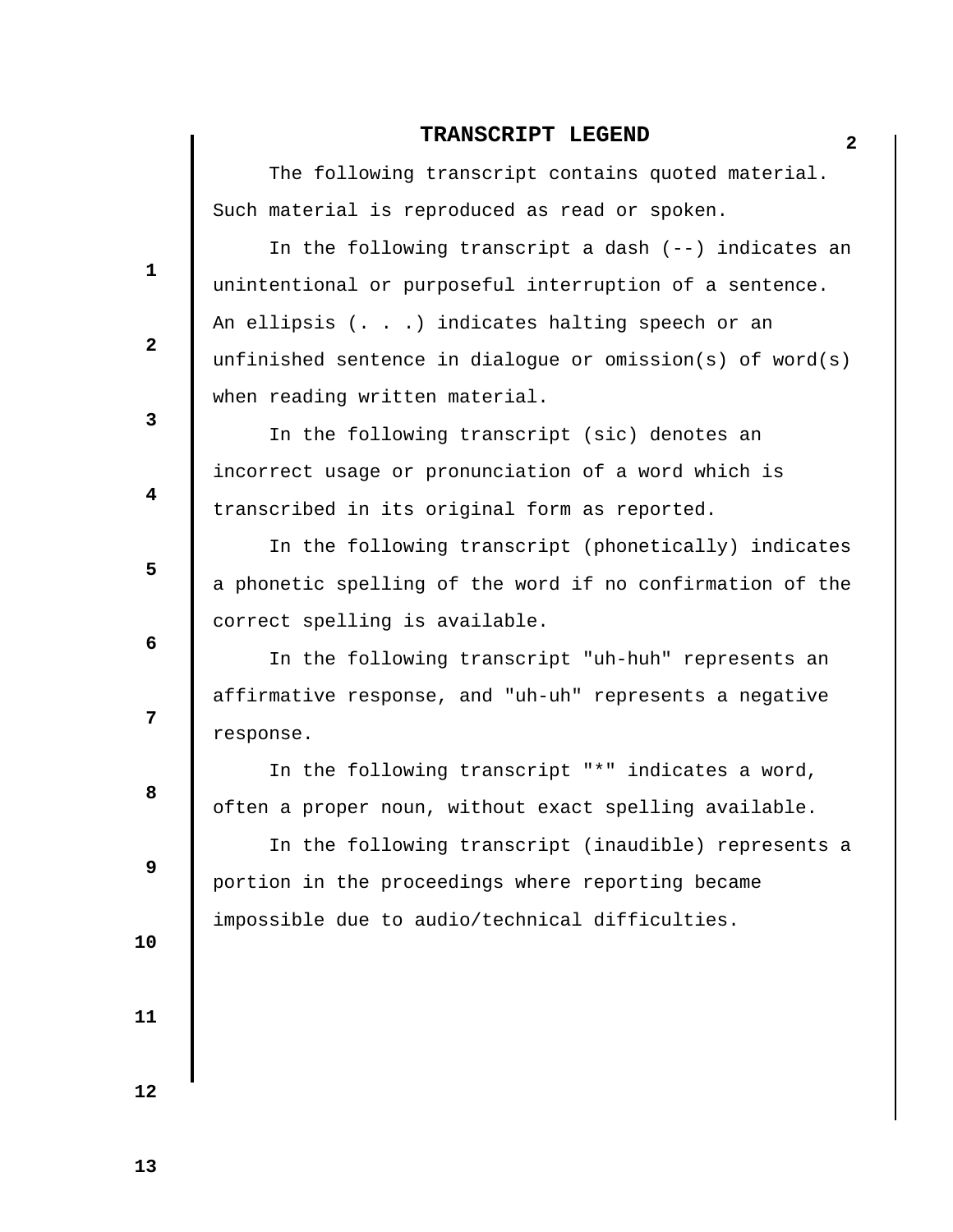(7:10 p.m.)

 **1 2 3 4 5 6 7 8 8 9 10 11 12 MR. ELLIOTT:** That's a very important thing that happened today. I didn't know if you were aware of that. DOE passed the rule and it's final now. Okay. So here's the way we'd like to conduct this meeting this evening. I know that you all want to just get on and have your thoughts heard and maybe ask us questions, but we really need to give this presentation, and I'd ask you to keep your questions till the end of Ted's presentation so he can get through it. Maybe it'll answer your question. When he concludes his presentation, what I'd like you to do then is if you'd queue up behind the mikes and if you have questions about how this meeting is going to be -- I'll try to be your moderator and I'm here not to berate anybody or cut anybody off. I'd like to have everybody have a fair opportunity to have their time at the mike. Okay? All right. Without any further ado, I think I'll turn it over to Ted Katz and we'll let him go through his presentation, then we'll open it up to the floor. (Presentation by Ted Katz)  **UNIDENTIFIED:** May I ask a question?  **MR. KATZ:** Yes.  **UNIDENTIFIED:** If I understood you --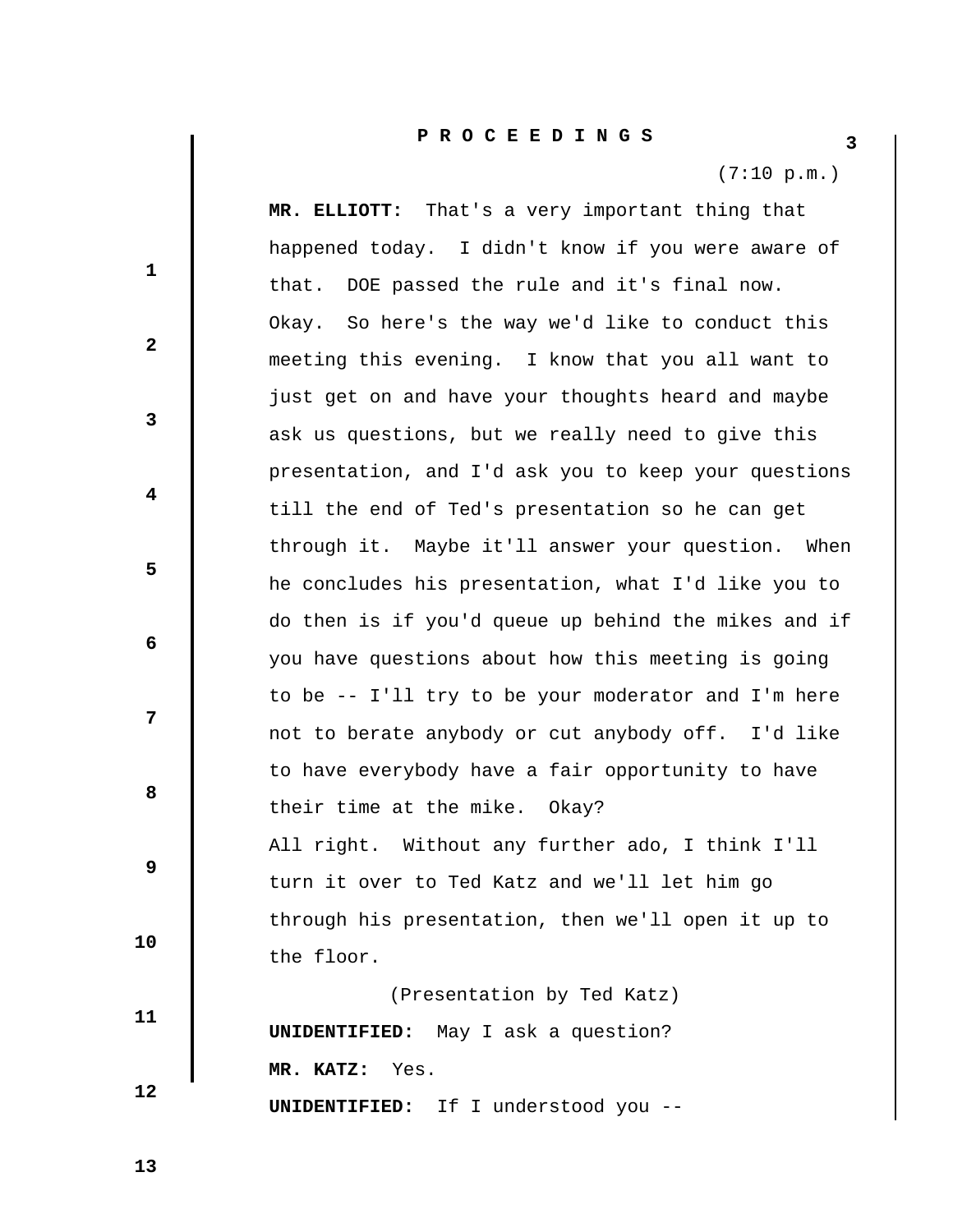MR. ELLIOTT: Wait a minute -- you'll have to speak a -- we need to capture your name for the record so --  **MR. KATZ:** Could you just speak into the microphone?  **MR. ELLIOTT:** -- you can ask a question now if you could stand at the mike and state your name and what your question is. And I'd like to keep our questions to the end of the presentation, but please --

 **UNIDENTIFIED:** Well, the reason I wanted to ask now is so I don't lose the point, so I'll try to be very definite. You were making the point that certain levels of radiation predictably produce certain kinds of cancers, and yet I'm wondering how you fold in an individual body's susceptibilities to cancer, and then in one instance I know of an environment where there were multiple cancers but somewhere in -- well, all of the multiple -- there were six or seven people, all -- each one of the cancers were in a different set of the -- different location of the body.

 **MR. KATZ:** Right, but we will --

 **MR. ELLIOTT:** Your name -- could we have your name, please?

 **MS. BEAR:** Oh, excuse me.

 **MR. ELLIOTT:** I'm sorry.

 **MS. BEAR:** Yeah, my name is Jo Bear.

(Presentation by Mr. Katz continued.)

 **13** 

 **10** 

 **11** 

 **12** 

 **1** 

**2** 

**3** 

 **4** 

 **6** 

**8 8** 

 **9** 

 **5**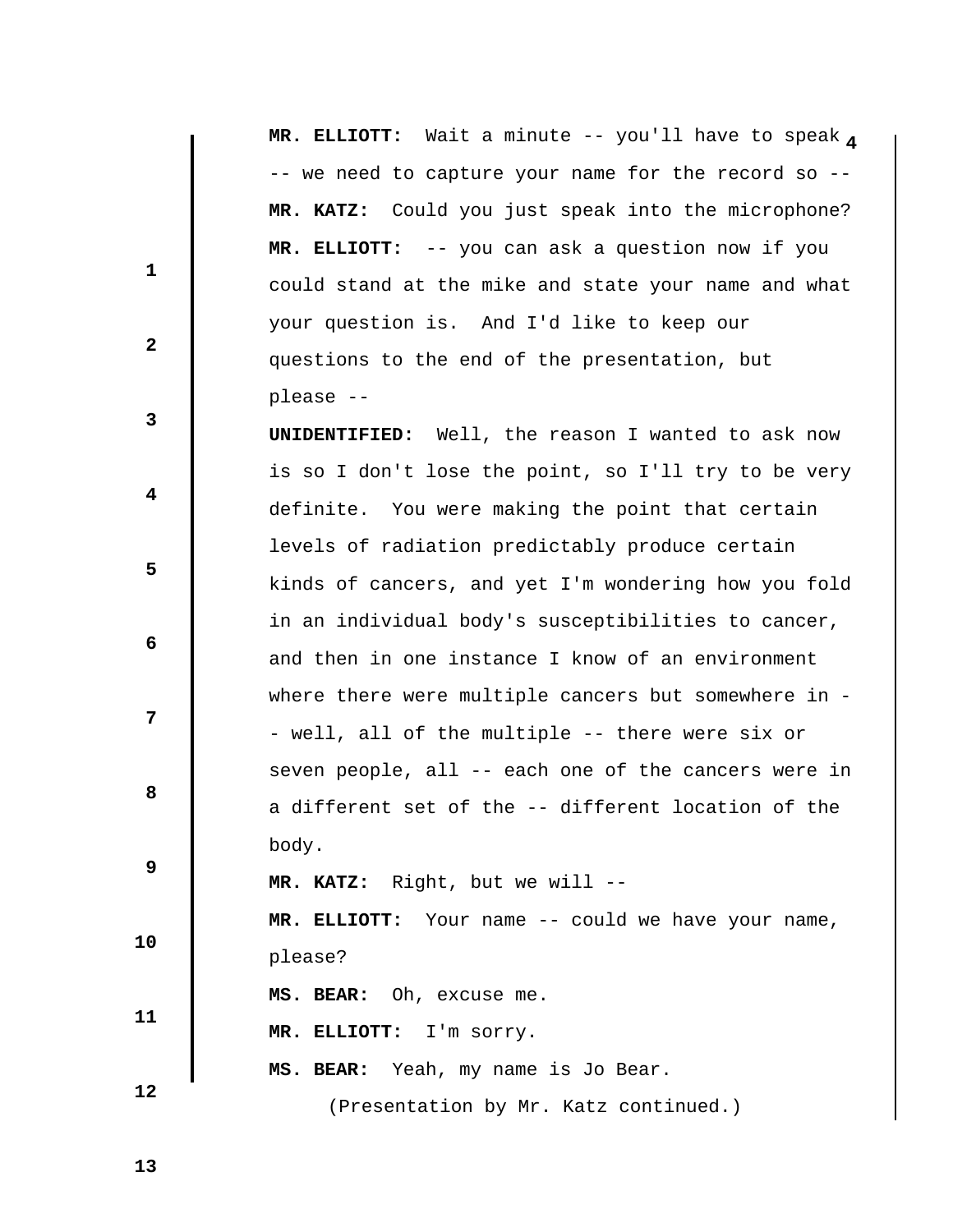|              | MR. ELLIOTT: Let me interrupt Ted and let me answer  |
|--------------|------------------------------------------------------|
|              | the question my way. Ted answered it his way         |
|              | according to the way this rule is written. What      |
| $\mathbf{1}$ | really goes on here is we know, for example, that    |
|              | plutonium concentrates in the liver, the first       |
| $\mathbf{2}$ | cancer that you're going to see from a heavy dose of |
|              | plutonium exposure is likely to be liver over any    |
|              | other cancer, so that's the cancer that we would     |
| 3            | target to set this benchmark from if we knew that    |
|              | the class was exposed to plutonium. If it was        |
| 4            | exposed to uranium, then we would be looking at      |
|              | probably bladder cancer or another type of cancer.   |
| 5            | Okay? So that's how we -- the lung for uranium,      |
|              | that's how we figure this.                           |
| 6            | <b>UNIDENTIFIED:</b> What about americium?           |
|              | MR. ELLIOTT: Grady, you know what --                 |
| 7            | MR. CALHOUN: I would say probably -- americium is    |
|              | bone $--$                                            |
| 8            | MR. ELLIOTT: (Inaudible)                             |
|              | MR. CALHOUN: But what we'll do -- here. What we'll   |
| 9            | $do --$                                              |
|              | MR. ELLIOTT: This is Grady Calhoun. I didn't         |
| 10           | introduce Grady. Grady Calhoun is a health           |
|              | physicist on my staff and I'm going to direct        |
| 11           | technical questions to him. But we're going to --    |
|              | can we get to this after Ted finishes his            |
| 12           | presentation? Okay? And we're not going to be able   |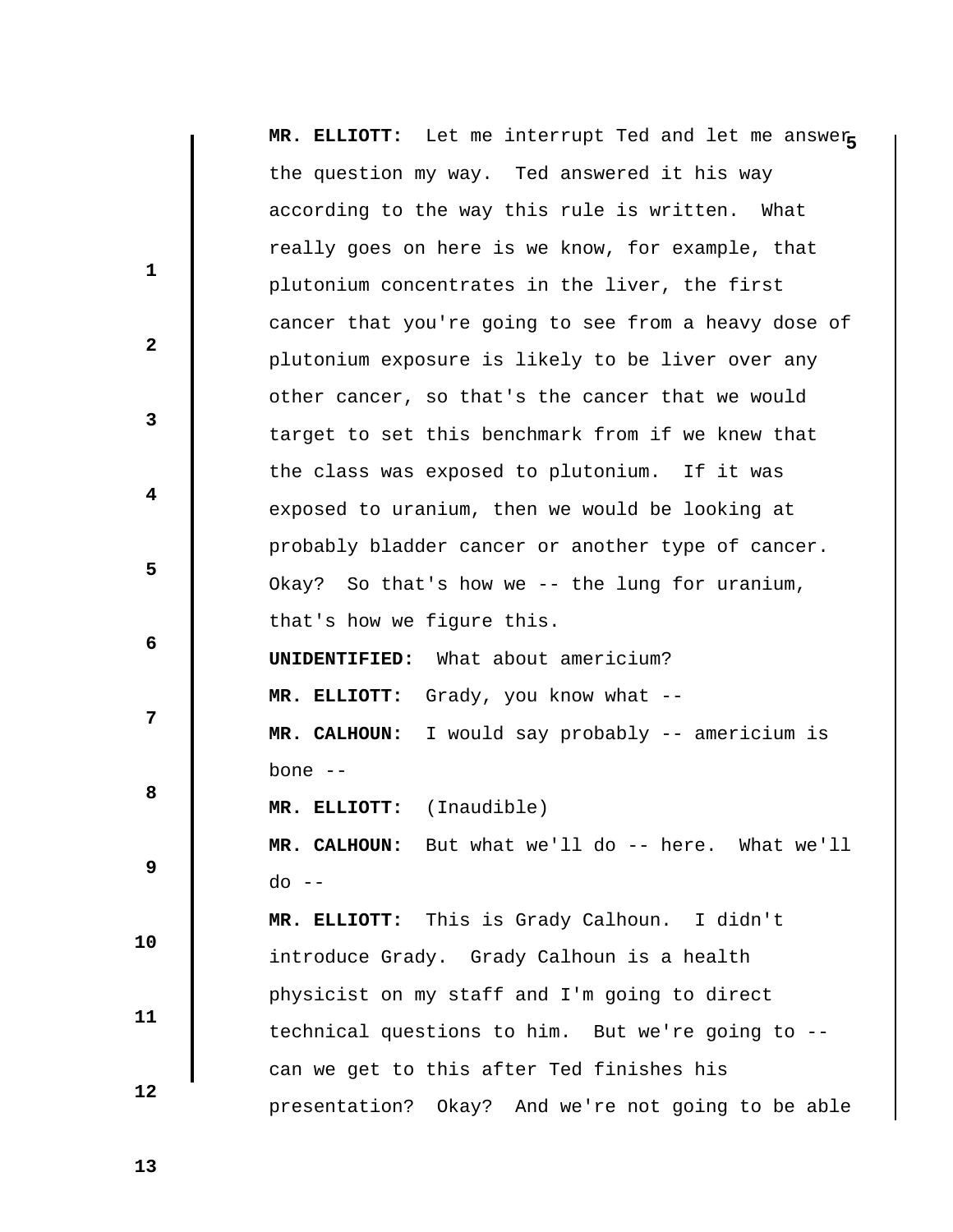| to tell you every radionuclide and where it's going 6              |     |
|--------------------------------------------------------------------|-----|
| to go to and which cancer's going to be most likely                |     |
| caused by that tonight. That takes a little                        |     |
| research on our part in some cases. These are the                  |     |
| $\mathbf{1}$<br>ones I can throw off the top of my head.           |     |
| MR. CALHOUN: I can explain the process.                            |     |
| $\mathbf{2}$<br>MR. ELLIOTT: Yeah, and he can explain the process. |     |
| Okay?                                                              |     |
| 3<br>MR. KATZ: Okay. And there's -- I'll be wrapping up            |     |
| quickly, so you won't have long to wait.                           |     |
| 4<br>(Presentation by Mr. Katz continued.)                         |     |
| MR. KATZ: We're looking forward now to your                        |     |
| 5<br>comments and any questions you have, and I can                |     |
| clarify the things I said or things that I haven't                 |     |
| 6<br>said that you may have read in the rule and so on.            |     |
| Thank you.                                                         |     |
| $\overline{7}$<br>(Applause)                                       |     |
| MR. ELLIOTT: Thank you. I know Ted appreciates                     |     |
| 8<br>that applause 'cause this is the fourth time he's             |     |
| given it, but it's the first time he got applause                  |     |
| 9<br>after, so you guys didn't bring your lettuce and              |     |
| tomatoes tonight.                                                  |     |
| 10<br>Let me expound upon that last point that Ted made.           |     |
| If you have cancer, you need to file a claim.                      | And |
| 11<br>the main reason why you need to file a claim is not          |     |
| necessarily because we're trying to finalize this                  |     |
| 12                                                                 |     |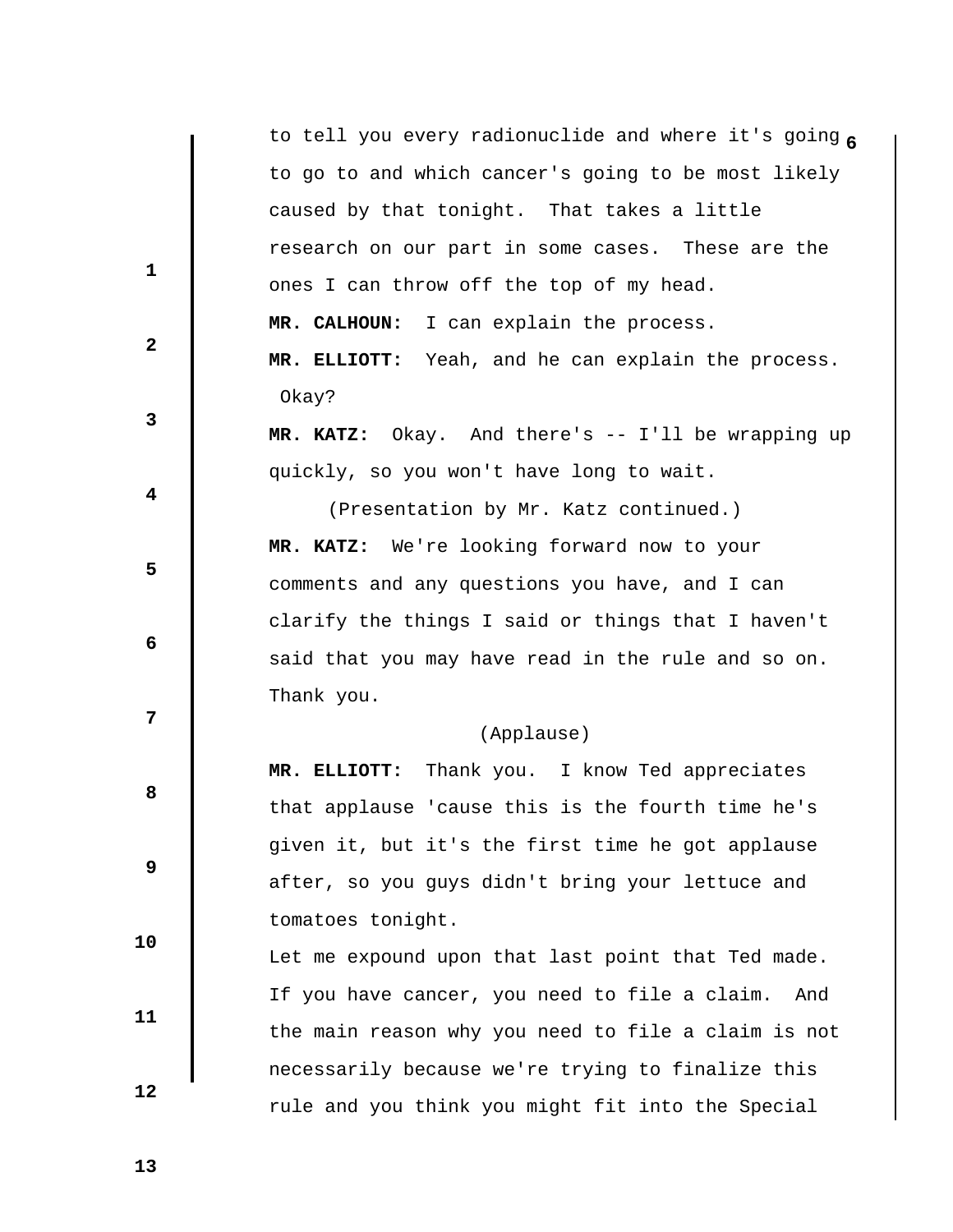Exposure Cohort. But if you don't file and you need, medical benefits, you're not going to get those until the day that you file. So if you hold off filing, that's when your medical benefits date will start. So the earlier you file, the better off you're going to be.

 Okay. Now so if you want to queue up behind the mikes. There's two mikes here and anybody that's got a question or a comment, that's what we're here for. We'll try to answer your questions as best as we can.

 **MR. CALHOUN:** You want me to go ahead and answer the americium question?

 **MR. ELLIOTT:** You want us to answer this americium question that's on the table real quickly, we will do that, and then we'll get to your comment.  **MR. CALHOUN:** Okay. Basically what we were talking about is how we're going to use -- look at different radionuclides and how they will affect or cause different kinds of cancer preferentially. What we have at our disposal, one of the tools that we have, is some internal dose programs, and that's where this is going to make the biggest difference is internal dose, because what makes a difference is where they concentrate in the body and that's based on the chemical properties of the radioactive materials.

 **13** 

 **10** 

 **11** 

 **12** 

 **1** 

 **2** 

 **3** 

 **5** 

 **4** 

 **6** 

**12** 

**8 8**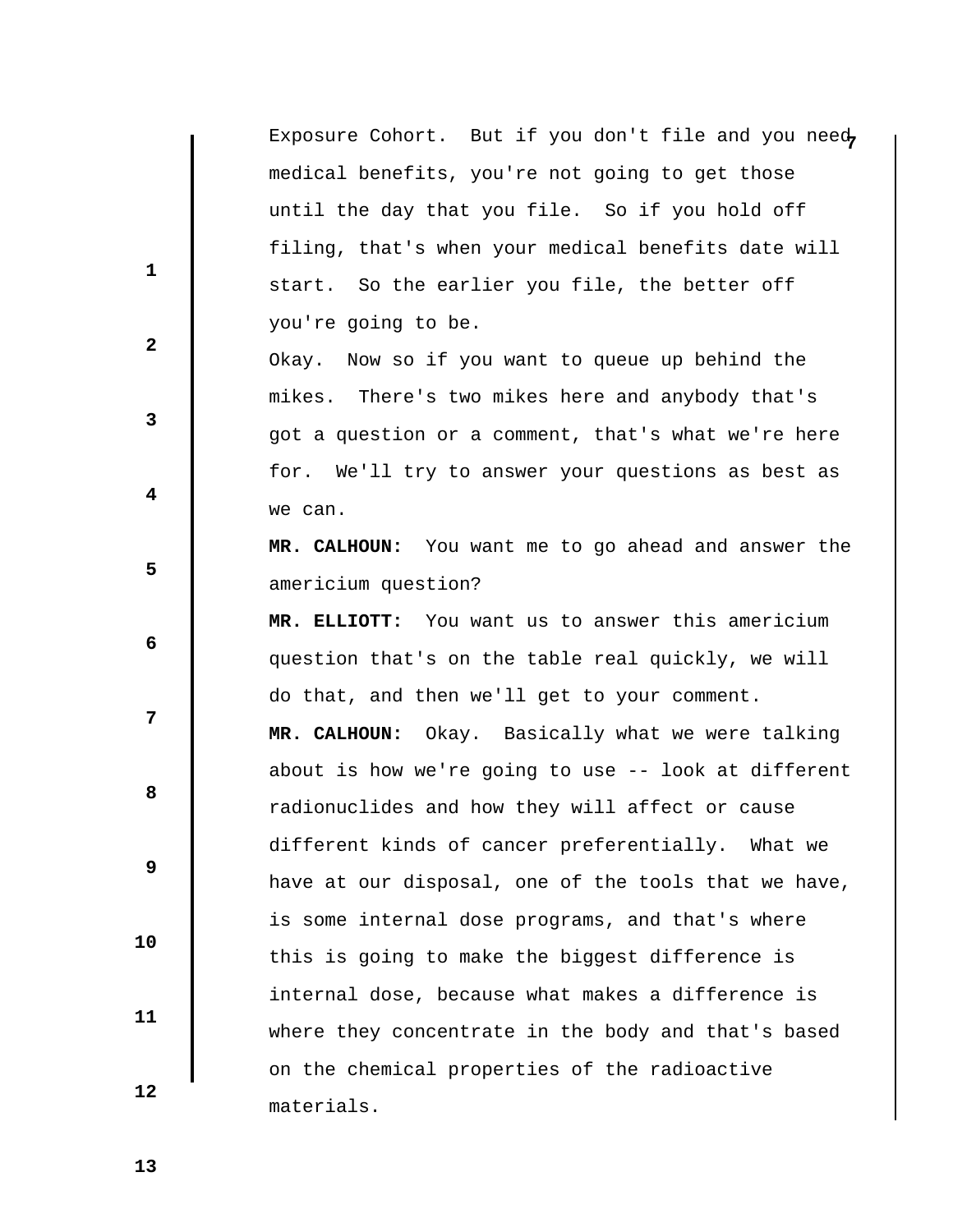**1 2 3 4 5 6 7 8 8 9 10 11 12 8** So what we'll do is we'll run the models on -- let's say americium, but let's -- we'll open that up for any radionuclide. Okay? Whatever one has been determined to be the one that we're looking at for the proposed petitioner or even in dose reconstruction. We'll run the model several different ways to see which of the organs is going to receive the biggest dose based on the amount of intake that was received during the work period or the occupation of the claimants. Then we'll run those doses in the IREP program to determine how likely that is to cause the specified cancer. So whichever is the lower cancers, takes the least amount of radiation, is the one that we'll use.  **UNIDENTIFIED:** (Inaudible)  **MR. ELLIOTT:** You need to go to the mike, please.  **MR. GARCIA:** My name is Jonathan Garcia and I had leukemia. I had to have a bone marrow transplant done in '94 and I worked with the plutonium at TA-54 and amer -- however that word is, I have a problem saying it -- and I got exposed to a lot of this stuff. We had spills where I talked to the engineer in charge of TA-54 at the time, 1980, and he says I picked up -- we don't know how much we picked up, you know. And from 1976 to 1980, we didn't have no monitors. We didn't have a place to wash. We ate inside TA-54. Who knows what we picked up, and I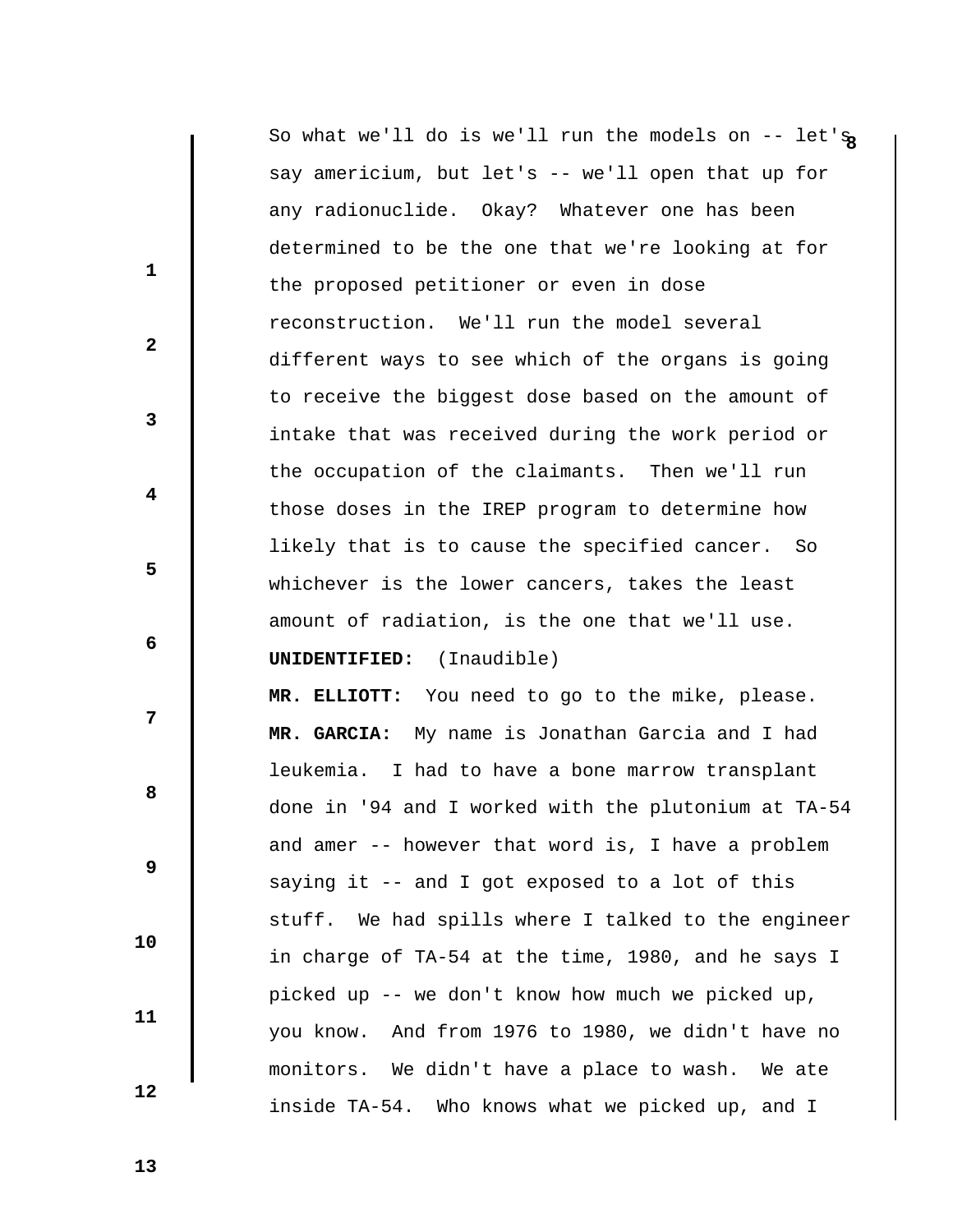|              | don't know if you have any records on that. And<br>9 |
|--------------|------------------------------------------------------|
|              | also I --                                            |
|              | MR. ELLIOTT: We probably don't.                      |
|              | MR. GARCIA: You probably don't.                      |
| $\mathbf 1$  | MR. ELLIOTT: You and I have talked before, Mr.       |
|              | Garcia.                                              |
| $\mathbf{2}$ | MR. GARCIA: Yeah, we have.                           |
|              | MR. ELLIOTT: We probably don't.                      |
| 3            | MR. GARCIA: And you know, like I was told 60 to 90   |
|              | days I would get some kind of -- some kind of        |
| 4            | answer, and I haven't gotten nothing. You know, I    |
|              | don't know where I'm at right now. But you know,     |
| 5            | how much longer are we going to have to wait to get  |
|              | a final answer or some kind of thing, you know, or   |
| 6            | why -- why get us into this thing, you know.<br>We   |
|              | just keep getting more nervous and more nervous, and |
| 7            | more people keep dropping out because they're tired  |
|              | of the runaround that you keep giving us, you know.  |
| 8            | And as we go along, the rules keep changing and      |
|              | more are added.                                      |
| 9            | MR. ELLIOTT: Well, can I speak to that?              |
|              | MR. GARCIA: Go ahead.                                |
| 10           | MR. ELLIOTT: I don't believe we're giving you the    |
|              | runaround, first of all. We're not adding rules      |
| 11           | beyond what the law says has to be done here. We're  |
|              | just abiding by the law.                             |
| 12           | Yes, you and I have talked. I am frustrated, as      |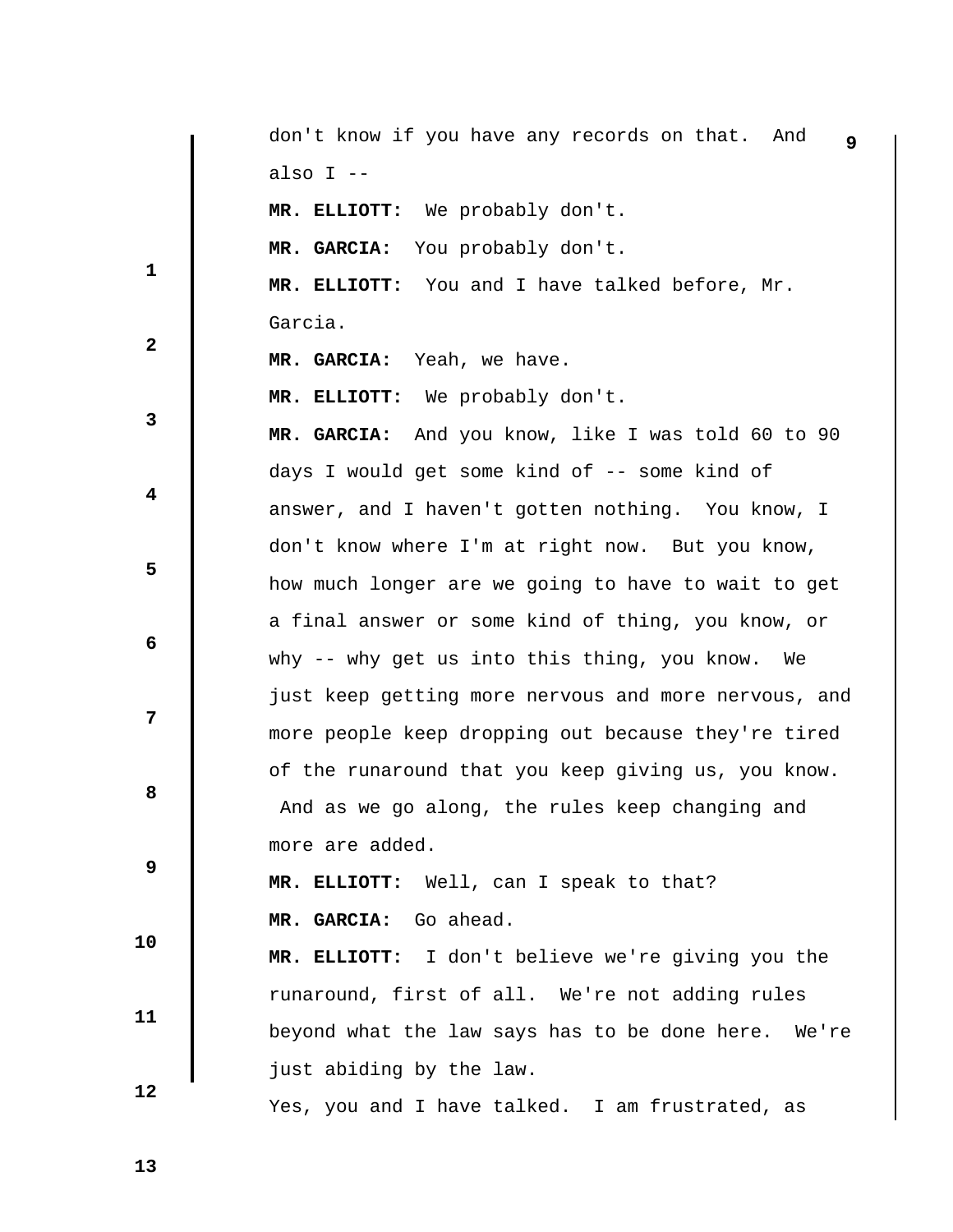|              | many of you are, about how fast or how slow this<br>10 |
|--------------|--------------------------------------------------------|
|              | program is actually going. But we all have to keep     |
|              | in mind, I think, that it's only been one year.        |
|              | July 31st last year was when claims were starting to   |
| $\mathbf{1}$ | be received by the Department of Labor so that they    |
|              | could be acted upon. It takes a while for this         |
| $\mathbf{2}$ | government of ours to work. I am a taxpayer. I am      |
|              | a government employee. But I'm going to say that,      |
| 3            | it takes a while for us to do our business.            |
|              | MR. GARCIA: What -- excuse me, but the -- what you     |
| 4            | guys got from the government -- I got sent some        |
|              | copies of a lot of the stuff and I don't see in        |
| 5            | there a lot of the times that I was contaminated.      |
|              | You know, I don't know if you got them. I didn't       |
| 6            | get no copies of that, ever, you know, and I know it   |
|              | happened 'cause I had nose wipes and everything else   |
| 7            | done, you know, and I don't have no copies of it so    |
|              | I don't know if you guys got them, you know, ever.     |
| 8            | Well, we haven't done your interview<br>MR. ELLIOTT:   |
|              | yet. Right?                                            |
| 9            | MR. GARCIA: Right.                                     |
|              | MR. ELLIOTT: And I'm not going to talk any more        |
| 10           | about your individual claim, but we need -- we need    |
|              | to get together on that and we'll talk away from the   |
| 11           | public here.                                           |
|              | MR. GARCIA:<br>Thank you.                              |
| 12           | Thank you for your comments. Yes,<br>MR. ELLIOTT:      |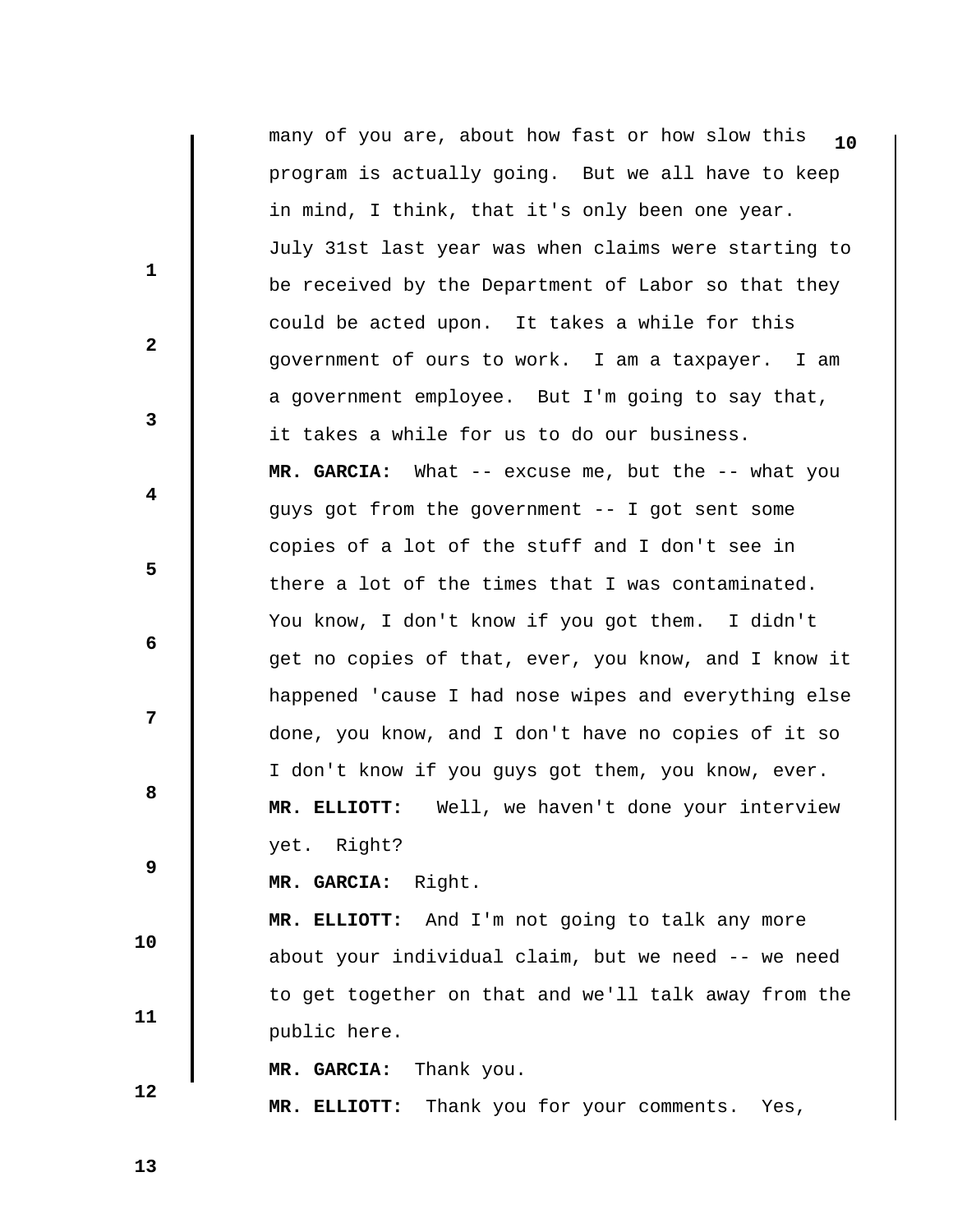|              | ma'am?                                               | 11 |
|--------------|------------------------------------------------------|----|
|              | MS. GOTTS: My name is Jan Gotts and I have two       |    |
|              | questions. The first one is about reconstruction of  |    |
|              | dosage. If -- I don't understand what that's based   |    |
| $\mathbf{1}$ | Is it based -- for example, if someone worked<br>on. |    |
|              | in Nevada test site, is that based on the records    |    |
| $\mathbf{2}$ | that Revco* has or is that based on --               |    |
|              | MR. ELLIOTT: Can't hear her?                         |    |
| 3            | UNIDENTIFIED:<br>No.                                 |    |
|              | MR. ELLIOTT: Can you step up to the mike a little    |    |
| 4            | bit closer and see if that helps -- and speak a      |    |
|              | little bit louder.                                   |    |
| 5            | MS. GOTTS: Okay. Is this better?                     |    |
|              | MR. ELLIOTT: That's better.                          |    |
| 6            | MS. GOTTS: Okay. Two questions. The first one is     |    |
|              | reconstruction of dosage. For example, if someone    |    |
| 7            | worked at the Nevada test site, is the               |    |
|              | reconstruction of dosage based on the records that   |    |
| 8            | Revco has?                                           |    |
|              | MR. ELLIOTT: It's --                                 |    |
| 9            | MS. GOTTS: Or is it based on you all saying this is  |    |
|              | the job the person had, this is how much radiation   |    |
| 10           | they would have gotten based on this job.            |    |
|              | MR. ELLIOTT: It's based on both. It's based on       |    |
| 11           | both of those things. It's based on the records      |    |
|              | that we ask for DOE to provide us, and whatever they |    |
| 12           | provide us, we evaluate. And believe me, we          |    |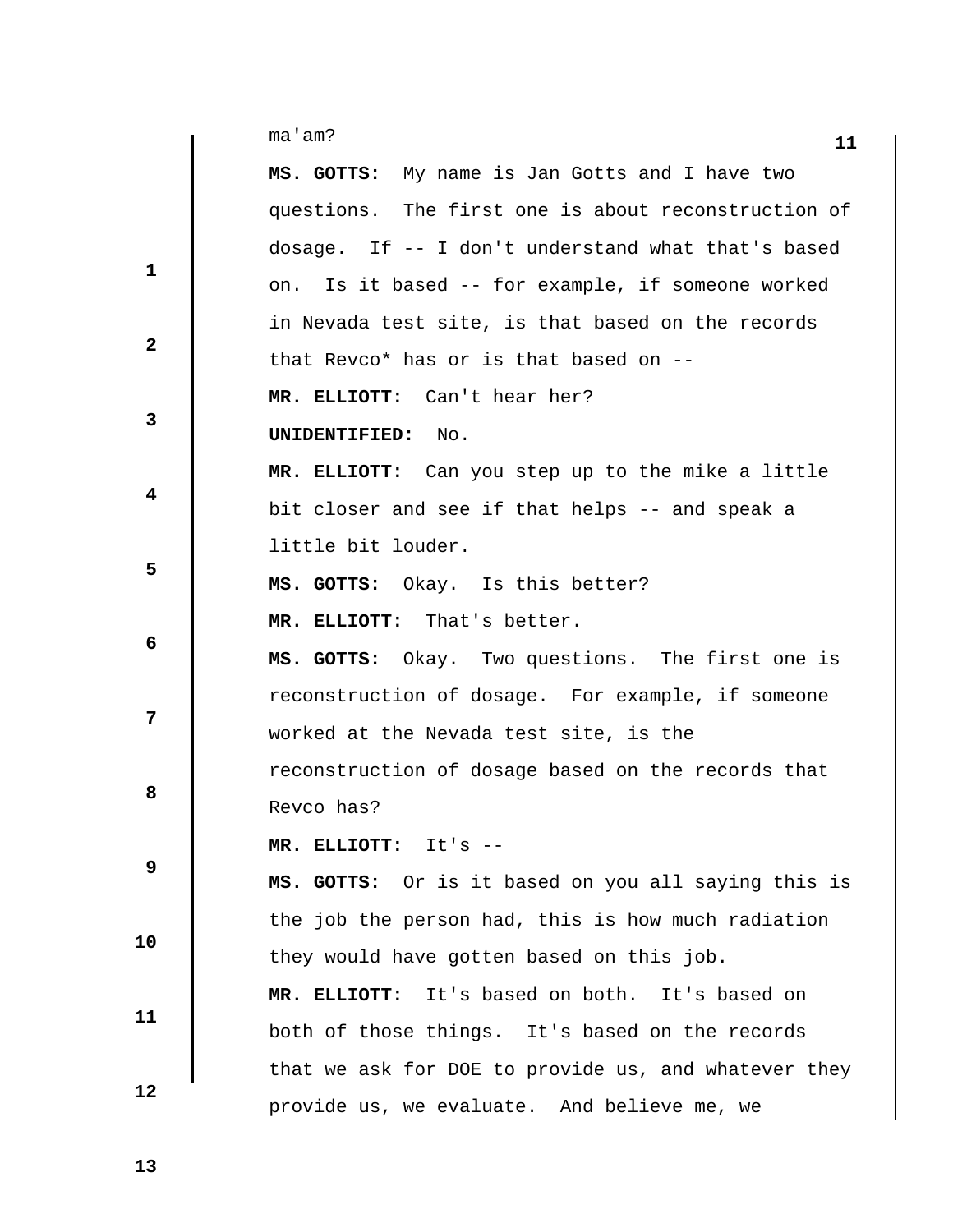**12** understand the problems in the history of DOE's dosimetry practices, when they didn't monitor, when they didn't use the right badge, when they told people park your badge here at the gate because we don't want to give you -- have anymore recorded dose for this quarter on there. We understand those things. We talk to you as a claimant and we try to get as much information from you about special situations that you know of that would have not even been captured in the record and we follow those up.  **MS. GOTTS:** When do you talk to the claimant?  **MR. ELLIOTT:** We schedule an interview with the claimant -- if you have a claim in with the Department of Labor and the Department of Labor sends it to NIOSH for dose reconstruction, we send you a letter or an e-mail that we've got it. The next letter you would receive with my signature on it will tell you we've requested DOE to provide records on the individual employee that the claim represents.

 **10** 

 **11** 

 **12** 

 **1** 

 **3** 

 **5** 

 **7** 

**2** 

 **4** 

 **6** 

**8 8** 

 **9** 

 **MS. GOTTS:** Yes.

 **MR. ELLIOTT:** Okay. The third letter you're going to get from me with my signature on it says to you we either have got the information and we've studied it and we want to schedule your interview, or we haven't got the information from DOE but we're going to go forward and schedule your interview. And we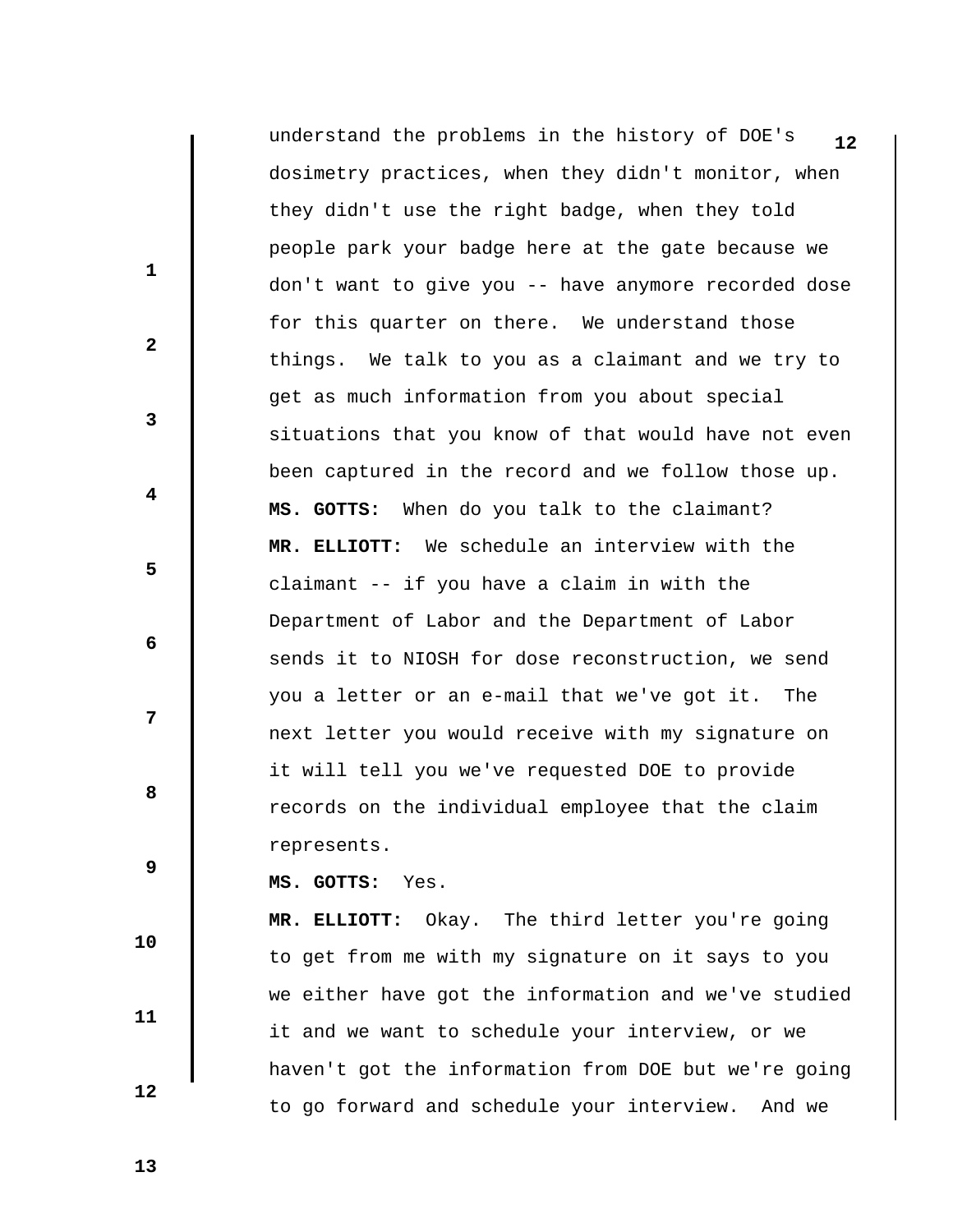**1 2 3 4 5 6 7 8 8 9 10 11 12 13** do that at your convenience, whenever's the best time, place. If you have -- if you have cleared information that you need to share with us, I have a few cleared staff. We have a person that's got a clearance will come --  **MS. GOTTS:** I'm the survivor.  **MR. ELLIOTT:** -- and sit with -- well, but as a survivor, we would ask you who could we talk to that worked with your spouse or your husband or your father or whoever was the deceased individual, who could we talk to about their work situation and what they did and how they did it and can you direct us to somebody else. We go out to that person and we get an affidavit from them.  **MS. GOTTS:** Okay. These concern a company that closed in 1966, so lots of luck with that one.  **MR. ELLIOTT:** I understand.  **MS. GOTTS:** My second question had to do with what is the -- they used to talk about the legal dosage of radiation an employee could get in a period of one year that was considered a safe dosage. What is that?  **MR. ELLIOTT:** Well, that's the radiation protection mechanism. I'm going to let Grady answer that for you, but it -- that has no bearing on what we do for dose reconstruction. We don't use that kind of information. I'll let Grady give you a more formal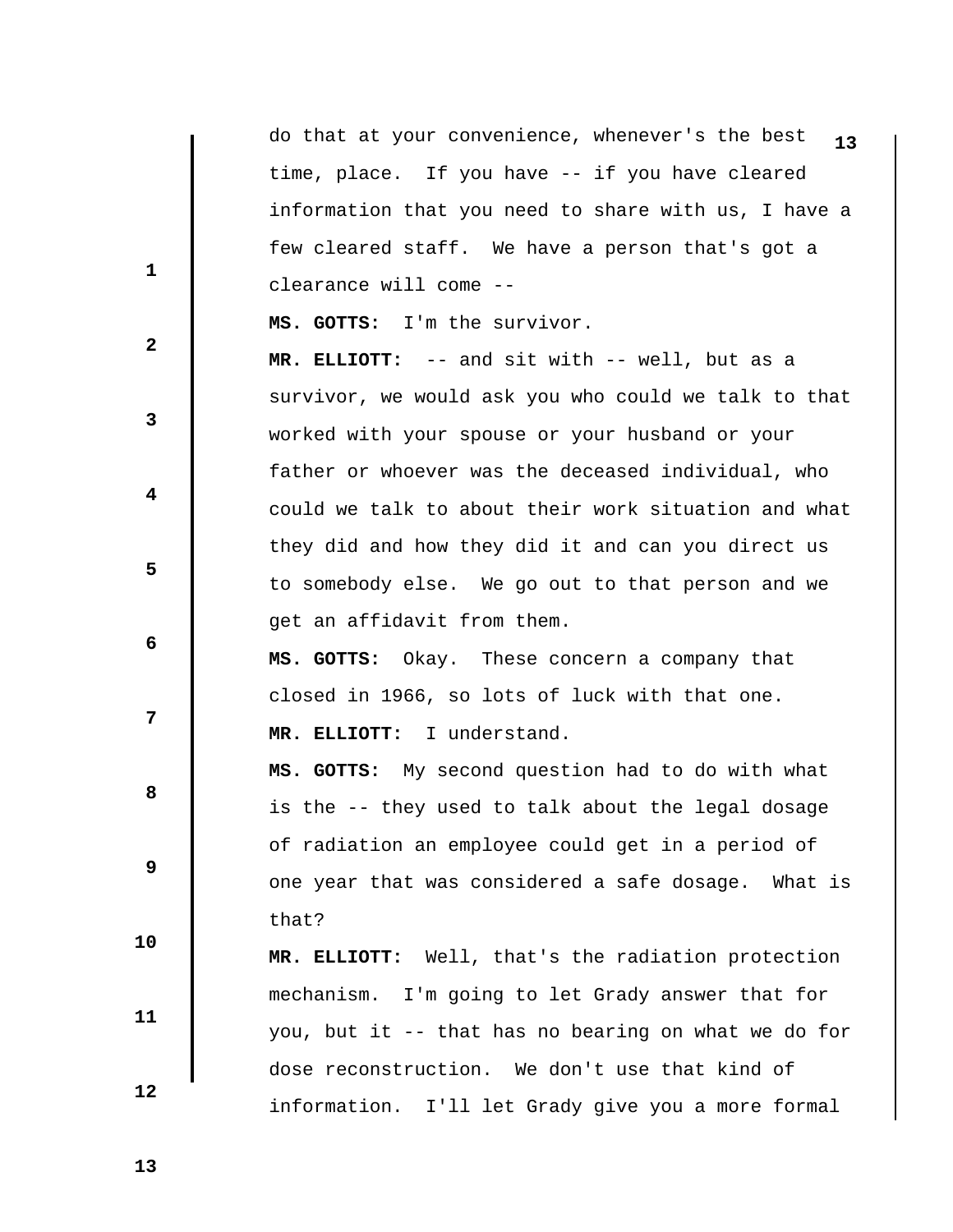**14** answer.

 **MR. CALHOUN:** Okay. Right now the limit is -- it's five rem. That's what the limit is right now. But that can --

 **MS. GOTTS:** What was it in the sixties?  **MR. CALHOUN:** I've got records back from Los Alamos that lists whole body dose limits of 15, 15 rem. So like Larry said, that -- we're not going to base it on that. We'll look at the dose received. We'll look at what other people in similar jobs got. We look at the technology of the day. A lot of times we get people with a lot of zeroes, and most of those reconstructions that I've got, they don't end up being zeroes because we have limits of detection that they may not have been able to detect, based on the technology of the time. So we end up being - and I use the term conservative in that way and look at what was the limit of detection and are those zeroes really zeroes.

 **MR. ELLIOTT:** The dose reconstructions are reviewed and signed off on. If you look at what was the recorded dose that was given to the employee by the Department of Energy, the dose that -- and compare that with the dose that we're reporting as the reconstructed dose, there's a big difference. Ours is much higher. Yes, ma'am?

 **MS. BEAR:** Hello again, my name is Jo Bear. I have

**8 8** 

 **9** 

 **1** 

 **3** 

 **5** 

 **7** 

**2** 

 **4** 

 **6** 

 **11** 

 **12**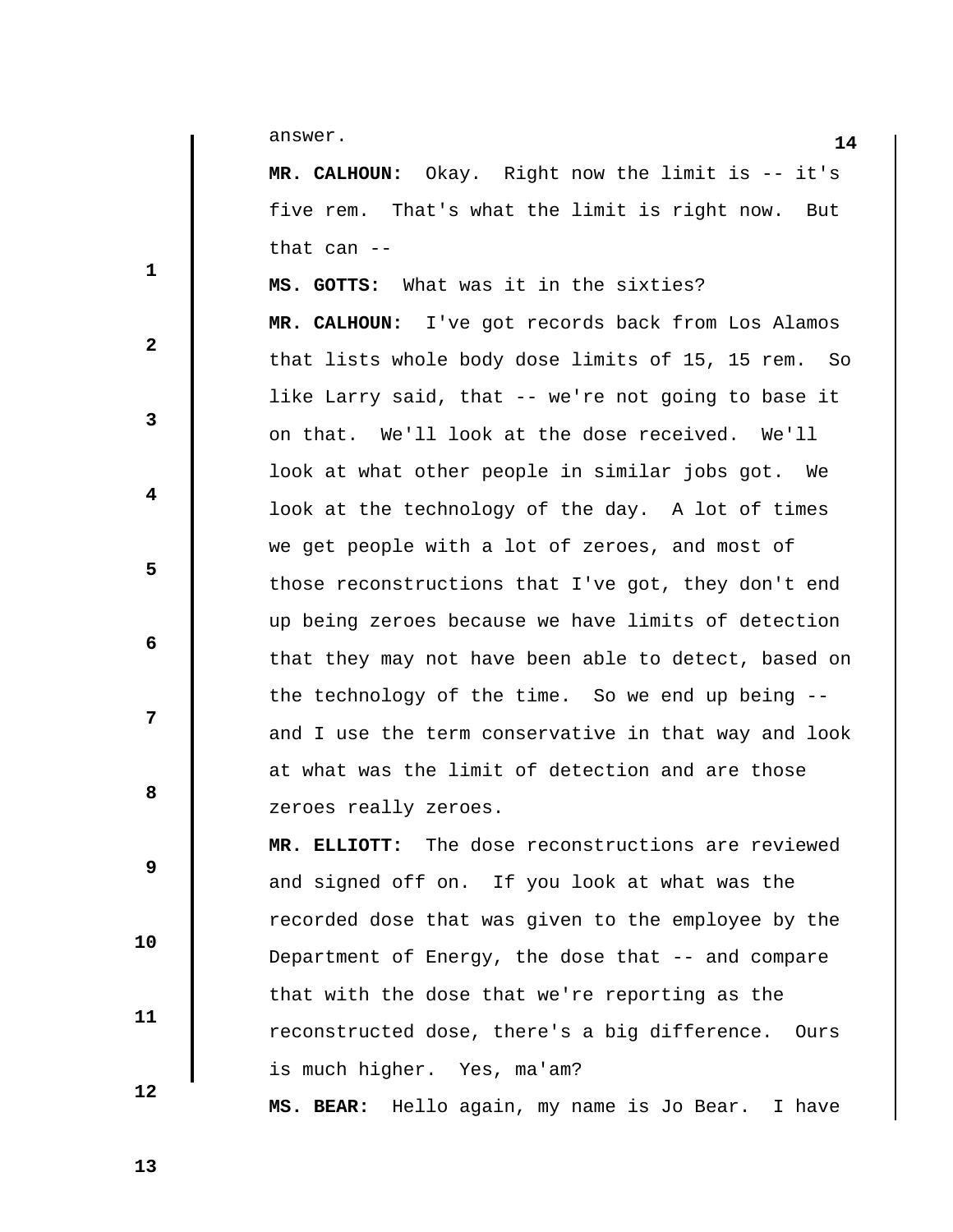two questions about the procedure. I have filed a 15 claim and in this -- again, about dose reconstruction, in this pamphlet it states -- and in others, too -- that in most cases where an individual's radiation monitoring data is insufficient for complete dose reconstruction, OCAS will use information provided us from the claimant in a phone interview. You've been talking about that and somebody has mentioned that they've given you information. But my question -- one of my questions, I have two, is how do you use that information? Do you say yes, yes, I hear you, I hear you; or do you, like those of us who have stories to tell, think we're going to be taken - our words are going to be taken with some credibility?  **MR. ELLIOTT:** Yes, we value your input. That's why we wanted to have in our rule this interaction with the claimant to do an interview. We made it a very

interactive process with the claimant. We may talk to the claimant more than one time. Don't get me wrong. I know Grady's had several conversations with claimants, following up and saying yes, you told me about this and I went and tried to track that information down or tried to find so and so that you've identified for me and we can verify what you've said. As long as there is reasonableness to

 **13** 

 **10** 

 **11** 

 **12** 

 **1** 

**2** 

**3** 

 **4** 

 **6** 

**12** 

**8 8** 

 **9**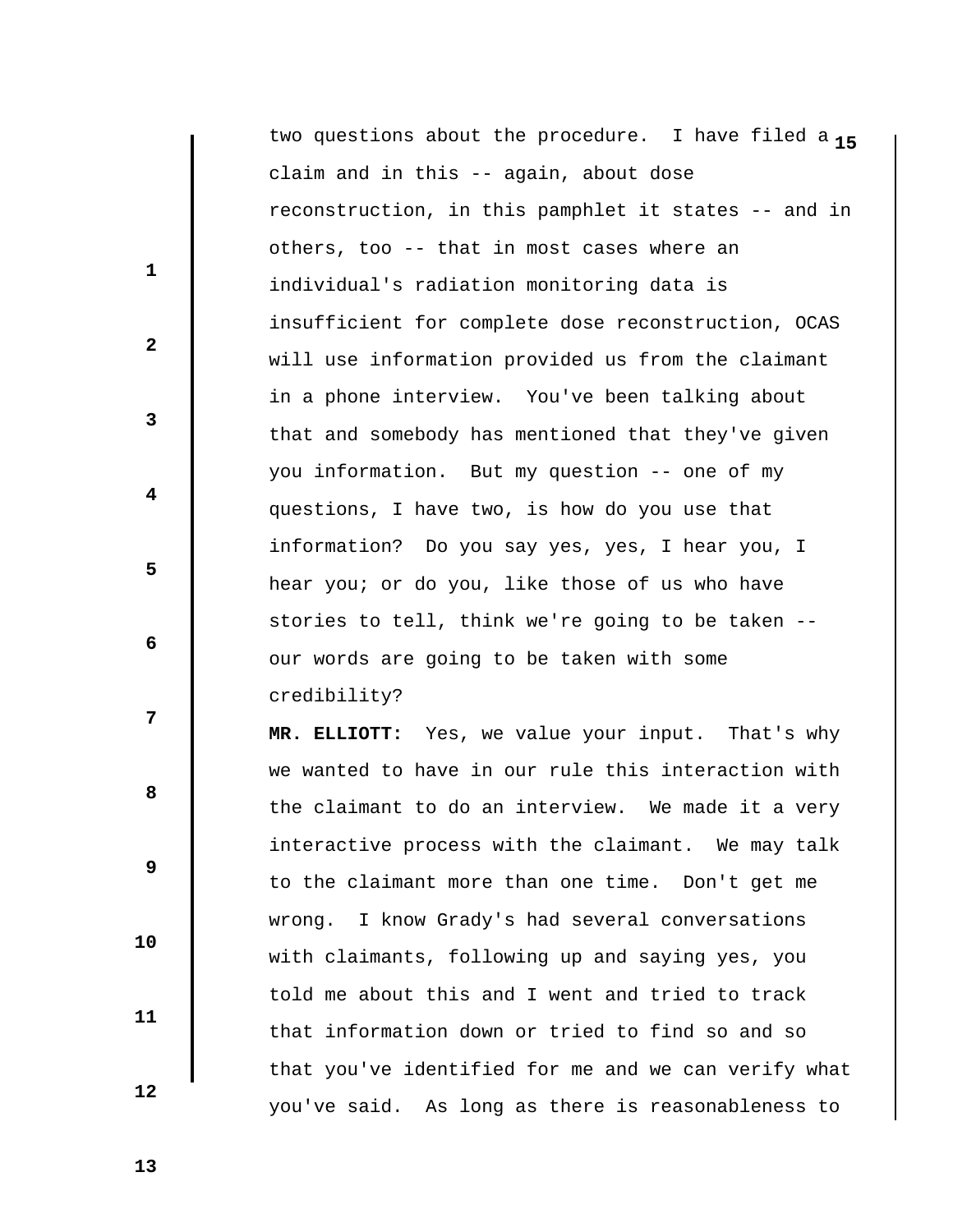|                         | what you report -- like what Mr. Garcia has reported |
|-------------------------|------------------------------------------------------|
|                         | to me, I have no doubt. The man's not blowing smoke  |
|                         | at me. I'm sure that's exactly what he was exposed   |
| $\mathbf{1}$            | to, and there are no records for that. Sounds        |
|                         | reasonable. I'm not going to say he's not telling    |
| $\overline{2}$          | the truth. We're going to support that.              |
|                         | MS. BEAR: And so how do you fold that -- and so --   |
|                         | MR. ELLIOTT: How do we use that?                     |
| $\mathbf{3}$            | MS. BEAR: How do you use that information?           |
|                         | MR. ELLIOTT: In a case like this where if we can     |
| $\overline{\mathbf{4}}$ | identify what the radionuclides were that the        |
|                         | individual was exposed to and we can get a sense of  |
| 5                       | what the quantity was, then we can do source term    |
|                         | analysis and we can do dose reconstruction on source |
| $\boldsymbol{6}$        | term analysis, which is a claimant-favorable,        |
|                         | claimant-friendly approach. We use different         |
| 7                       | aspects of that to make it claimant-friendly and     |
|                         | favorable.                                           |
| 8                       | If you say to me or to one of my dose                |
|                         | reconstructionists, you know that the DOE boss that  |
| $\boldsymbol{9}$        | I had said he's not going to give me a badge today   |
|                         | or for the next month because I've had too much      |
| 10                      | dose, we've heard that enough, we're not going to    |
|                         | question that. We're going to look at other          |
| 11                      | people's badges that were monitored and we're going  |
|                         | to use that information and take the highest dose    |
| 12                      | that was shown on those badges. Okay? So we think    |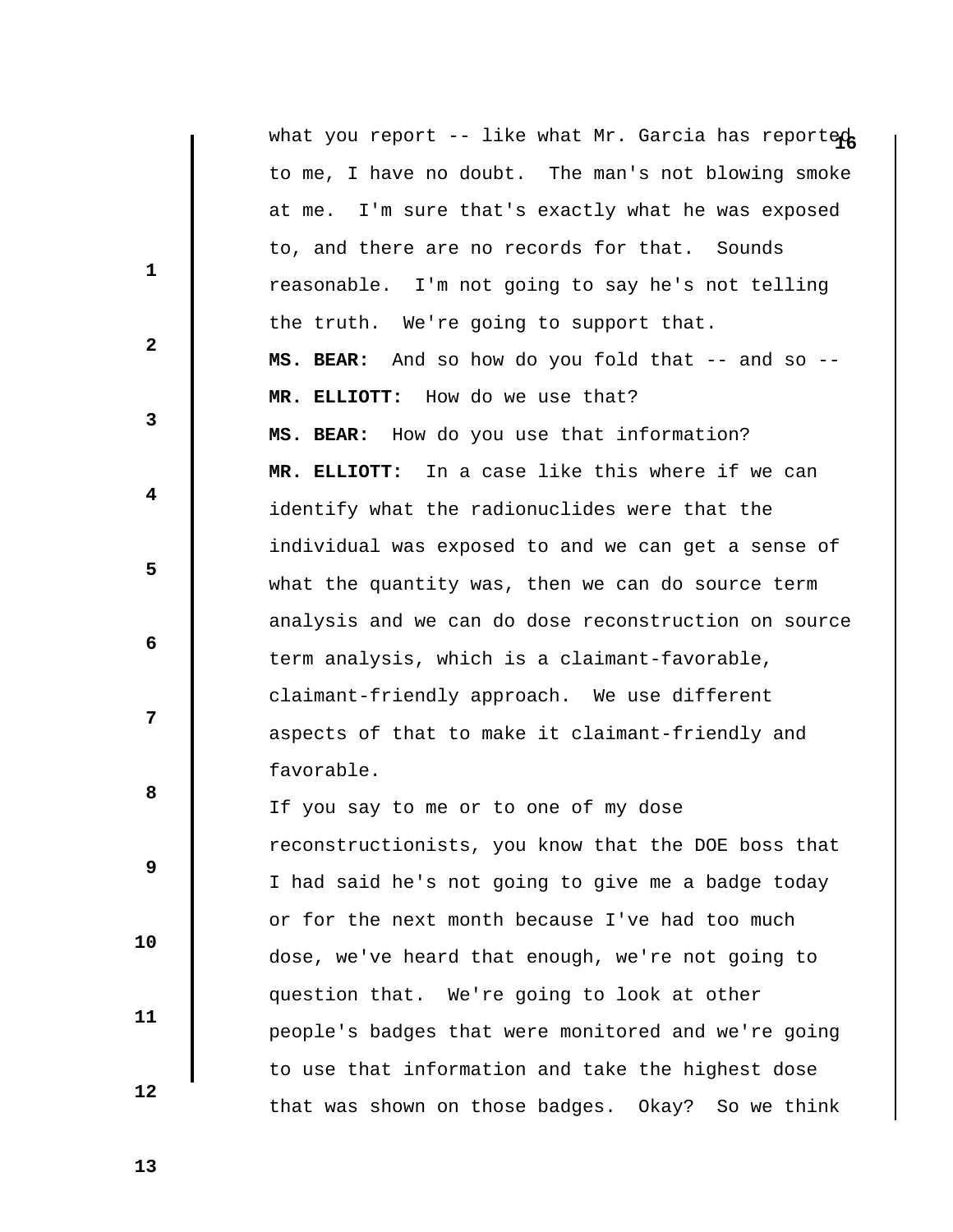**17** we're doing everything we can to be claimantfavorable in our dose reconstruction approach.  **MS. BEAR:** Well, I feel like -- well, my husband died ten or 11 years ago now and I've been involved in this process for a year, and it sometimes seems like a very long time.

 **MR. ELLIOTT:** Yes, ma'am.

 **MS. BEAR:** But -- but I -- most of the time I'm talking to people at work and I have confidence that you're doing an honest job and I appreciate the work that you're doing. But we're not there yet and so I still have questions, and another question I have is this. Another -- about the dose reconstruction, after the interview and -- it says here that if no additional -- after the interview and the dose reconstruction information has been looked at, if no additional information is provided, the claimant will be asked to complete an OCAS-1 form. This form certifies that there's no additional information to give NIOSH regarding the claim and that the claim record for dose reconstruction should be closed. Well, I frankly could never sign such a document because I have no way of knowing that all the information has been given.

 **MR. ELLIOTT:** It's the information that you have to give. And what this form does is release us -- and it's you telling us, I think you've explained it to

 **13** 

 **10** 

 **11** 

 **12** 

 **1** 

 **2** 

 **3** 

 **5** 

 **7** 

 **4** 

 **6** 

**8 8**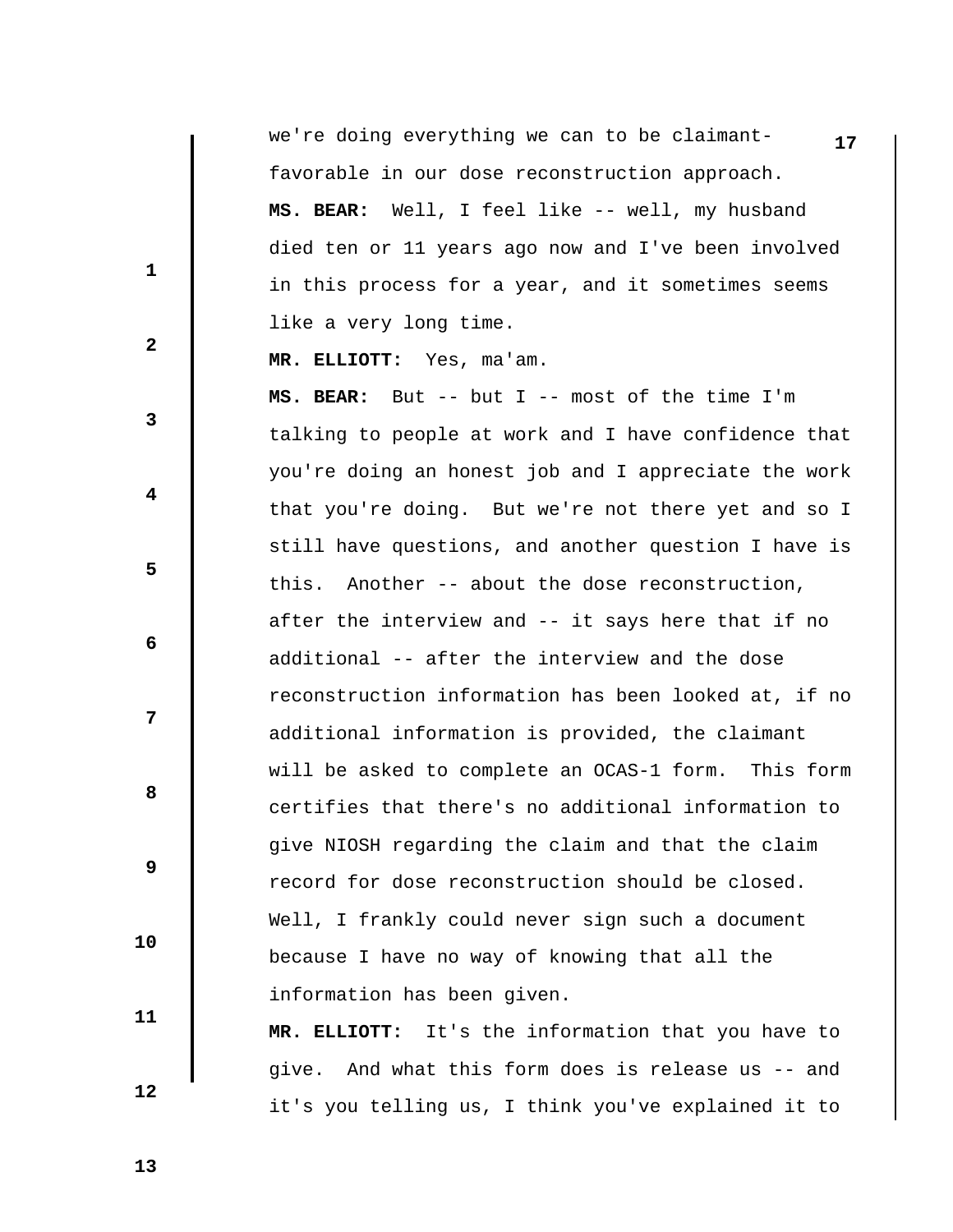**1 2 3 4 5 6 7 8 8 9 10 11 12**  me how you've done this, what we've done, the many 18 different trails you went down trying to look for different information, and to me, I don't think that there's anything more I can give you -- NIOSH -- to do a better job. I'd like to see my claim moved on to the Department of Labor for a decision. That's what that form does.  **MS. BEAR:** But --  **MR. ELLIOTT:** If you don't sign that form, we can't move your claim on.  **MS. BEAR:** But what about the instance that Mr. - that you --  **MR. ELLIOTT:** Mr. Katz.  **MS. BEAR:** -- Katz mentioned, that documents appear? Things you -- you didn't know something existed and then things appear. And when you sign this, are you precluding the --  **MR. ELLIOTT:** You're not signing any rights away in that regard. Okay? You're signing to say look, I understand what NIOSH has done in their dose reconstruction for my claim and I don't know that I can do anything further to help them move -- to do anything on this. I want to see it moved over to the Department of Labor for a decision. If they make a decision and it's to award, and later on we find additional information, that means -- that doesn't have any bearing on the claim that's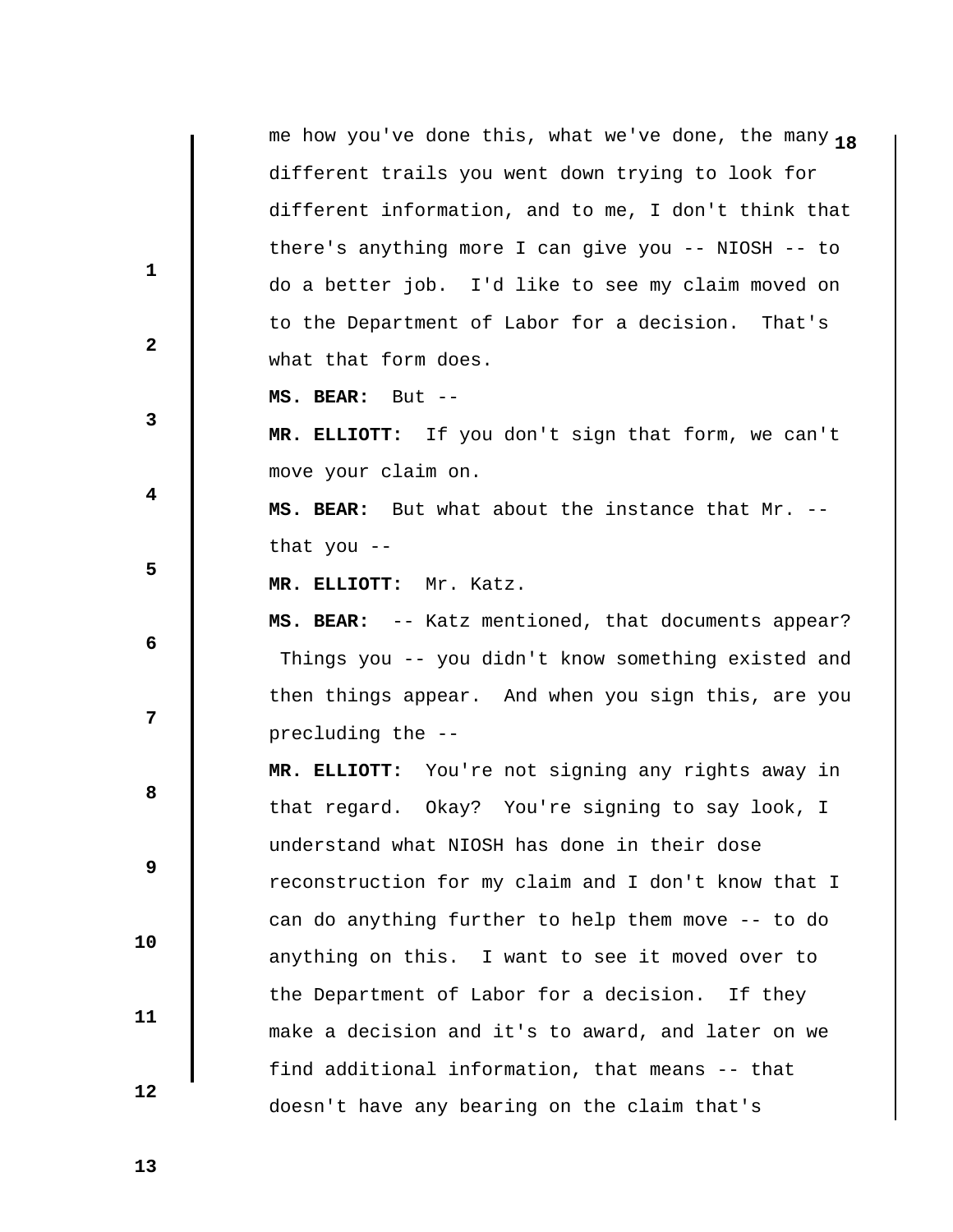**19** compensated.

 $\mathbf{I}$ 

|              | If the claim was denied and we find additional       |
|--------------|------------------------------------------------------|
|              | information, the Department of Labor has a mechanism |
| 1            | in their regulation that they operate under to       |
|              | reopen that claim and let us go back and -- and      |
|              | they'll send it back to NIOSH and they'll say you    |
| $\mathbf{2}$ | need to take this claim and do another dose          |
|              | reconstruction on it, given the information that's   |
| 3            | come to light. Okay?                                 |
|              | MS. BEAR: Well, that's great, but I would like to    |
| 4            | see -- if I sign something, I'd like to have that    |
|              | sort of spelled out.                                 |
| 5            | MR. ELLIOTT: Well, you need to see the OCAS-1 form.  |
|              | It spells that out --                                |
| 6            | MS. BEAR: It does? Okay.                             |
|              |                                                      |
|              | MR. ELLIOTT: -- on the form, why you're signing and  |
| 7            | what the intent of the form is. It's for you to say  |
|              | you're done, NIOSH, I want you to move my claim over |
| 8            | for a decision.                                      |
|              | MS. BEAR: However, if more information is -- comes   |
| 9            | forward, then -- that bears on my case, if I'm       |
|              | denied, then the case would be --                    |
| 10           | MR. ELLIOTT: The Department --                       |
|              | MS. BEAR: -- reevaluated?                            |
| 11           | MR. ELLIOTT: That's right. The Department of Labor   |
| 12           | will reopen the case. They'll alert you that it's    |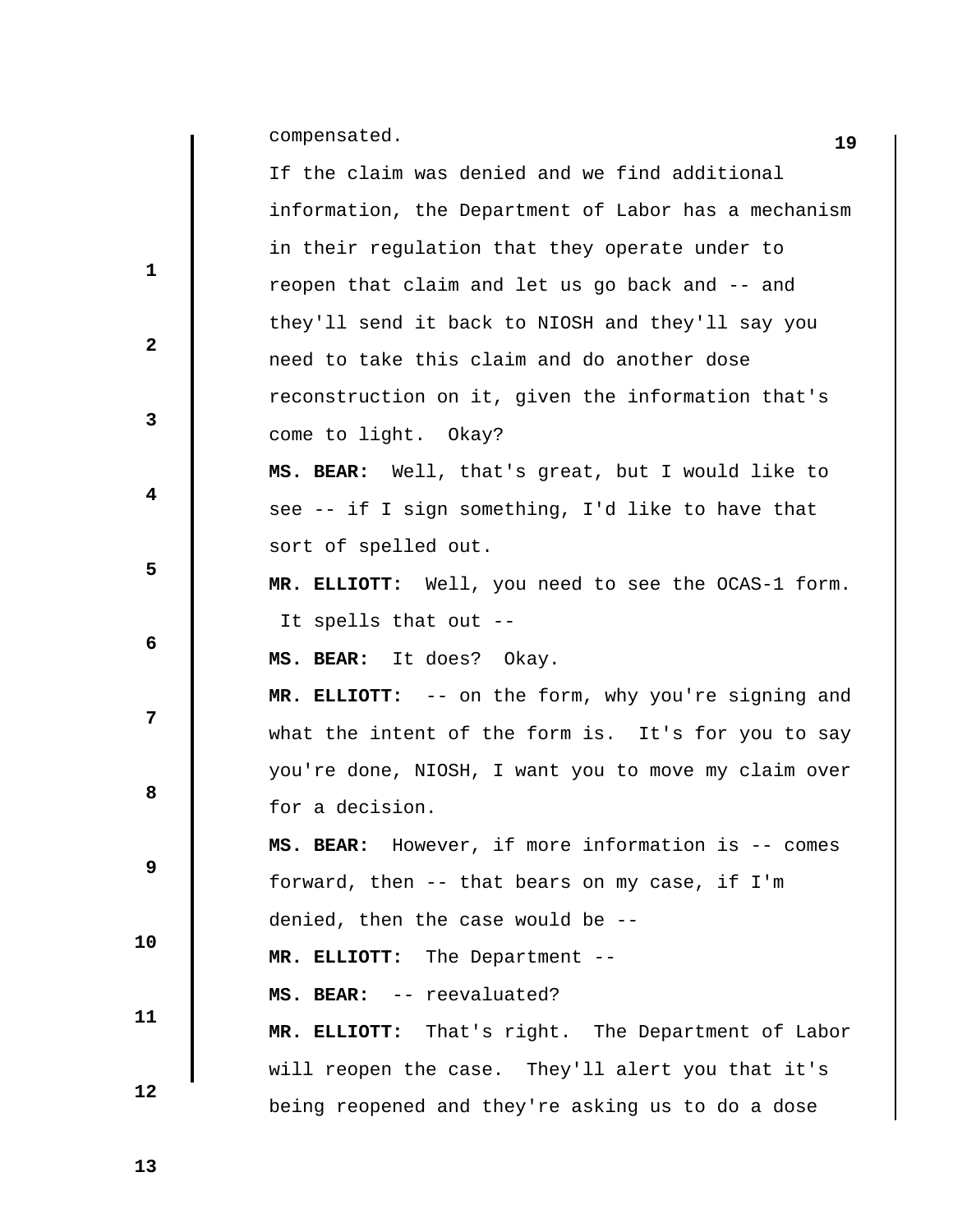**20** reconstruction.

 **MS. BEAR:** Okay. Thanks.

 **MR. ELLIOTT:** Uh-huh, thank you for your comments. Good questions, thank you.

 Please, whoever's got -- there are mikes that are open.

 **MR. LEYBA:** Good evening, Mr. Elliott. My name's Jerry Leyba, for the record. I'm here to represent (inaudible) University professional and technical employees, CWA 1663 out of California, Los Alamos National Laboratory, along with LAPOWS, Los Alamos Project on Worker Safety. I'm going to keep my talk a little bit short 'cause I want to let some of these other guys talk.

 But basically what I want to emphasize is that Los Alamos National Laboratory should become a Special Exposure Cohort for all areas in Los Alamos National Laboratory. That includes all of the tech area of 54, 55, CMR, T-18, TA-21, all the SI, especially where these guys worked over at the hot dump in the early forties and fifties. As Jonathan pointed out, there's a lot of records that are missing. But also for the people that were security guards, custodial, RCT's, technicians, all the guys that worked with plutonium 238, 239, americium 241, cobalt 60, cesium 137, all the radioisotopes. And I think what should be taken into consideration also is the IREP model

 **12** 

 **10** 

 **11** 

 **1** 

 **2** 

 **3** 

 **5** 

 **7** 

 **4** 

 **6** 

**8 8** 

 **9**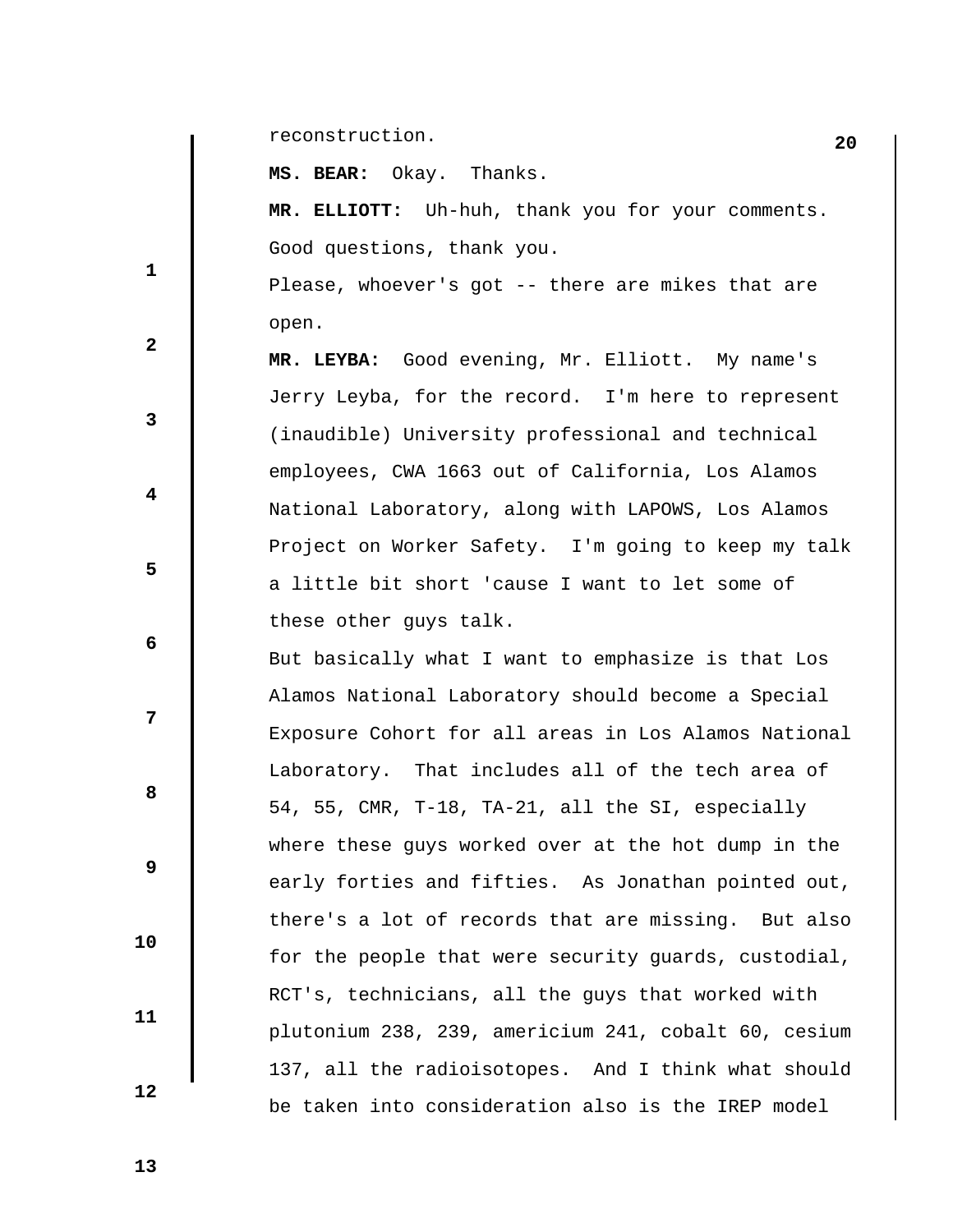**21** that you folks are using because for the GI military, they used to use the one R where you folks are proposing to use 15 R, is what I understood. If that is the case, then none of these people will become eligible for compensation.

 And I think in the statistics I've seen in the past in other states -- for example, Paducah, Kentucky - they're being compensated at a higher level than what they are here in New Mexico. And also I think a lot of these guys have really been going through a lot of hell and there was good news for people like Mr. Ben Ortiz for -- under subtitle E for chemicals and other toxic substances, and also for the New Mexico workers compensation program, so that was good news for us and I think a lot of that came from our meeting that we had on May 11th.

 But I really emphasize on NIOSH and the physicians panel that Los Alamos National Laboratory should become a Special Exposure Cohort.

 **MR. ELLIOTT:** Thank you for your comment. I appreciate that and you certainly will have an opportunity to petition, as you see fit, once this rule is finalized.

 I do, however, want to make a comment about your statement about 15 R versus one. That's a misunderstanding, a misconception that's been portrayed. It's unfortunate. That is not the case.

 **13** 

 **10** 

 **11** 

 **12** 

 **1** 

**2** 

**3** 

 **4** 

 **6** 

**8 8** 

 **9** 

 **5**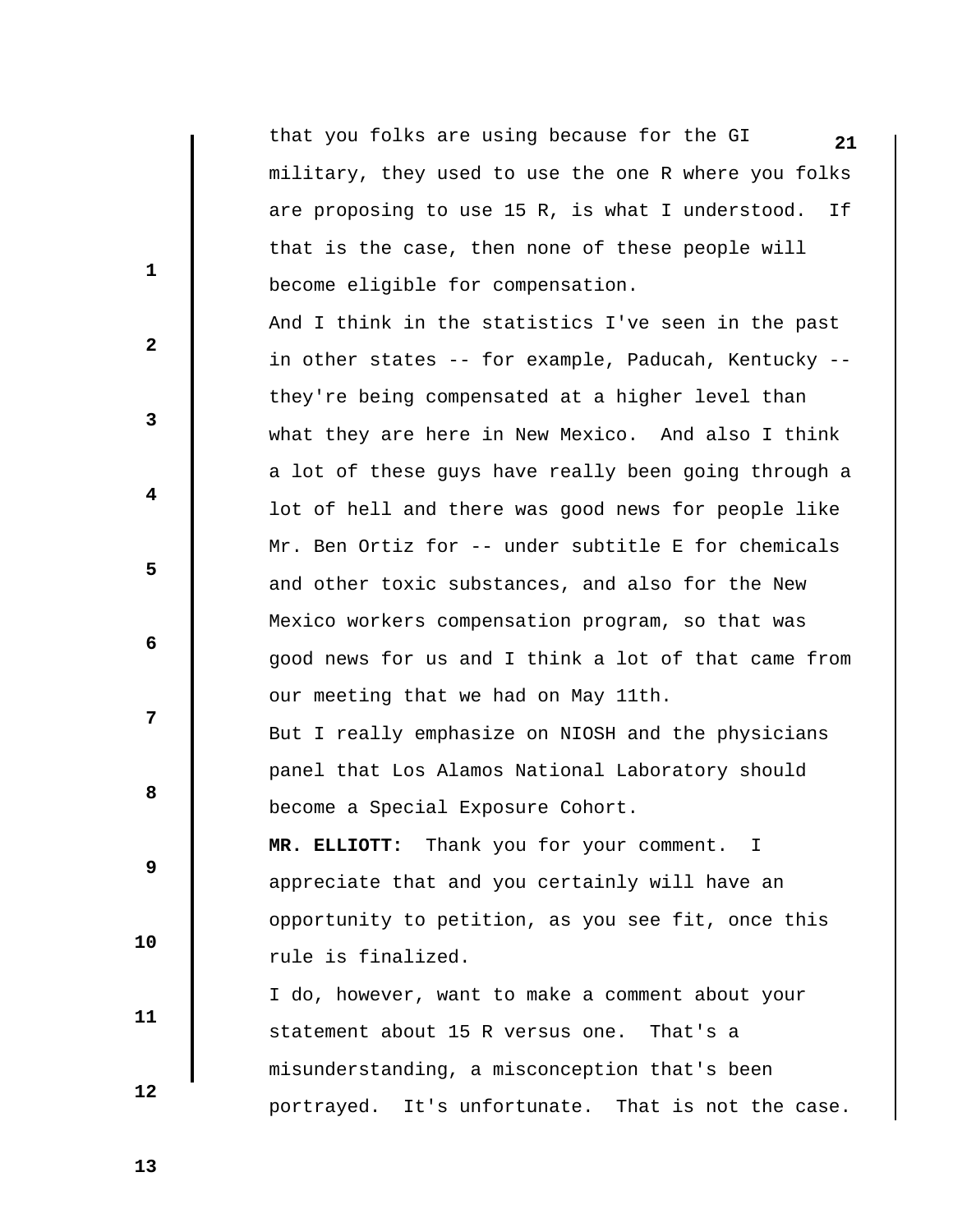The NIOSH-IREP is claimant-friendly. What you're <sub>22</sub> referring to is the use of a screening dose by the Veterans Affairs approach to evaluate claims for further development for dose reconstruction, not the same thing. It's apples and oranges, and I think you're going to find that in our NIOSH-IREP we are claimant-favorable and we are claimant-friendly and you're going to see people get their compensations where they are truly deserved.  **MR. LEYBA:** With your permission, I'd like to bring some other people that we would like to give testimony.

 **MR. ELLIOTT:** I don't have any problem. The mikes are open. I'd just ask that everybody consider everybody else's opportunity to speak tonight. Okay?

 **MR. LEYBA:** Phil Scofield.

**8 8 9 MR. SCOFIELD:** My name's Phil Scofield. I'm with the Los Alamos POWS. Just some brief things I want to bring up. In order for NIOSH to do a accurate dose reconstruction, NIOSH would need to know where a person worked, what types of materials and radiation were present, and at what levels. Also many of these jobs frequently required a person to move between rooms, areas or buildings daily or weekly. One would also need to know what type of processing was being done in an area or room, as

 **13** 

 **10** 

 **11** 

 **12** 

 **1** 

**2** 

**3** 

 **4** 

 **6** 

**12**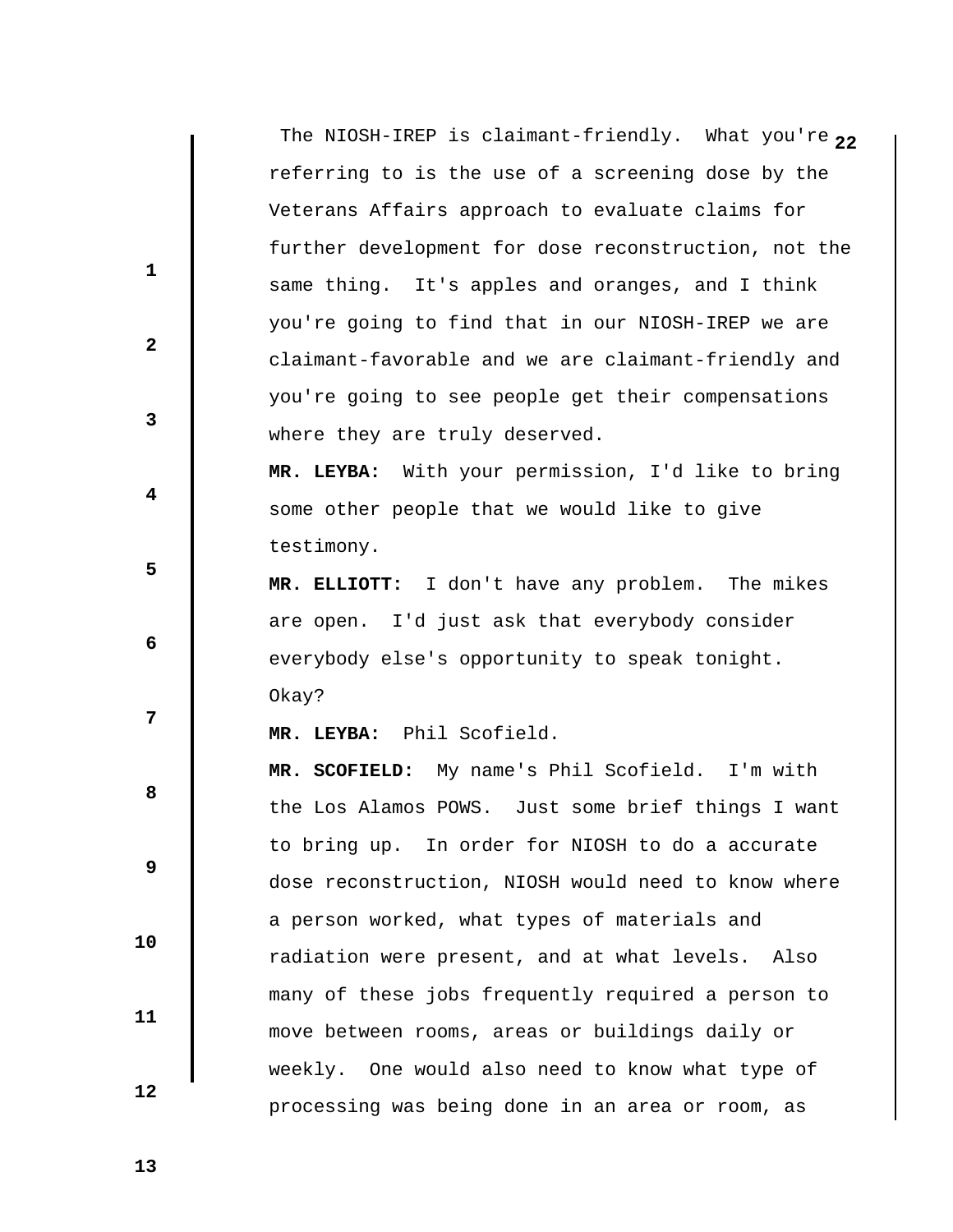well as the quantities, materials present or those <sub>23</sub> used. If this data is not available, then it must be assumed the maximum quantities were present or being handled.

**2 3 4 5 6 7 8 8 9 10 11 12**  The majority of eligible for cancer compensation are no longer around. And because of security concerns, most did not tell their spouses much about their job. And if they had, their widows are now elderly and many have forgotten a great deal. Given these facts alone, it would preclude any possibility of an accurate dose reconstruction being done, so what resources are NIOSH and its contractors going to devote to tapping into the first-hand knowledge of expertise of a few surviving workers from these work environments?  **MR. ELLIOTT:** Was that a question for me?  **MR. SCOFIELD:** That last part is, yes.  **MR. ELLIOTT:** I appreciate your comments, sir. They're all very appropriate. A dose reconstruction needs to be as accurate as the decision to either deny or award compensation. And where we want to be there is accurate to the point where we don't deny somebody that truly deserves to be compensated. And I think in our dose reconstruction process we'll be able to do that. We'll be able to show you that we've done that. Where we can't do dose reconstruction, as Ted has

 **13**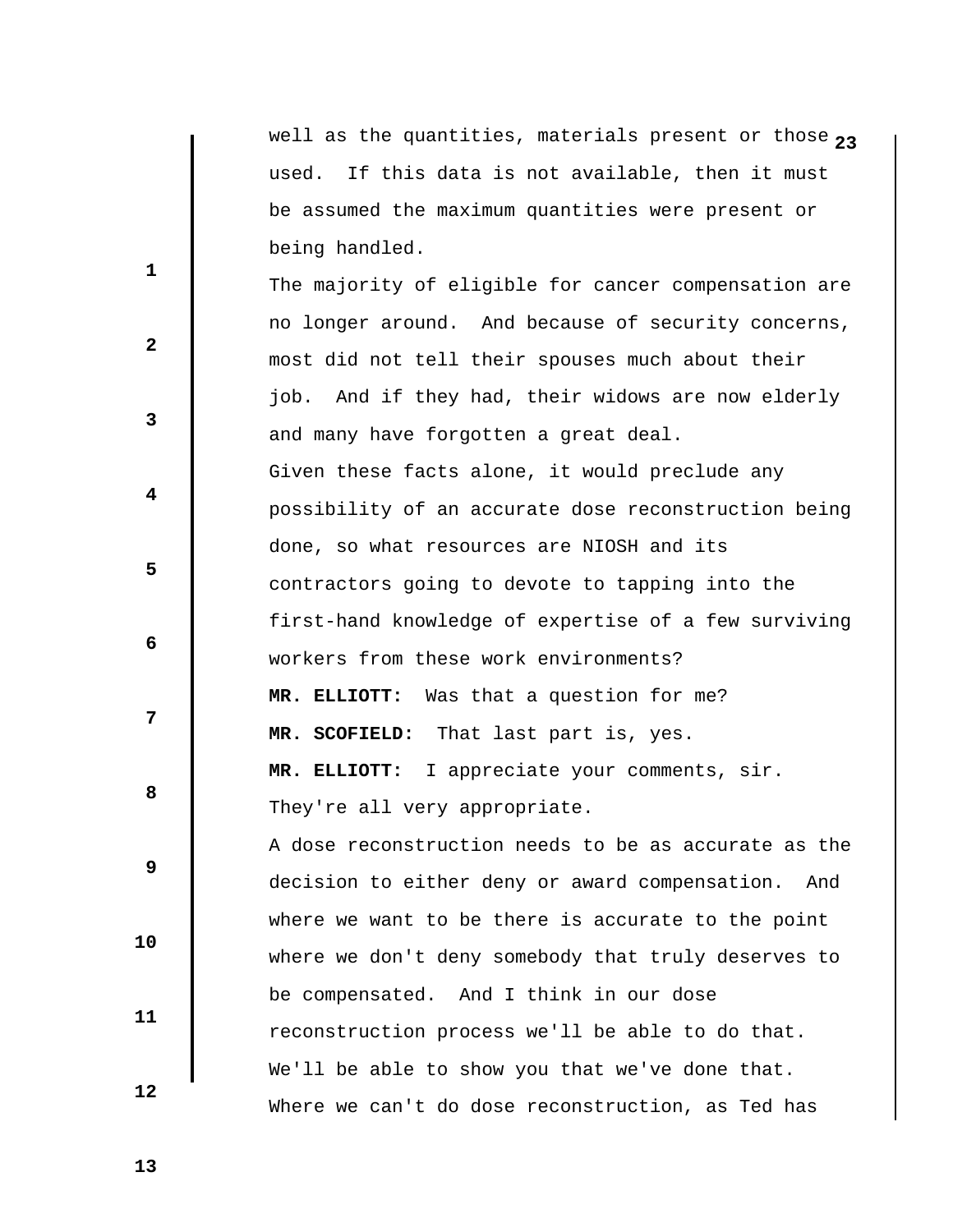mentioned, we're going to work with the person to  $24$ petition for a Special Exposure Cohort for that class of workers.

 **MR. SCOFIELD:** Well, I got another couple of points here about that. From documents released by DOE to IEER\* it was shown that because of the way doses are calculated, some people have been assigned either zero or even a negative exposure. There are many cases of people having either very low or no exposure on record for a month or even a year, even though they worked with, around radioactive materials every day. This is a physical impossibility.

 Further, LANL has warned us that extremity exposure records prior to 1997 are not available. DOE has further said that radiation doses from radioactive materials inhaled or ingested by workers were not calculated or included in workers' dose records until 1989.

 Here's another point. For neutron gamma exposures as specified in the NIOSH-IREP, the doses will be entered at the level of the badge reading. DOE has admitted that most of the film badge readings are not correct. NIOSH has said that if values are unknown, they will use hypothetical ones, so where are we going to get these hypothetical ones?  **MR. ELLIOTT:** Question for me, I guess?

 **13** 

 **10** 

 **11** 

 **12** 

 **1** 

 **3** 

 **5** 

**2** 

 **4** 

 **6** 

**12** 

**8 8**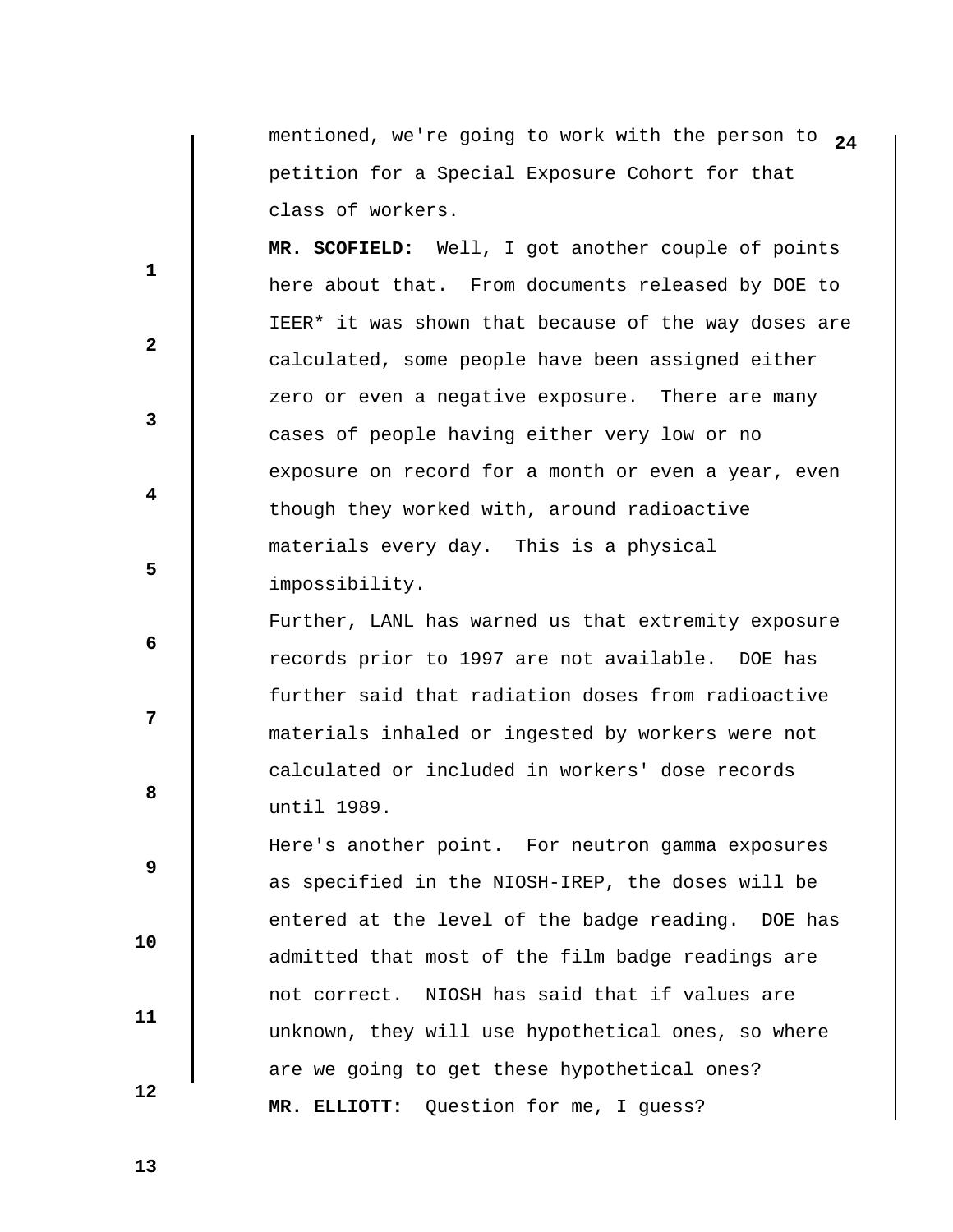**25 MR. SCOFIELD:** Yeah.

 **MR. ELLIOTT:** Okay. Well, first of all, you're wrong. The badge readings are not what is entered into the NIOSH-IREP.

 **MR. SCOFIELD:** Okay.

 **MR. ELLIOTT:** What we're talking about is a missed dose, which is a very critical component. Grady alluded to that earlier where, as you noted, they had different connotations that were used where the badge reading was below the limit of detection for the particular instrumentation of the badge. It might say MBA\*, it might say red, it might say zero, it might say administrative dose -- all of those things were used. Okay? My health physicists know how to handle those. These are not hypothetical doses that we've come up with. There is literature -- and it's included in our rule on how we do dose reconstruction where we deal with zeroes, less than detection limit. Okay? And that is claimantfavorable, as well, because we take one-half the limit of detection. And what we're talking about here is a distribution of the results below the limit of detection. So we're taking that middle, most popular value, and that's the dose that gets entered.

 Now if we're talking internal dose reconstruction, we have to look at the bioassay program techniques

 **12** 

 **10** 

 **11** 

 **1** 

**2** 

**3** 

 **4** 

 **6** 

**8 8** 

 **9** 

 **5** 

 **7**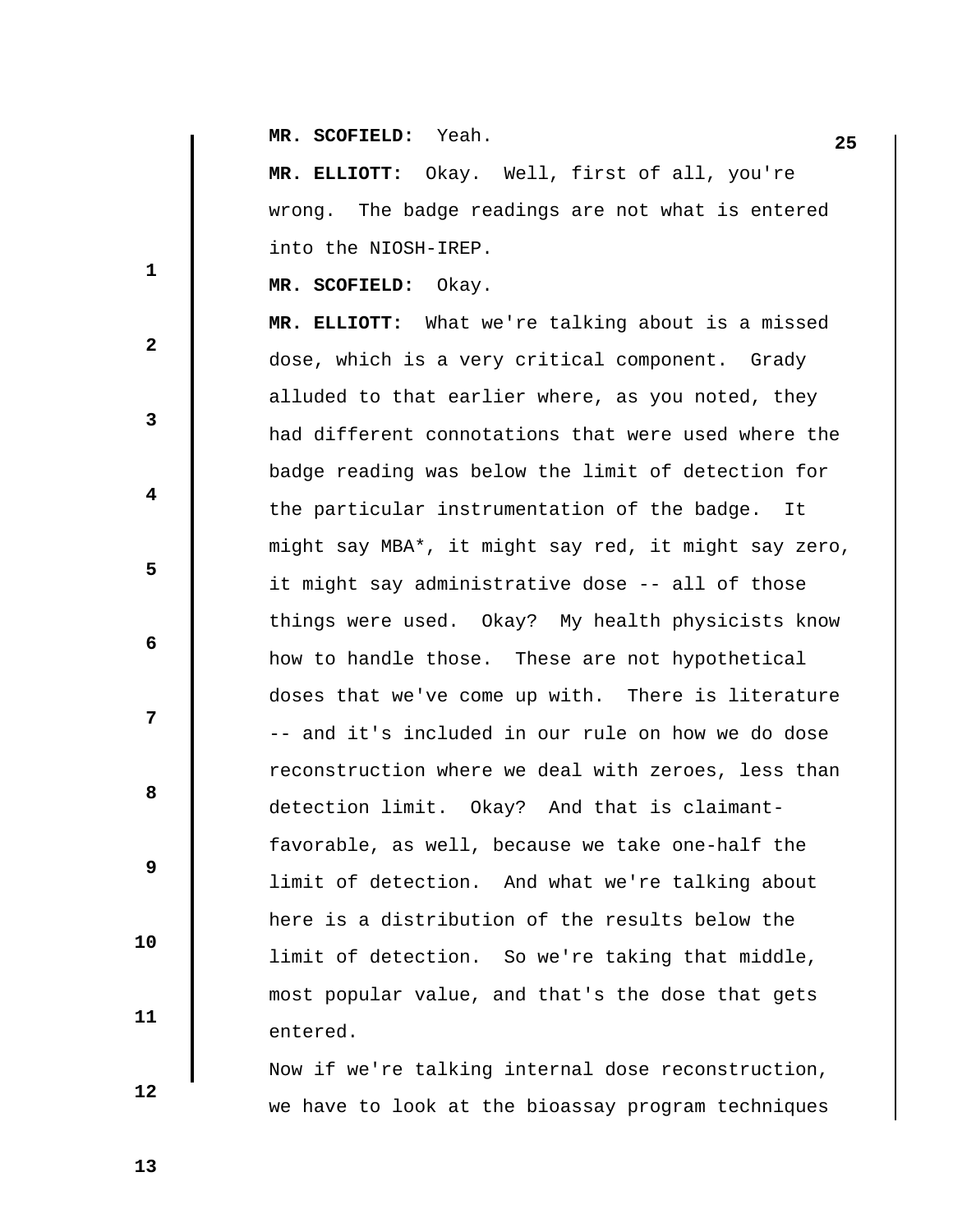and what the minimal detectable activity was, if 26 there was one. If there's not one, then we go back to the models that Grady talked about earlier and we use the worst case scenario. I think that's all going to be favorable and I think you'll see that. Now I appreciate your questions. These are the kinds of questions that hold me accountable. Okay? Thank you.

 **MR. SCOFIELD:** One other quick question. You talk about calculating what probable causation for a cancer. Now you're talking about internal doses where people ingested. What about say someone like leukemia where there's no record of them ingesting something but yet they had exposure to high gamma, high neutrons. How is this going to be handled?  **MR. ELLIOTT:** So that's an external dose reconstruction using gamma, and if there was any, if we have in the interview or if we have any incident reports that speak to an incident where there might have been an ingestion or inhalation of gammabearing radionuclide, we can factor that into the dose as well as the external dose reconstruction we do. Okay? Thank you for your comments.  **MR. LEYBA:** Our next speaker we'd like is Richard Espinosa.

 **MR. ESPINOSA:** I'm Richard Espinosa with the sheet metal workers Local 49. I'd like to thank NIOSH for

 **13** 

 **10** 

 **11** 

 **12** 

 **1** 

 **3** 

 **5** 

 **7** 

**2** 

 **4** 

 **6** 

**8 8**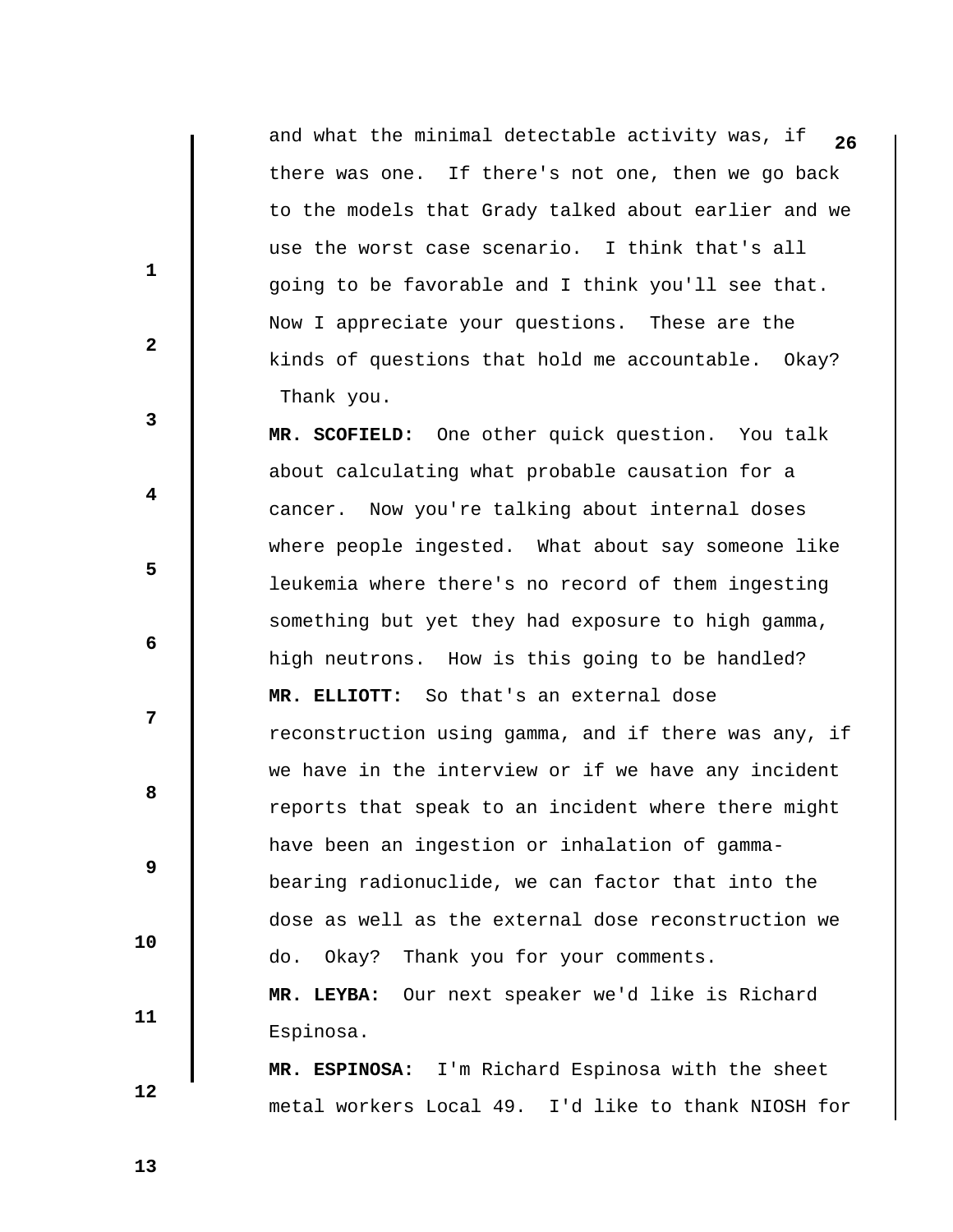**27** coming out and the work that they're doing today -- Ted Katz, Larry Elliott. The thing that I'd like to speak about -- on is one of the things that we're noticing through the international -- through the sheet metal workers Local 49 is our members get older, they're not able to speak, their memories are lost and English has become their second language and they're unable to get their point out on this program. What's being done and what can be done for our survivors, as well as our elder members?  **MR. ELLIOTT:** We fully recognize that in our interview and interaction with the claimant, we need to take that into consideration -- the age and the health of the claimant. We've had interviews where a claimant couldn't hear over the phone so we worked it out with them where they brought in somebody to assist them in understanding what our questions were. We've sent our questions in advance. We've held multiple-time interviews where a claimant said look, I can only sit with you for half an hour. That's all I'm going to give you and you say it's going to take an hour to do this. We do it in as many sessions as they want to take to do that. If a claimant has difficulty hearing us over the phone or if they feel that they want to speak to us in Spanish, we've brought in a person who speaks Spanish and can do the interview in that other

 **13** 

 **1** 

 **2** 

 **3** 

 **5** 

 **7** 

 **4** 

 **6** 

**8 8** 

 **9** 

 **10** 

 **11**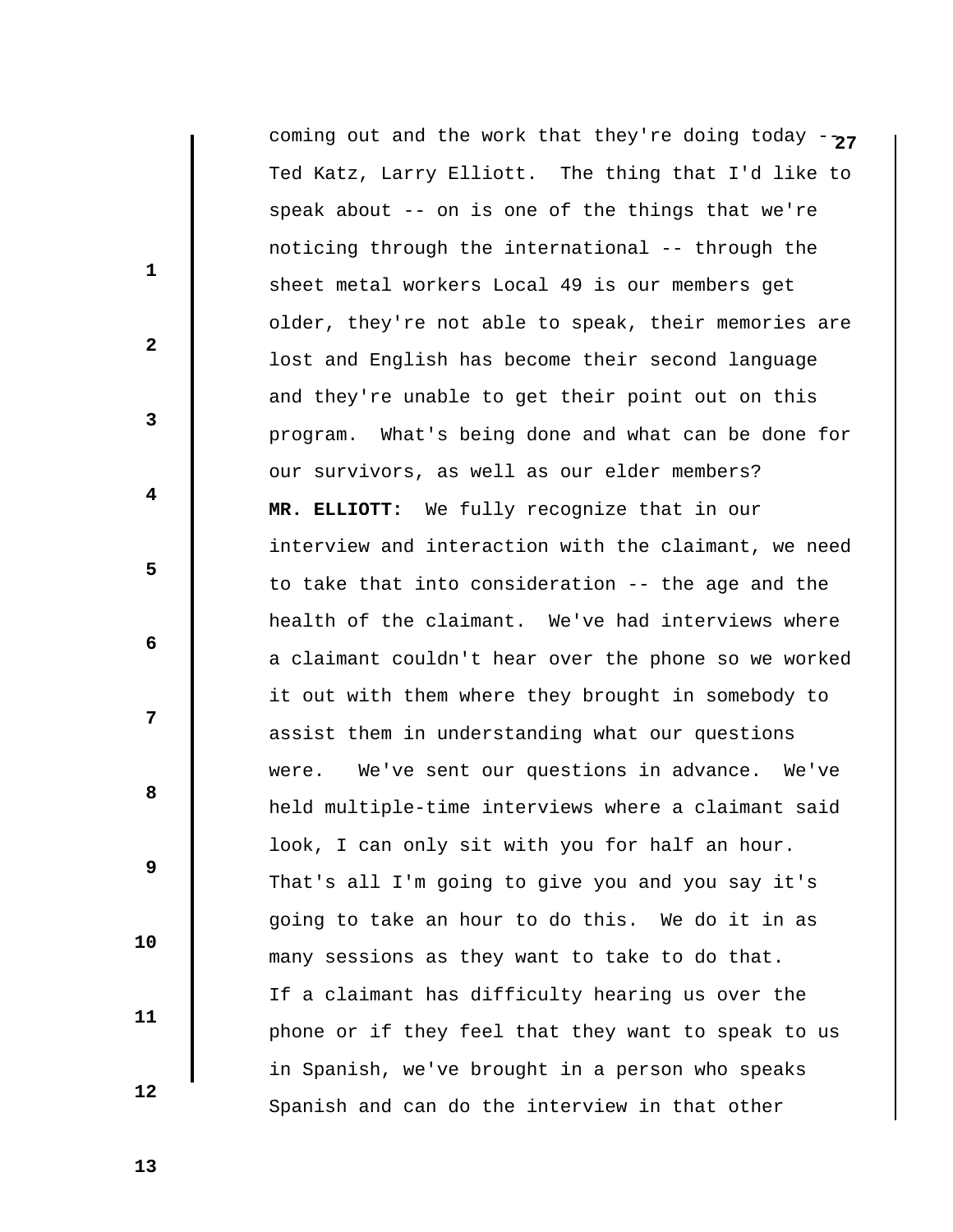**28** language. Those are the kinds of things we're doing.

 **MR. ESPINOSA:** As far as Los Alamos is concerned, we have a lot of -- building trades is what does the work and the maintenance work in Los Alamos. As far as the TLD's, I feel that they're biased. We have electricians working in a CMR pulling wires. On any given day they can be exposed to five or six different sources that aren't picked up by the TLD. How is that being addressed?

 **MR. ELLIOTT:** That's also being addressed through the interview process where we get an understanding of what jobs you did, where you were, how many different buildings you worked in. We built a site profile of the site so we understand what radionuclides might have been in an existing building or a TA area or what have you. And my health physicists then look at that and say well, your badge would never have caught neutrons and you were in a neutron-exposed area, so we're going to factor that neutron dose that you got. We're going to use the worst case scenario in accounting for that dose. That's how we go about that.

 **MR. ESPINOSA:** With -- the burden of proof is supposed to be NIOSH, DOE. During these interviews are they going to be -- are they being asked what they've been exposed to? As a building trades

 **13** 

 **10** 

 **11** 

 **12** 

 **1** 

**2** 

**3** 

 **4** 

 **6** 

**12** 

**8 8** 

 **9**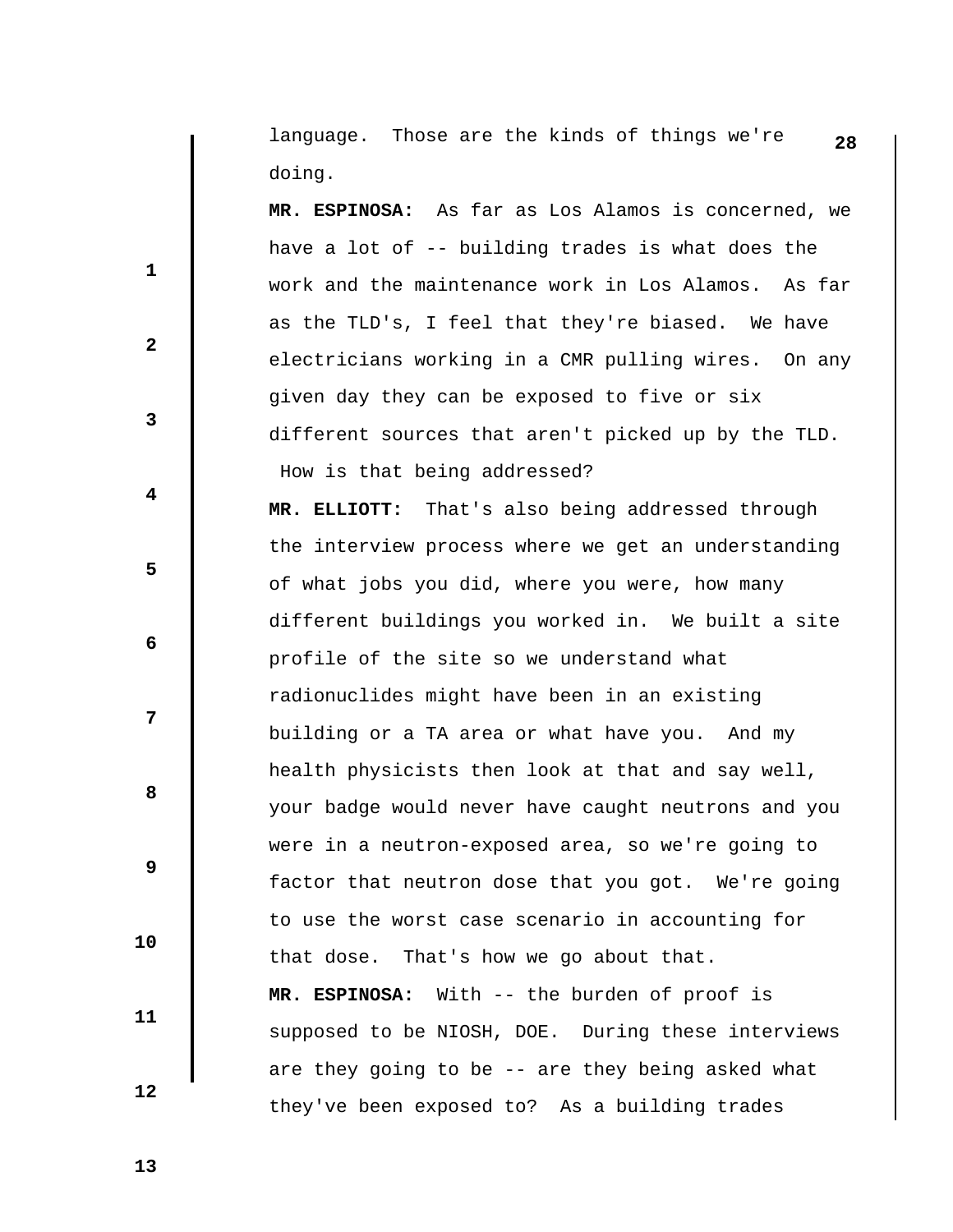member as a sheet metal worker, I'm there to do the<sub>ga</sub> maintenance work. I am there to provide my services to the Laboratory. I am not an expert, per se, on these emitters.

 **MR. ELLIOTT:** You're right, the burden of proof - the burden to prove, the burden to collect and the burden to do all this work is not on the claimant - it shouldn't be on the claimant. The claimant has filed a claim. That should be pretty much the end on their behalf, and yes, they are asked do you know if you were exposed to plutonium, do you know if you were exposed to americium. If they don't know that, that's okay. But what we do need to hear from them is where did you work, because we go back to the site profile then and we match up where they say they worked with what known exposures we have that existed in that location, and that's how we do that dose reconstruction.

 **MR. ESPINOSA:** Well, thank you again. As a lot of you have heard, I am on the Advisory Board for Radiation and Worker Health and they're -- the next meeting is in Cincinnati on the 15th -- 16th --  **MR. ELLIOTT:** It's next week, a week from today. A week from yesterday afternoon and today.  **MR. ESPINOSA:** Well, I'm getting ready for it, but also I'd like to -- in October, the next Advisory Board will be coming to Santa Fe -- is that right,

 **13** 

 **10** 

 **11** 

 **12** 

 **1** 

**2** 

**3** 

 **4** 

 **6** 

**8 8** 

 **9** 

 **5**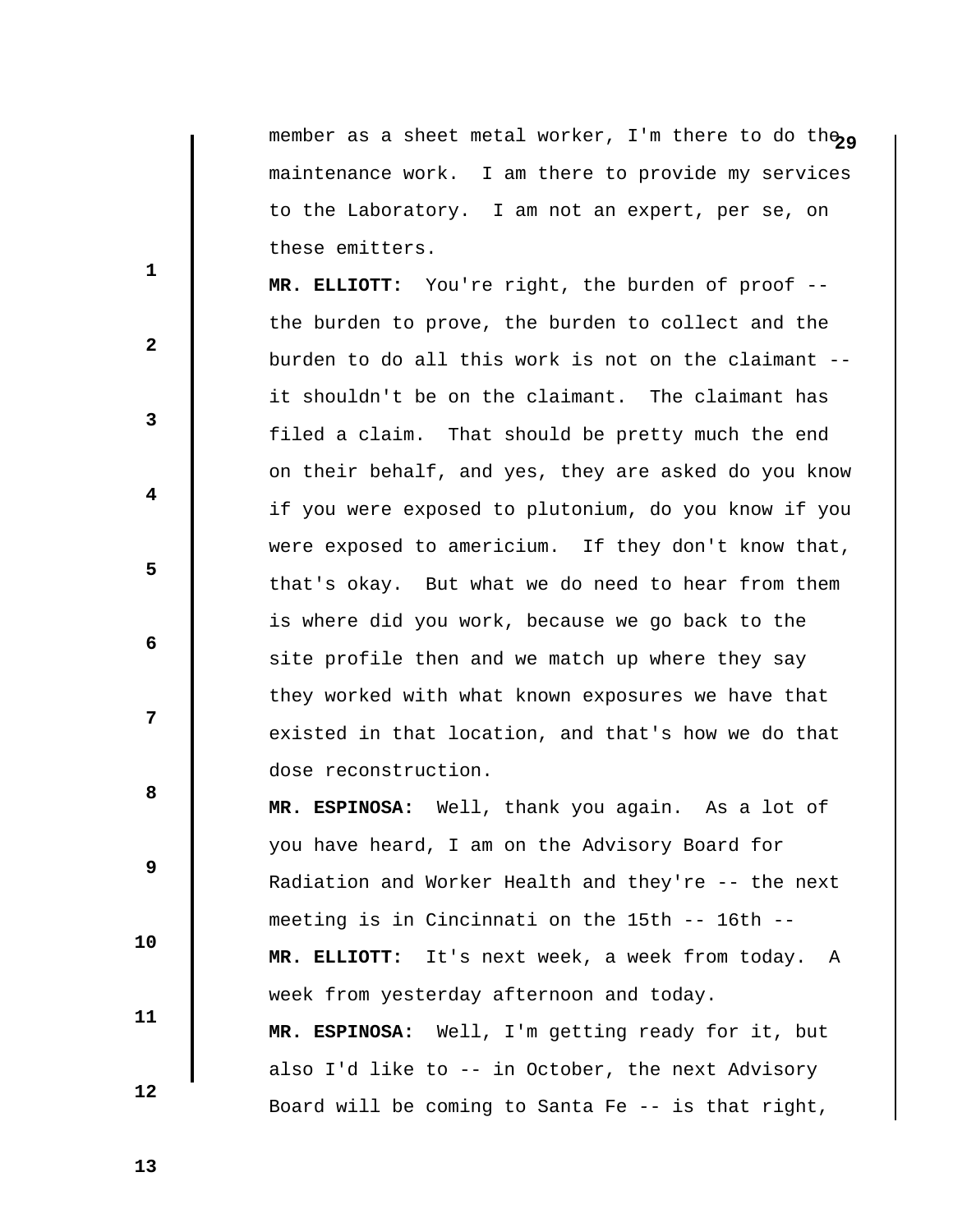| Larry?<br>- | 30 |
|-------------|----|
|             |    |

|              | Larry?<br>30                                         |
|--------------|------------------------------------------------------|
|              | MR. ELLIOTT: Well, the Board has tentatively         |
|              | blocked off dates. Whether or not -- we'll see next  |
|              | week what happens with those dates they blocked off. |
| $\mathbf{1}$ | But yes, Rich has invited us to either come to       |
|              | Albuquerque, Santa Fe -- I don't know what -- where  |
| $\mathbf{2}$ | it's going to be, but if the Board meets in October  |
|              | or November, it's going to be out here, as I         |
| 3            | understand it.                                       |
|              | MR. ESPINOSA: All right. And thank you again for     |
| 4            | the work that you guys have done.                    |
|              | MR. ELLIOTT: Thanks, Rich, I appreciate your nice    |
| 5            | comments.                                            |
|              | MR. LEYBA: Larry, our next speaker -- Mr. Pablo      |
| 6            | Romero*.                                             |
|              | MR. ROMERO: My name is Pablo Romero. I retired       |
| 7            | from the Lab eleven and a half years ago with 33     |
|              | years -- 33 and a half years of service. I started   |
| 8            | out with the environmental radiation studies group.  |
|              | I worked with environmental radiation studies group  |
| 9            | for 14 years. I worked with the U.S. Geological      |
|              | people to begin with. We were doing studies -- many  |
| 10           | projects, but we were sampling Acid Canyon in Los    |
|              | Alamos, which was the effluent from -- as you know,  |
| 11           | that end of it. We did some works towards --         |
|              | towards that end of Canyon and also for T-55 at the  |
| 12           | time.                                                |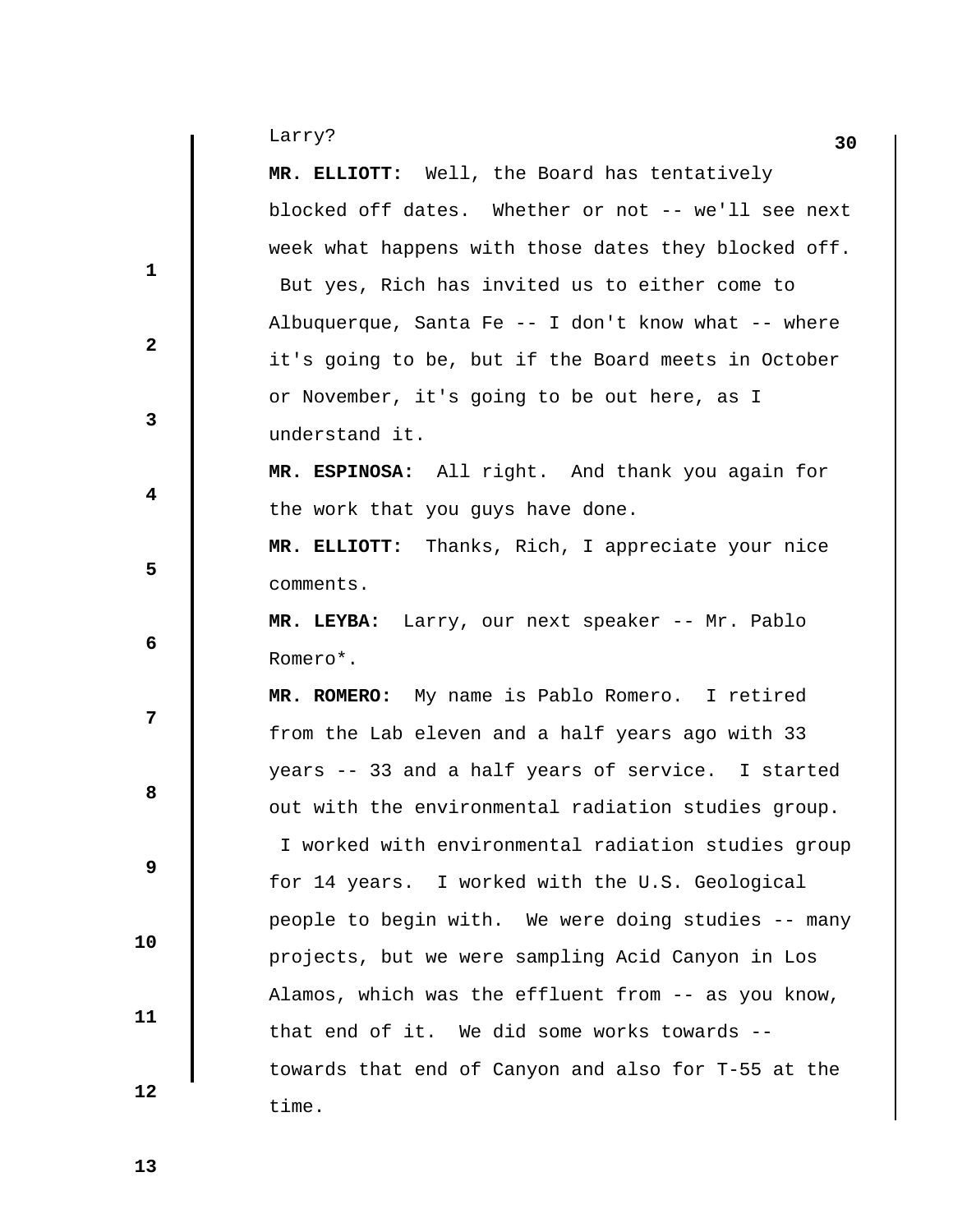**31** I worked with a man by the name of William D. Friedeman, passed away two years ago. I gave the eulogy at his funeral. But he died of cancer. But anyway, at the time -- we didn't really know what we were being exposed to. We collected all kinds of samples of soil, water, vegetation, snow, rain, whatever. We just sampled -- at that time it was - they were doing above-ground testing and so we knew when weapons were exploded by the United States, by China and by Russia 'cause eventually we could sample that and we knew that -- I wasn't really prepared to talk, but -- I didn't know what this meeting was going to be about, really, and I'm glad to see that -- what it is about.

 But I worked as -- after 14 years I transferred and I worked with HSE-1. I worked within H division all the years that I worked for the Lab, but I moved around some. And -- but anyway, I went to work as a monitor at -- health physics surveyor at DP West in 1971 where the technology wasn't as great as it was when we moved to TA-55. I worked as a monitor for a while and then I was appointed to a A-303 program, which dealt with research and development towards TA-55. We did studies of how -- we generated fluorescein in an area and then we found how it would transfer and how it would reach a sample head over there or over there or whatever, so we did

 **13** 

 **10** 

 **11** 

 **12** 

 **1** 

 **3** 

 **5** 

 **7** 

**2** 

 **4** 

 **6** 

**8 8**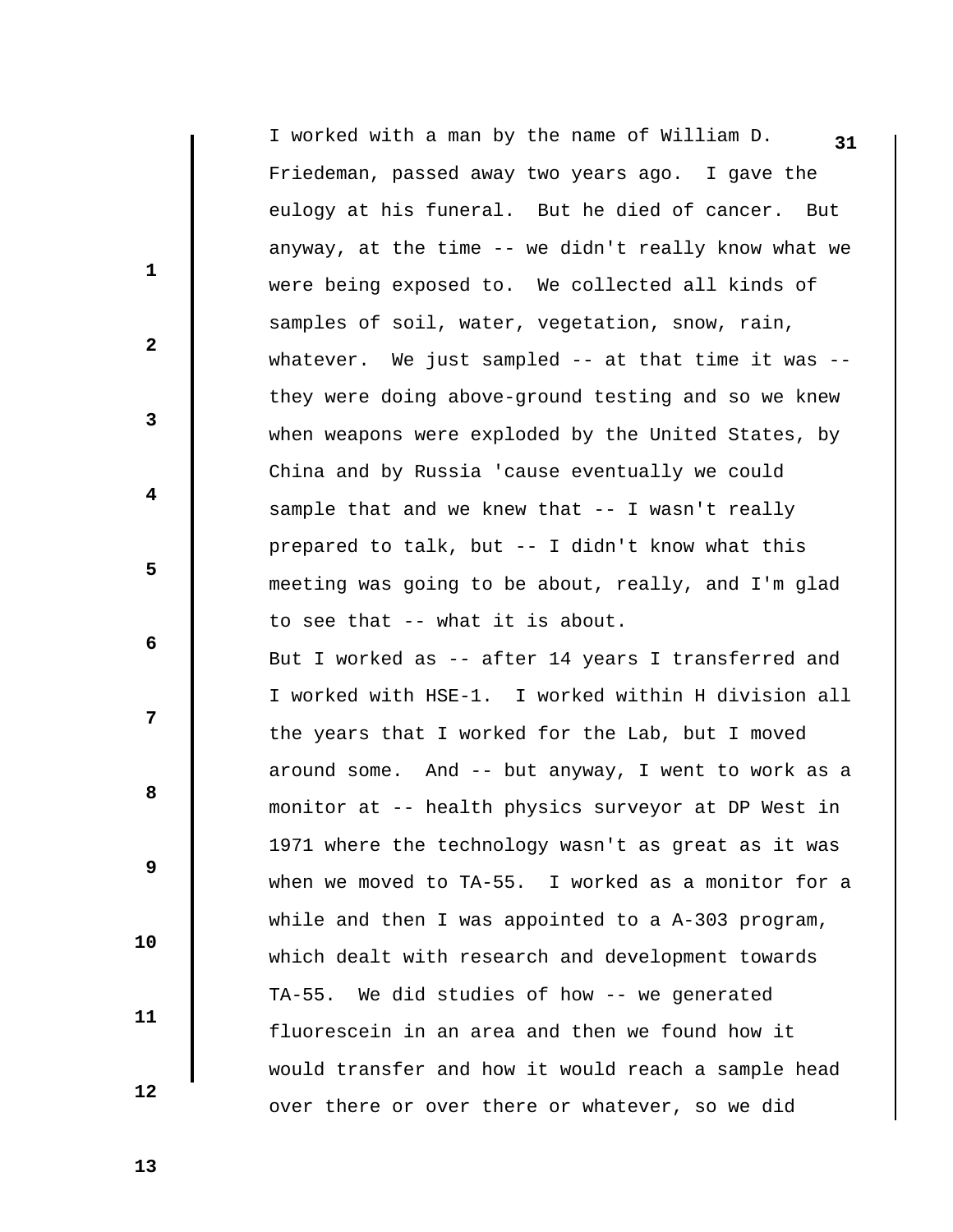**a** those studies. **32** 

 $\mathbf{I}$ 

|              | We did studies of dissolution of plutonium in lung     |
|--------------|--------------------------------------------------------|
|              | simulant, and we did some other studies towards TA-    |
| $\mathbf{1}$ | 55 work. I was a health protection technician          |
|              | throughout TA-55 for a period of time. We worked       |
| $\mathbf{2}$ | with -- throughout the plant with americium,           |
|              | plutonium 239, plutonium 238 and even neptunium.<br>T. |
|              | did some work with that, too. And I retired as a       |
| $\mathbf{3}$ | supervisor. My last years I worked as a supervisor     |
|              | of personnel in health physics.                        |
| 4            | But I've attended all except one meeting that has      |
|              | been held here and -- we were out of state at the      |
| 5            | time, but anyway, it seems to me that -- that years    |
|              | ago when all this millions of dollars were -- were -   |
| 6            | - by Congress, approved by Congress and -- but then    |
|              | I wonder what -- if the -- if being a government       |
| 7            | thing, if it doesn't go to administration? Seems       |
|              | like the funds go to administration. I know -- I       |
| 8            | didn't come here to make enemies, but I believe that   |
|              | we who worked with radioactive materials at Los        |
| 9            | Alamos were under-paid. And I am glad to see that      |
|              | today the people who I worked with and who are doing   |
| 10           | the work that I did are at least getting more money    |
|              | and technology's better. Exposure, I am sure, is       |
| 11           | down from what it was when I was working there         |
|              | because of stringent rules.                            |
| 12           |                                                        |

You know, most of the people who -- from -- here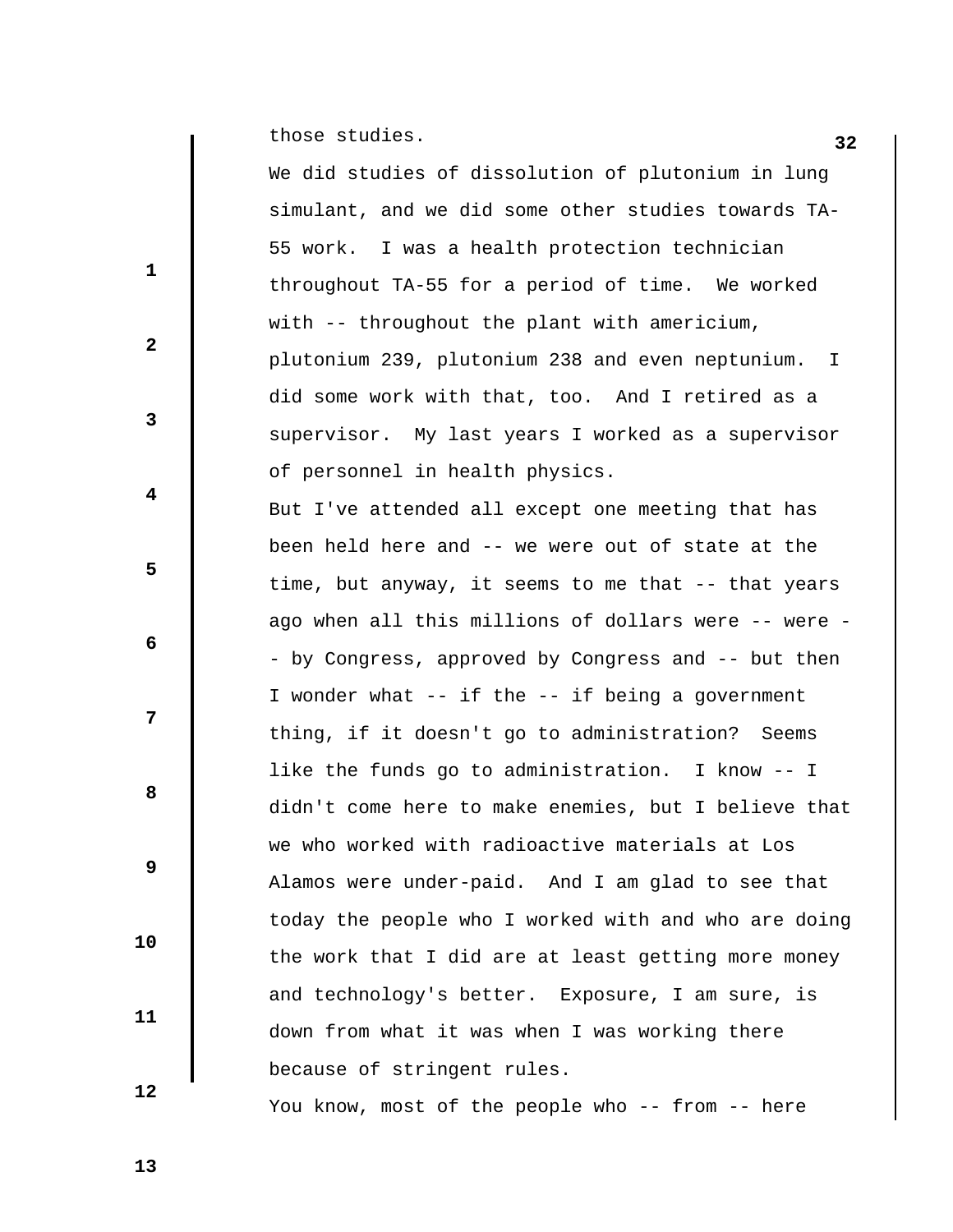**33** from New Mexico I am sure are like -- I started working when I was 12 years old for 204 an hour in -- uncle ranch, cutting grass, raking the driveway, bringing in the wood to the fireplace and stuff like that. I made \$36 that year. And my mom was my banker and at the end of the summer, we went to Santa Fe and bought my Levis, my shoes and outfitted me for school. But I remember my dad telling me okay, you accepted a job for 204 an hour, but you work -- as you know, you were earning \$1 an hour. In other words -- and I've always -- did -- did that. I -- and I'm sure most of us, our people, are that way. They -- 'cause we hire good people. And I know that the people that I -- that are working within our group were always good -- good workers. So I believe that we were all under-paid for the work that we did. I thank you.  **MR. ELLIOTT:** Thank you for your comments. Do we have somebody on this side of the room who wants to speak? I know that these guys have got a queue here, but I want to allow an opportunity -- ample opportunity across the audience here.  **MS. BARBOA:** Hello. My name is Margaret Barboa and I'm here for my father, Willie Barreras. He died

about a year ago, and he worked at the Labs for many

there a very healthy man. And as he worked through

years. As I was growing up, he started working

 **11** 

 **10** 

 **1** 

**2** 

**3** 

 **4** 

 **6** 

**8 8** 

 **9** 

 **5** 

 **7** 

 **12**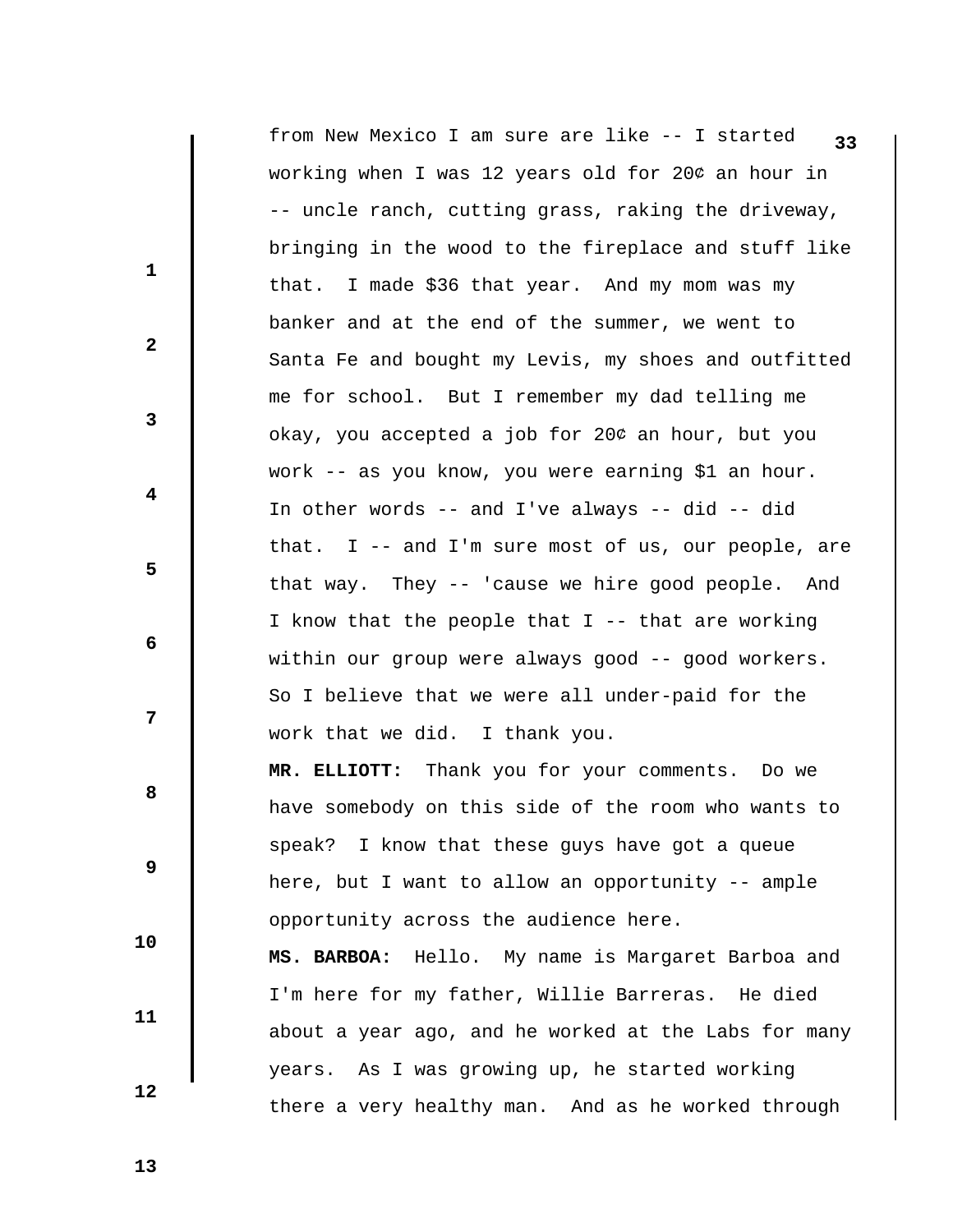the years, he progressively got sicker and sicker. <sub>24</sub> They didn't know what was wrong. He was somebody that would go square dancing and fishing and take us all camping and on trips. And then he ended up not able to talk, not able to walk. His muscles were destroyed on his arms and his legs, very poor condition. He has a few of your cancers that you have listed here.

 He worked on top secret sections in the Lab. He worked in plumbing, where they did waste water flow back preventers. He had many -- a few accidents, I would say, where he came home in paper clothes. They buried his truck and all his tools and all his personal belongings. How do I prove this? I mean I've got medical documentation, but when I call the offices, if you don't have I guess -- like when you go into the computer -- special passwords or people that you know you know and how to talk to  $-$ - I'm new. I worked in a whole different sector, and I've been trying to get this done for my mother and my family, and it's -- we've been to all the meetings. It's just a little bit rough because I feel like he had a specialized work position because he was in management and he had to go where some of his other workers could not go. There were, as far as I can tell, no radiation tags at the time 'cause he started in the seventies.

 **13** 

 **10** 

 **11** 

 **12** 

 **1** 

 **3** 

 **5** 

 **7** 

**2** 

 **4** 

 **6** 

**8 8**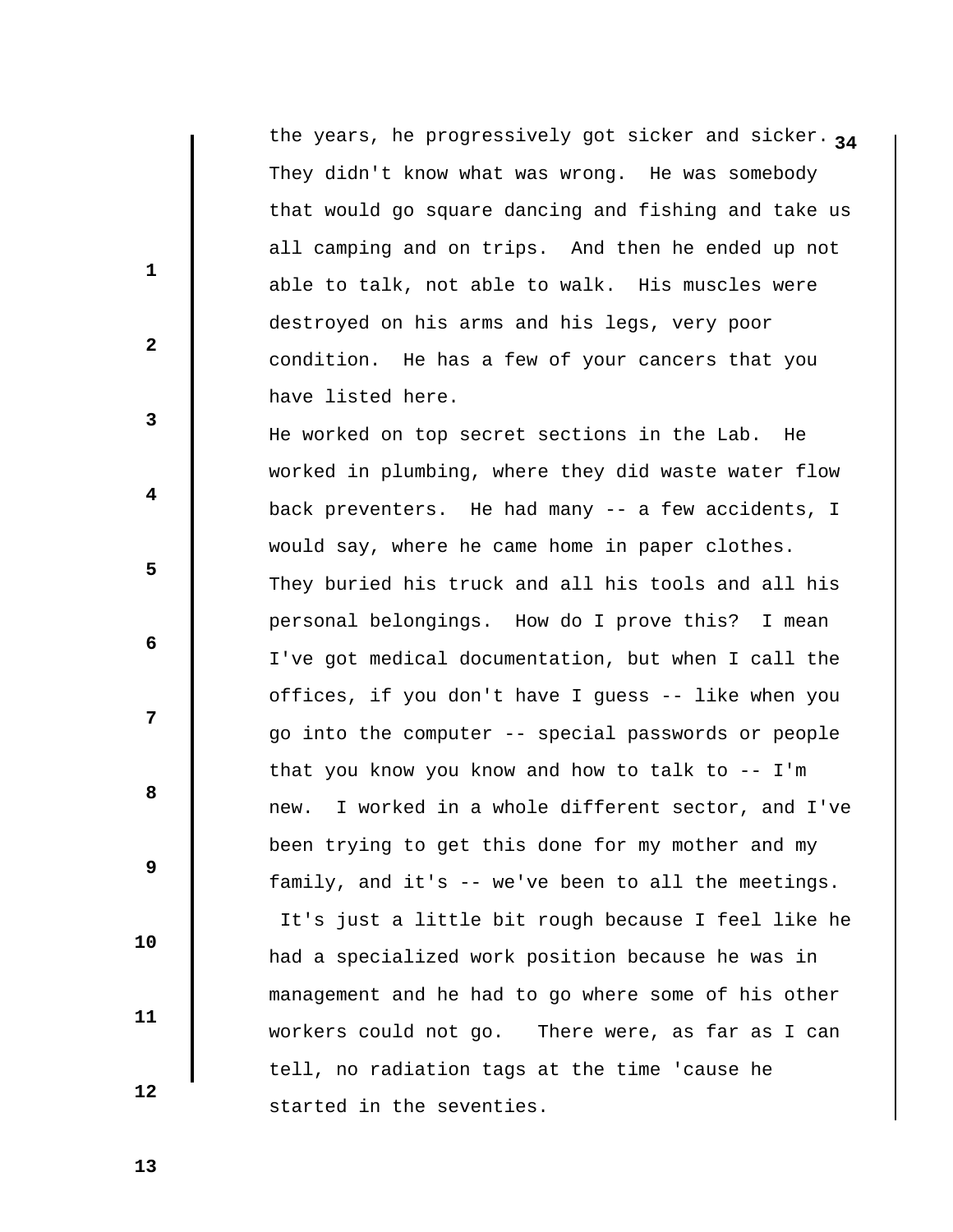|              | I have not gotten any information back about what he |
|--------------|------------------------------------------------------|
|              | was exposed to other than other people that I have   |
|              | talked to, and they've written letters on his        |
| $\mathbf{1}$ | behalf. So I'm just kind of like trying to get       |
|              | through this and filling out paperwork and a lot of  |
|              | personal information that I've been sending in the   |
| $\mathbf{2}$ | mail about him to different departments. And I       |
|              | thank you for coming and helping us with all this    |
| 3            | and I feel like -- for one thing, can a person get a |
|              | cancer from one really bad accident? Maybe he        |
| 4            | wasn't, you know, treated or every day exposed to a  |
|              | radiation factor because he went to so many          |
| 5            | different buildings, but I know he had one or two    |
|              | for sure really bad radiation exposure accidents     |
| 6            | that he came home in paper clothes. So can $-$ can   |
|              | that cause his one cancer that could make him        |
| 7            | eligible for this kind of --                         |
|              | MR. ELLIOTT: Yes. Yes, it can.                       |
| 8            | MS. BARBOA:<br>Okay.                                 |
|              | MR. ELLIOTT: Chronic exposure can cause it, and      |
| 9            | what you're talking about is an acute exposure, a    |
|              | one-time incident, two-time incidents. Maybe it was  |
| 10           | different exposures. But yes, cancer can happen      |
|              | from both types of exposure.                         |
| 11           | MS. BARBOA:<br>Okay, 'cause I --                     |
|              | MR. ELLIOTT: Where a person may work at the same     |
| 12           | job for ten years and had exposure every day but it  |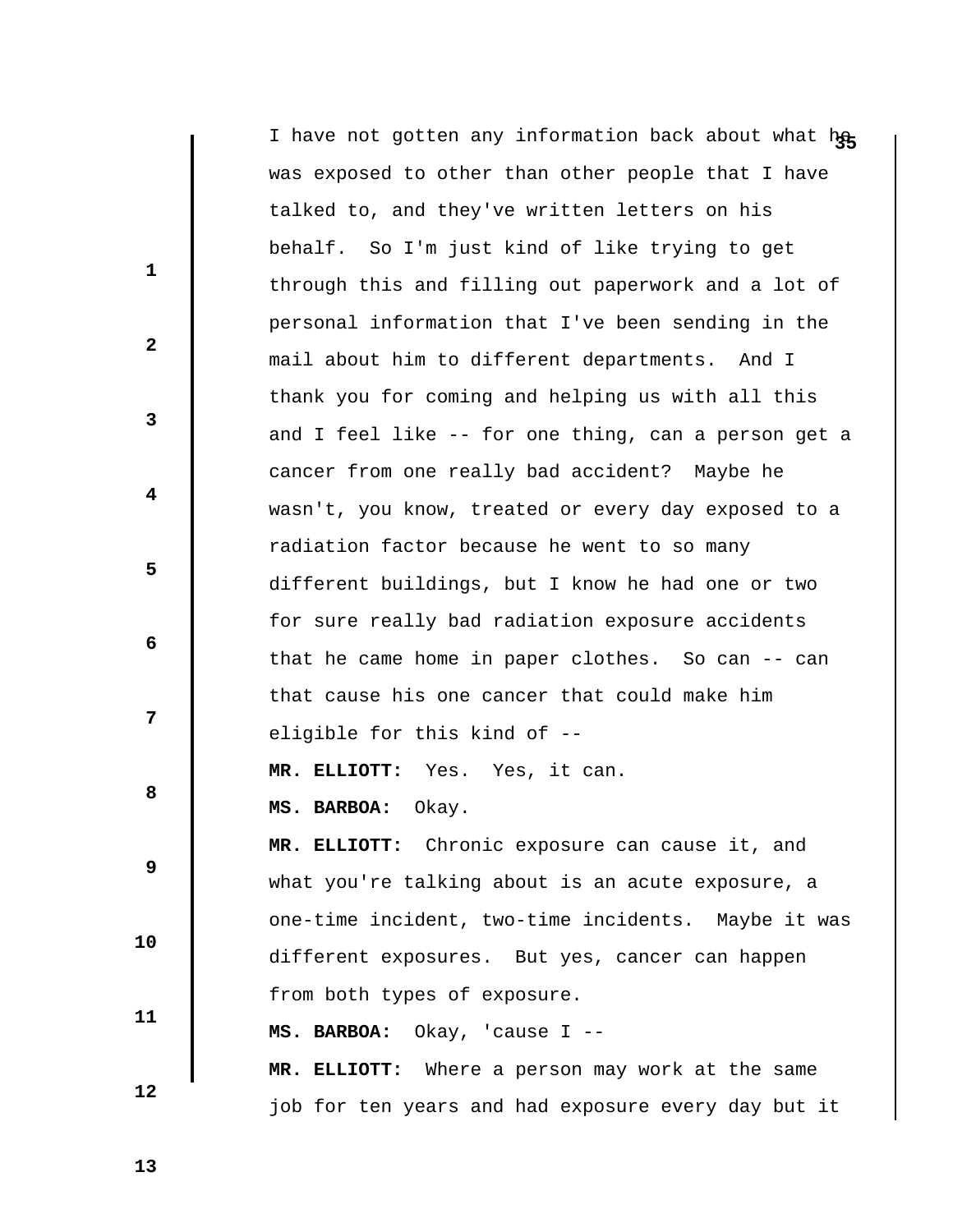|              | was real low level --                                | 36 |
|--------------|------------------------------------------------------|----|
|              | MS. BARBOA: Right.                                   |    |
|              | MR. ELLIOTT: -- and then but another person had a    |    |
|              | situation like you're talking about your own         |    |
| $\mathbf{1}$ | father's situation where -- we won't even talk about |    |
|              | what he might have had on a daily exposure, but two  |    |
| $\mathbf{2}$ | times out of his working history he had some unusual |    |
|              | event where they sent him home --                    |    |
| 3            | MS. BARBOA:<br>Yes.                                  |    |
|              | MR. ELLIOTT: -- probably washed him down and         |    |
| 4            | scrubbed him real hard --                            |    |
|              | MS. BARBOA: They did.                                |    |
| 5            | MR. ELLIOTT: -- and then sent him home in paper.     |    |
|              | MS. BARBOA: They wouldn't even let him bring his     |    |
| 6            | wallet, his watch. His truck got buried in a big     |    |
|              | hole, all his tools -- and I know this for a fact,   |    |
| 7            | but how do I prove this for a fact?                  |    |
|              | MR. ELLIOTT: You don't have to prove it. The         |    |
| 8            | burden's not on you.<br>Okay?                        |    |
|              | MS. BARBOA: Okay. Well --                            |    |
| 9            | MR. ELLIOTT: You've done all you needed to do and    |    |
|              | when the time comes and we do the interview, you     |    |
| 10           | just need to lay all this out. That's the kind of    |    |
|              | information that we need to hear about because what  |    |
| 11           | happens then, like Grady will take that information  |    |
|              | and say I need to go find out if DOE's got an        |    |
| 12           | incident report on the accident. If not, then I'm    |    |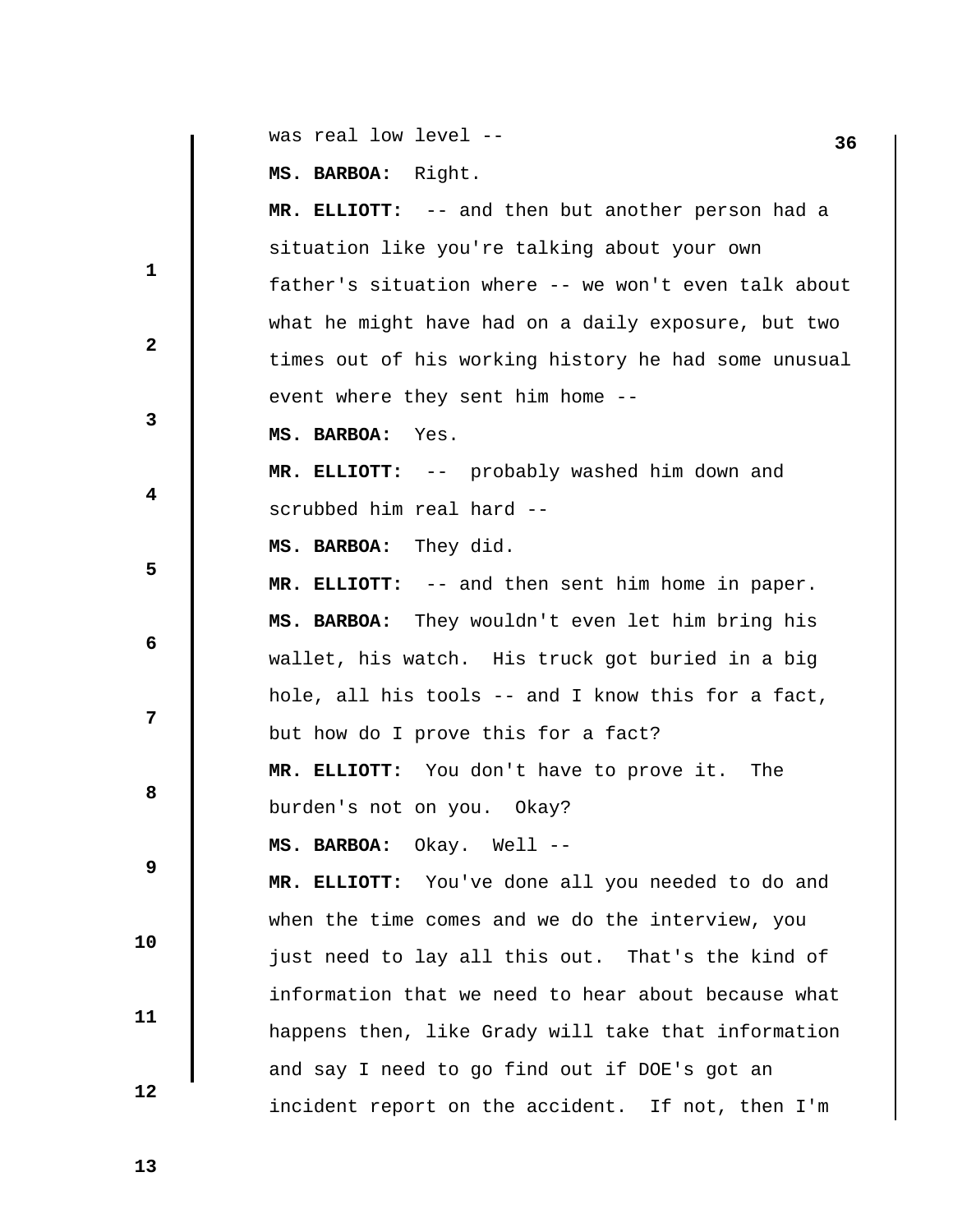|              | going to find somebody that has -- that verifies<br>37 |
|--------------|--------------------------------------------------------|
|              | your statement, that worked with your father or knew   |
|              | your father to say oh, yeah, I remember when they      |
|              | sent him home. Happened more than they -- than his     |
| $\mathbf{1}$ | family knows about. That's what we need. That's        |
|              | what we get when we do the interview with the          |
| $\mathbf{2}$ | claimant. That's the good information we're            |
|              | seeking, the stuff we can't find in the records.       |
| 3            | There's records we can't even find. That's why we      |
|              | need to talk to you.                                   |
| 4            | MS. BARBOA: 'Cause like even his medical doctors,      |
|              | when I go back and I try to prove that he had these    |
| 5            | cancers -- because you know, I have certain pieces     |
|              | of documentation, but they said after eight years,     |
| 6            | all of that was thrown out. So I know he had it,       |
|              | but that's another thing, you know. Proving it is      |
| 7            | another thing, too. But --                             |
|              | MR. ELLIOTT: Thank you for your comments.              |
| 8            | MS. BARBOA: Thank you.                                 |
|              | MR. ELLIOTT: Appreciate your comments.<br>They're      |
| 9            | very well-placed.                                      |
|              | MS. BARBOA: Thanks for coming and helping all of us    |
| 10           | out, too. We appreciate that.                          |
|              | MR. ELLIOTT: Yes, sir?                                 |
| 11           | MR. RAMSEY: Good evening. My name is Richard           |
|              | Ramsey, former -- former worker at Los Alamos. As -    |
| 12           | - I started in '83 and the safety problems up there    |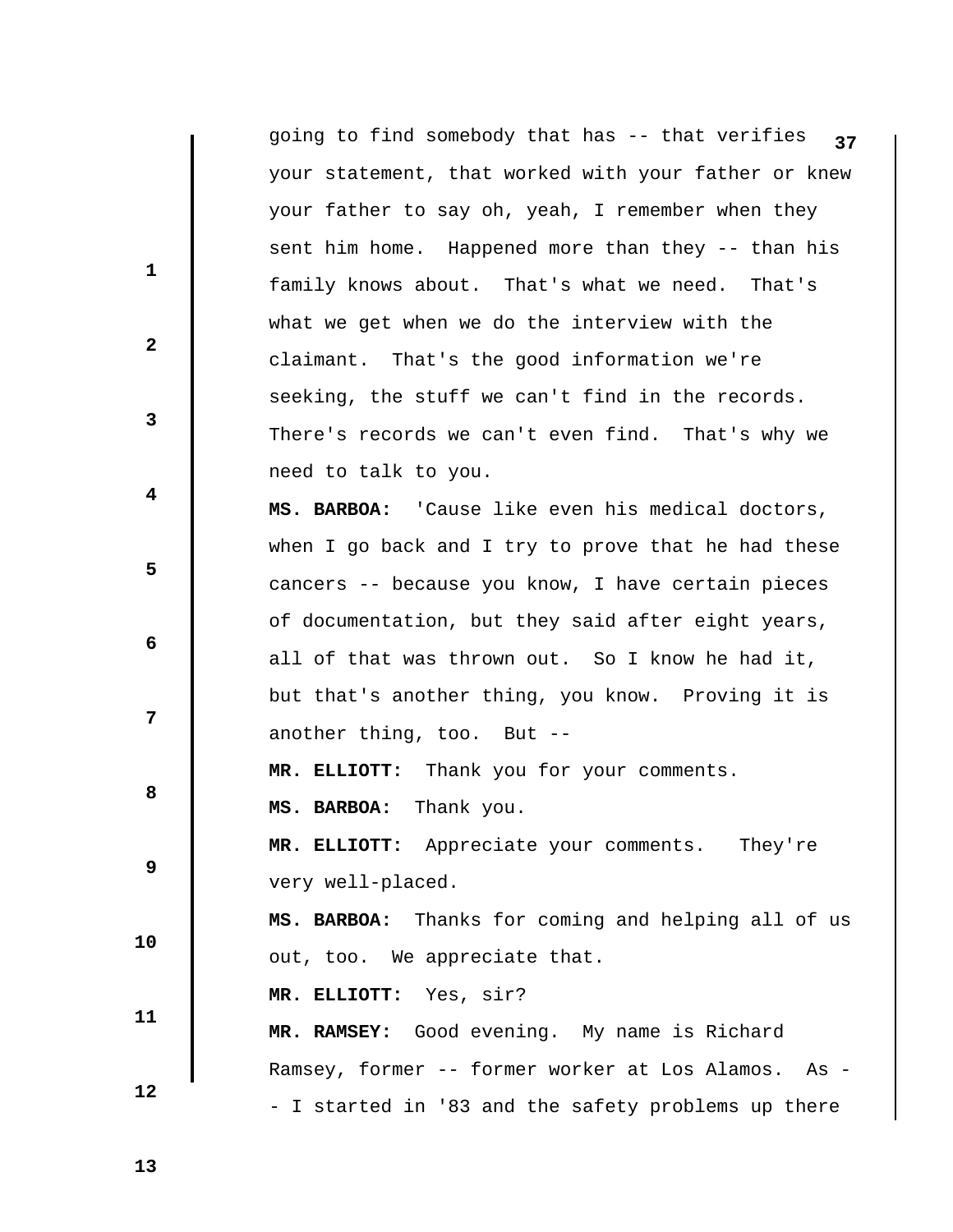**1 2 3 4 5 6 7 8 8 9 10 11 12 38** was terrible, so I started fighting those right away. I worked with -- at TA-54 with Jonathan and several other people, and I liked what you said a while ago, Larry, about profiling an area. This is what I've been talking about for years. But you speak about profiling the areas. I'd just like to add that you would profile the workers that worked there. For an example, with Jonathan, myself and several other people up there, like TA-54, Jonathan's got leukemia. Another guy has cancer of the liver. Another one has cancer of the feet and in the chest. Another -- couple of them that delivered stuff into TA-54 died of cancer. I have an autoimmune disease, which I don't know what - you know, what's the cause of it, but I'm one of the last persons that worked in there, so you can see that that's -- that's sort of bothering me, wondering what's coming down the pike, you know. Oh, yes, the other question I have is if we reach a special cohort status, does that mean the other sicknesses that come up like asbestos -- asbestosis and all this, what does that do to that?  **MR. ELLIOTT:** It doesn't do anything to that. If you have asbestosis or you have some other occupational-related disease, that would be covered by your state plan. That's where that has to go. You have to file a claim with the state and that's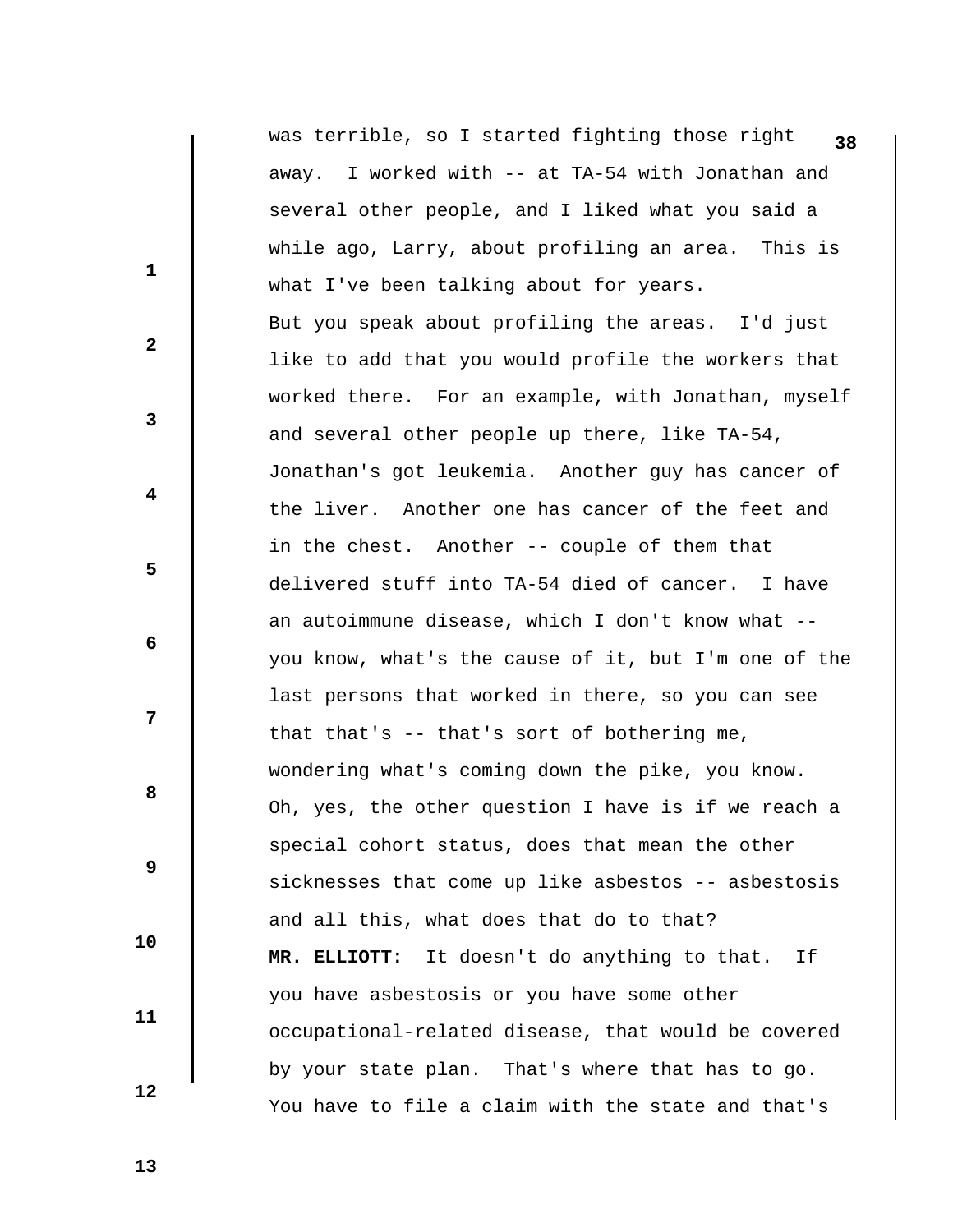what these DOE physician panels are going to help <sub>39</sub> you do. They're going to sit and review your statebased claims and they're going to make a judgment as to whether or not your work experience and the environment and the exposure you had more than likely contributed to that health outcome, whatever that health outcome may be. That's the value of that.

 If you're in -- the limitation of the Special Exposure Cohort -- let me make sure everybody's clear on this. Ted mentioned this, but it gets lost sometimes. If you're qualified for the Special Exposure Cohort like these folks are in Paducah - okay -- if they have one of the 22 cancers, then they're going to get their compensation and they don't have to have a dose reconstruction. But if they don't have one of those 22 cancers, you have to ask yourself what happens to them now. If they have prostate cancer, if they have skin cancer, if they have cancer of the testes -- I don't think testes are included in that 22 we showed you -- they're out of luck. You're out of luck if you're in the Special Exposure Cohort. People in Paducah, we're doing dose reconstruction on them if they have prostate cancer, if they have skin cancer. Why? Because we can do dose reconstruction for those sites that Congress put into the Special Exposure

 **13** 

 **12** 

 **10** 

 **11** 

 **1** 

 **3** 

 **5** 

 **7** 

**2** 

 **4** 

 **6** 

**8 8**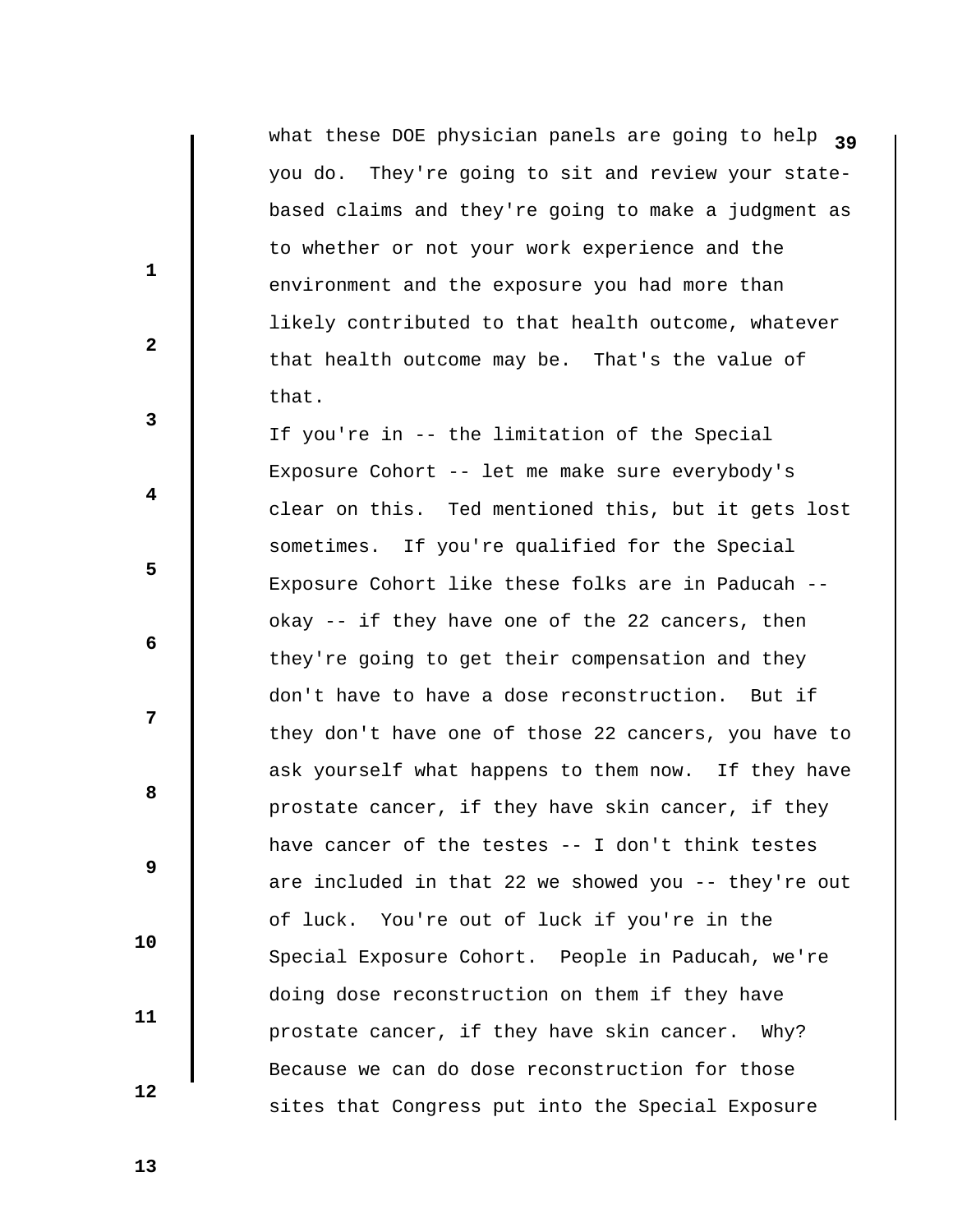|                         | Cohort. But if you're added as a class of workers,40 |
|-------------------------|------------------------------------------------------|
|                         | from this point on what happens is to be added has   |
|                         | to be verified that we can't do dose reconstruction. |
|                         | And so if you come up with prostate cancer at that   |
| $\mathbf{1}$            | point, we've already said we can't do a dose         |
|                         | reconstruction so you're not -- you have no remedy.  |
| $\mathbf{2}$            | That's the limitation of getting added to the        |
|                         | Special Exposure Cohort at this time.                |
| $\mathbf{3}$            | MR. RAMSEY: Well, that's what I thought I heard you  |
|                         | say a while ago, or understood you to say. So is it  |
| $\overline{\mathbf{4}}$ | better to be in the special cohort or not be in it?  |
|                         | MR. ELLIOTT: It's better to be in the Special        |
| 5                       | Exposure Cohort if you have one of those 22 cancers. |
|                         | But if you have -- if you have a cancer other than   |
| 6                       | those 22, I'm sorry, you're out -- you're out cold.  |
|                         | MR. RAMSEY: So in other words --                     |
| 7                       | MR. ELLIOTT: Unless Congress decides to fix that     |
|                         | problem.                                             |
| 8                       | So in other words, one or two people,<br>MR. RAMSEY: |
|                         | if they decide that they want to petition to be in   |
| 9                       | this special cohort and maybe the other person that  |
|                         | doesn't have that cancer that's in there doesn't     |
| 10                      | want to be, it's still going to affect him.          |
|                         | It's going to affect -- yes.<br>MR. ELLIOTT:         |
| 11                      | MR. RAMSEY: In other words, he's going to be out of  |
|                         | luck.                                                |
| 12                      | That's right. You don't have to have<br>MR. ELLIOTT: |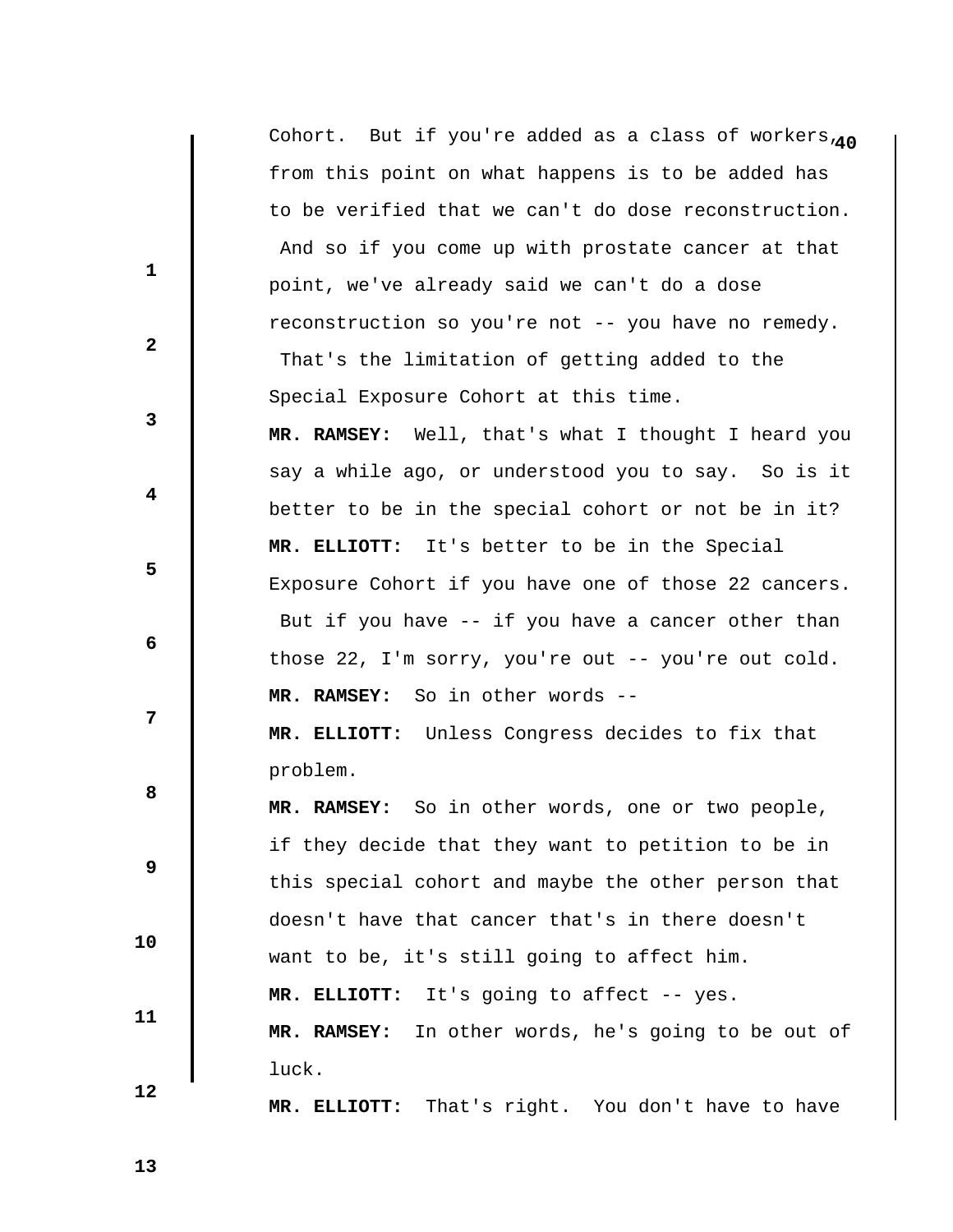|              | cancer to petition to get into the Special Exposure <sub>11</sub> |
|--------------|-------------------------------------------------------------------|
|              | Cohort. You can say to yourselves -- this gentleman               |
|              | here said it, I've heard Mr. Garcia say it, I've                  |
|              | heard Phil say it, Paul say it, you know, we want to              |
| $\mathbf{1}$ | get as many people in the Special Exposure Cohort as              |
|              | we can. Well, right now we don't know what the                    |
| $\mathbf{2}$ | distribution of cancers are going to be for a class               |
|              | that's added, but what we do know is that once we                 |
| 3            | add a class, 22 is all you can qualify for, 22 at                 |
|              | this point in time, unless Congress decides to fix                |
| 4            | Okay? So you need to be -- if you want in a<br>it.                |
|              | class and you've got one of those 22 cancers, it's                |
| 5            | going to be in your benefit to be in a class and get              |
|              | in the Special Exposure Cohort.                                   |
| 6            | MR. RAMSEY: If you have a different type of cancer,               |
|              | then what do you?                                                 |
| 7            | MR. ELLIOTT: If you have a different type -- as I                 |
|              | mentioned, if you have skin or prostate cancer,                   |
| 8            | which are not included in that 22, you have no                    |
|              | recourse. You have no remedy.                                     |
| 9            | MR. RAMSEY: But just --                                           |
|              | Let me add one point to that, which I<br>MR. KATZ:                |
| 10           | think might get at your concern a bit. If you don't               |
|              | have one of those 22 cancers, someone else petitions              |
| 11           | for the class, that class still cannot be added if                |
|              | we can do those reconstructions. So they may                      |
| 12           | petition for the class, but if we can do dose                     |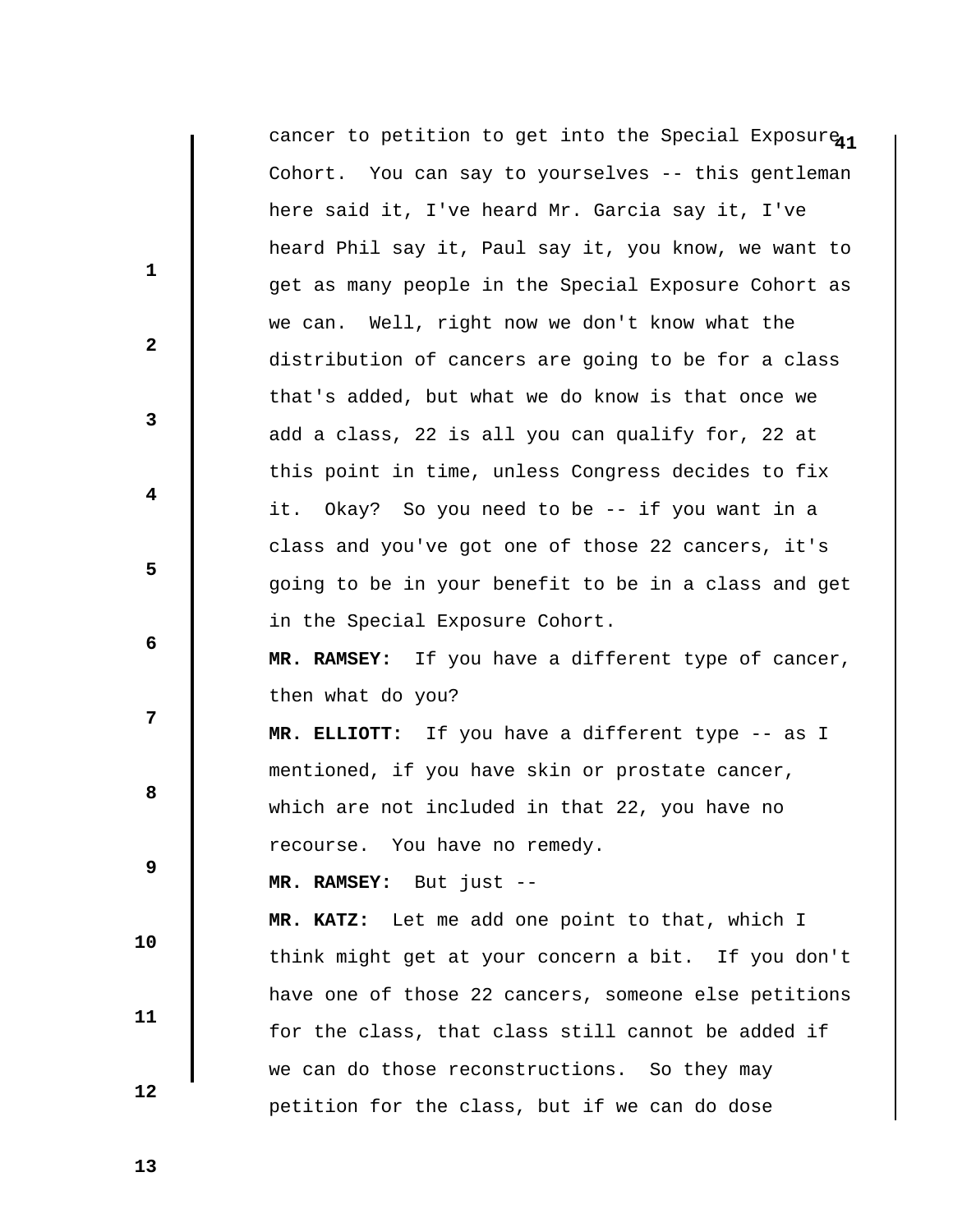**42** reconstructions, it won't be added to the -- that class won't be added to the cohort and we'll end up doing dose reconstructions for everyone in that class, so you won't be left out in the cold. Do you understand?

 **MR. RAMSEY:** Yes.

 **MR. KATZ:** It's only in the circumstance where we can't do dose reconstruction. So in a sense, it's not a real worry because -- because if we can't do dose reconstructions, we can't. Whether someone petitions now or later, we will find out when we get -- if you were to submit a claim, we would find out whether we can do dose reconstruction, regardless of what your cancer is, and that's the point where you then consider the Special Exposure Cohort.

 **MR. RAMSEY:** Thanks again for coming. Appreciate all your hard work.

 **MR. ELLIOTT:** Thank you for your comments. Yes, sir? Can I move that up there for you? Let me...

(Pause)

## **MR. NEWTON:** (Inaudible)

 **10** 

 **11** 

 **12** 

 **1** 

**2** 

**3** 

 **4** 

 **6** 

**8 8** 

 **9** 

 **5** 

 **7** 

 **MR. ELLIOTT:** Well, I appreciate your comments. And what Mr. Newton was speaking about so that we get it on the record, he talked about his experience working at the Lab and some of his acquaintances who had their trucks I guess contaminated and I guess they took them home with them and possibly got their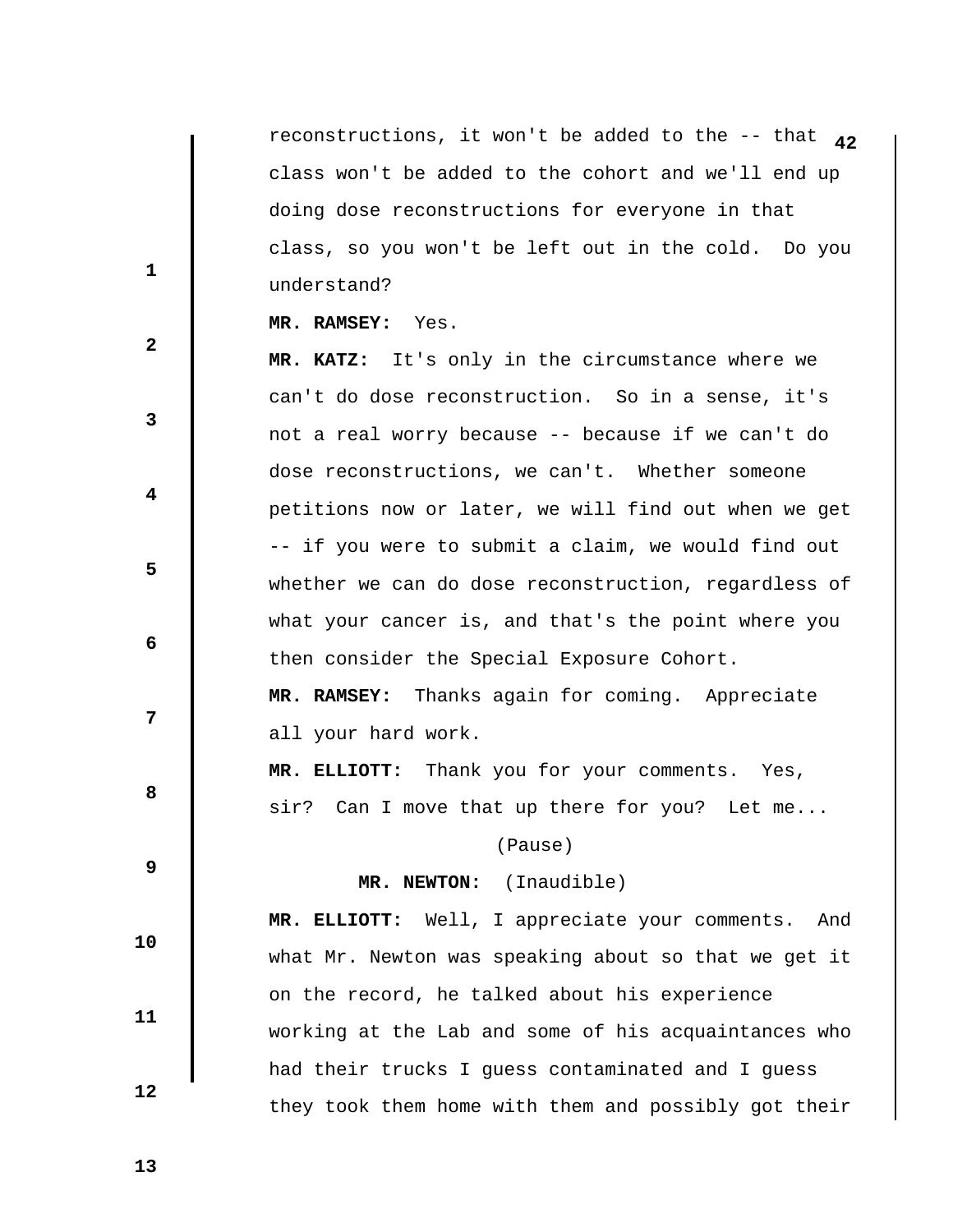**43** house contaminated, as well. So I thank you for those comments.

Somebody else?

 **MR. JOHNSON:** I've been listening to all of this and here's the point I'd like to make. You're qualifying these people on primarily dosimetry. All right. I worked the same places Jonathan did. I worked the same places Ms. Bear's husband did and some of them. These people were exposed to multiple forms of radiation and airborne items. Now if you're only going to base it on dosimetry without checking into the complete work history, this is just going to -- this is going to hurt a lot of people. I'm a victim of leukemia. (Inaudible) and various other things. I worked at all the areas that these people have and I know for a fact that you're not addressing the high level magnetic fields of radiation that (inaudible). And during the periods at which I worked there in the same areas as Mr. Bear, we had such high (inaudible) that I was (inaudible) as we could and sometimes the half-lives hadn't come down to the levels they should have (inaudible) because (inaudible) so high. (Inaudible) the exhaust stack at that area was putting out water in the form of mist (inaudible). We were exposed, saturated (inaudible) on a daily basis and an hourly basis and there was no

 **12** 

 **10** 

 **11** 

 **1** 

 **3** 

 **5** 

 **7** 

**2** 

 **4** 

 **6** 

**8 8** 

 **9**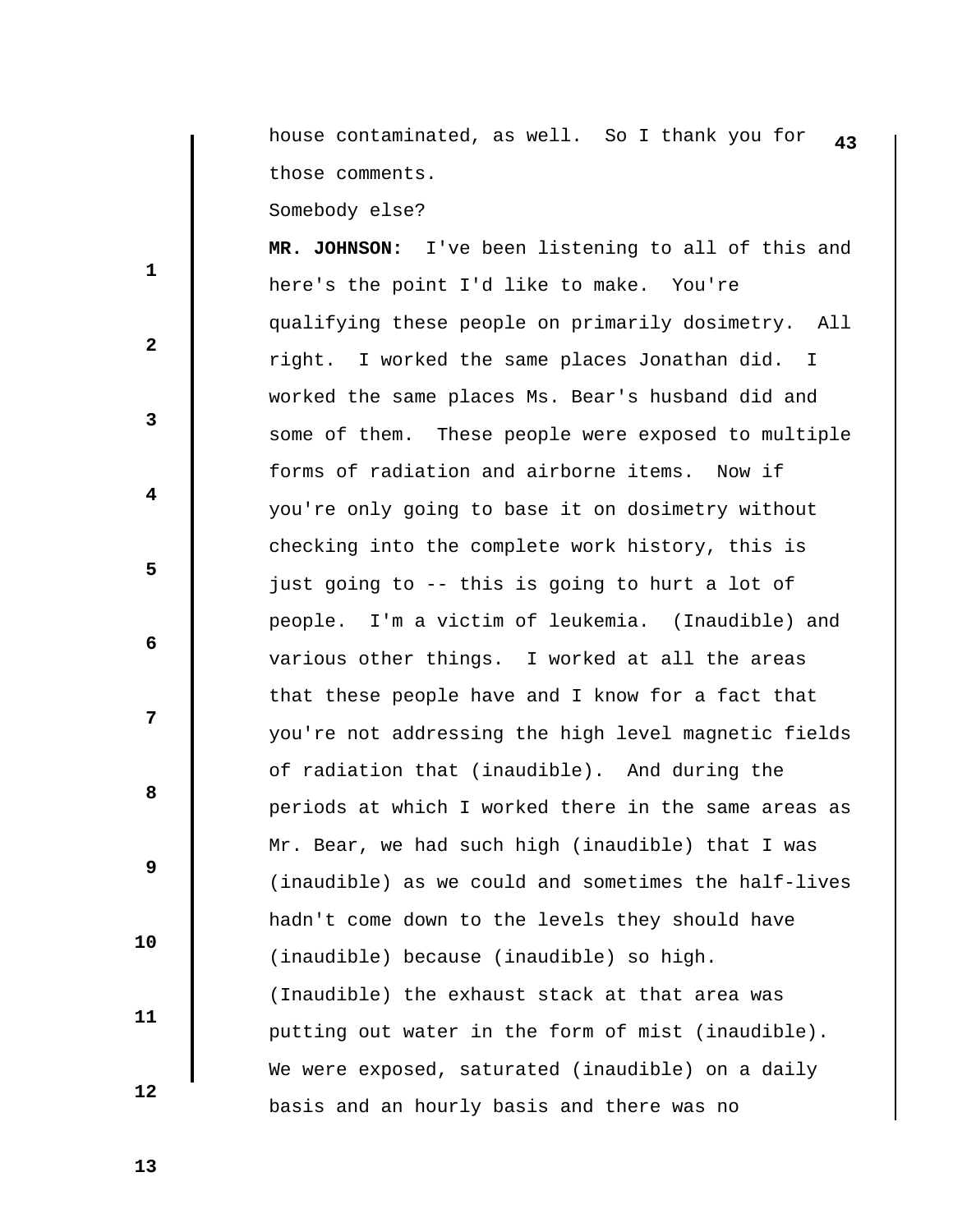**44** urinalysis performed and there was no (inaudible) measurements taken in the place to cover other forms of exposures we had. And I hope you're not going to be (inaudible) this isn't taken into consideration.  **MR. ELLIOTT:** Thank you for your comments, and let me react to those. We're not basing our radiation dose reconstruction on dosimetry. We're basing it on radiation in the work history that we collect from an individual. We are required --

## **UNIDENTIFIED:** (Inaudible)

 **MR. ELLIOTT:** I understand that. Radiated water is an exposure that we're aware of and we account for that in our dose reconstruction process. But we're required by law to deal with radiation and ionizing radiation, and so that's why we cannot look at the other chemical exposures that might have occurred to a worker when they were in a radiation-exposed environment. We're only -- we're required by law, unfortunately, to deal only with radiation, not looking at non-ionizing radiation like in the (inaudible) project, and that's unfortunate.  **MR. JOHNSON:** I agree with you, that is unfortunate because of the fact that you're -- these are combined radiations.

 **MR. ELLIOTT:** I understand that, but we're required by law to focus on ionizing radiation.  **UNIDENTIFIED:** (Inaudible)

 **13** 

 **10** 

 **11** 

 **12** 

 **1** 

 **3** 

 **5** 

**2** 

 **4** 

 **6** 

**12** 

**8 8**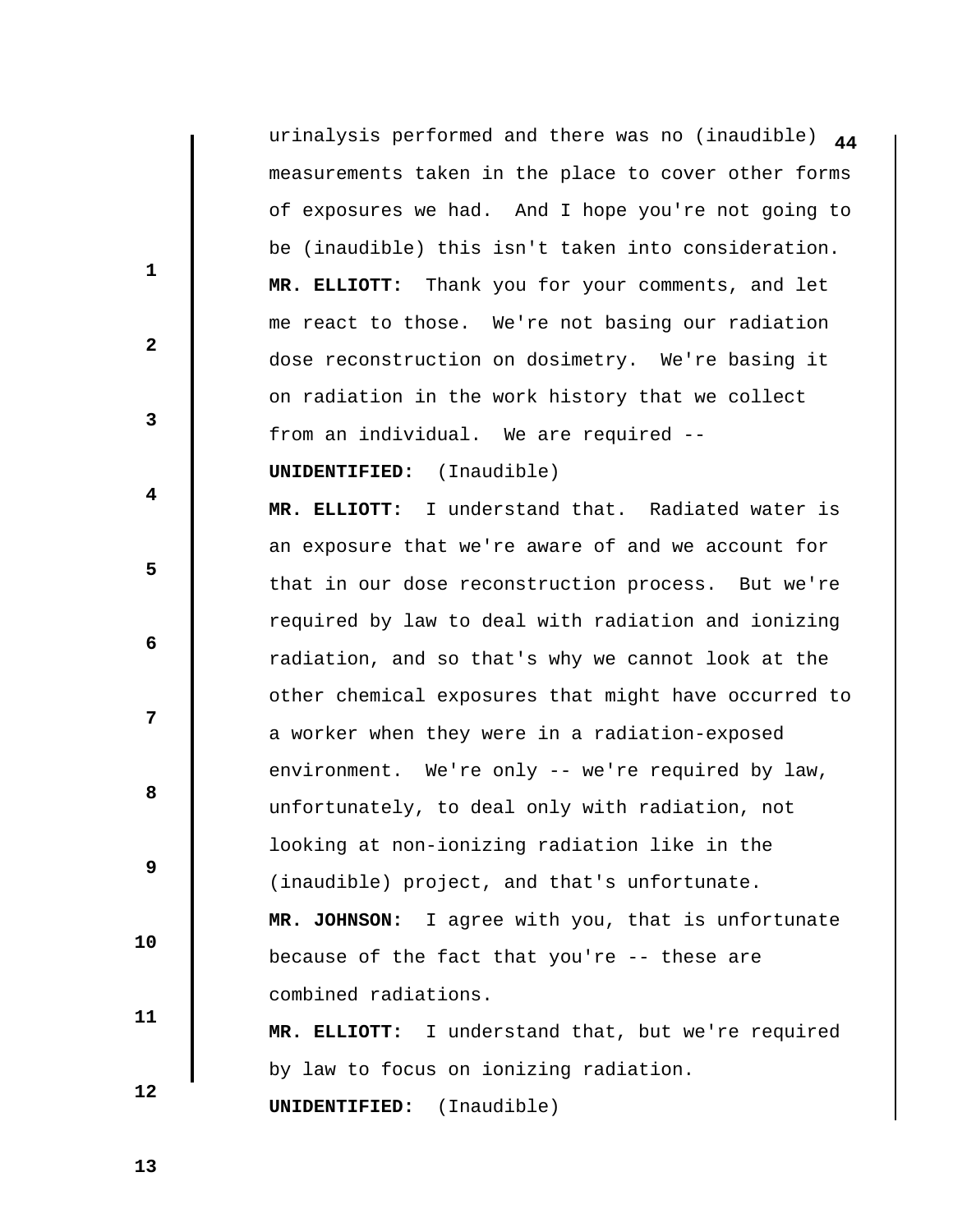|              | MR. KATZ: Can I just add one thing to this and thats   |
|--------------|--------------------------------------------------------|
|              | is, again going back to this state program that you    |
|              | just heard about that the rules (inaudible) those      |
|              | (inaudible) will be considering both radiation and     |
| $\mathbf{1}$ | chemical exposures, mixed conditions, mixed            |
|              | exposures like that, so they will be able to take      |
| $\mathbf{2}$ | into account situations like that. It's just this      |
|              | Federal program will not be able to.                   |
| 3            | MR. ELLIOTT: Yes, sir?                                 |
|              | MR. ROMERO: My name is Raymondo Romero. I've got a     |
| 4            | couple of questions for you. I'd like to know what     |
|              | a lifetime dose of radiation is.                       |
| 5            | MR. ELLIOTT: Grady, you want to answer that            |
|              | question?                                              |
| 6            | MR. CALHOUN: I'm not sure of your question. What a     |
|              | lifetime --                                            |
| 7            | MR. ROMERO:<br>Yes.                                    |
|              | MR. CALHOUN: I don't understand.                       |
| 8            | MR. ROMERO: Well, that's what the lab told me when     |
|              | I was here a few years back, that I had a lifetime     |
| 9            | dose of radiation that I got in a couple of hours      |
|              | machining a piece of plutonium.                        |
| 10           | MR. CALHOUN:<br>Okay. There's a couple of different    |
|              | scenarios where they could tell you something like     |
| 11           |                                                        |
|              | There's administrative limits that people put<br>that. |
| 12           | in place and those can be based on weekly, annual,     |
|              | lifetime dose.<br>The only dose that I'm aware of that |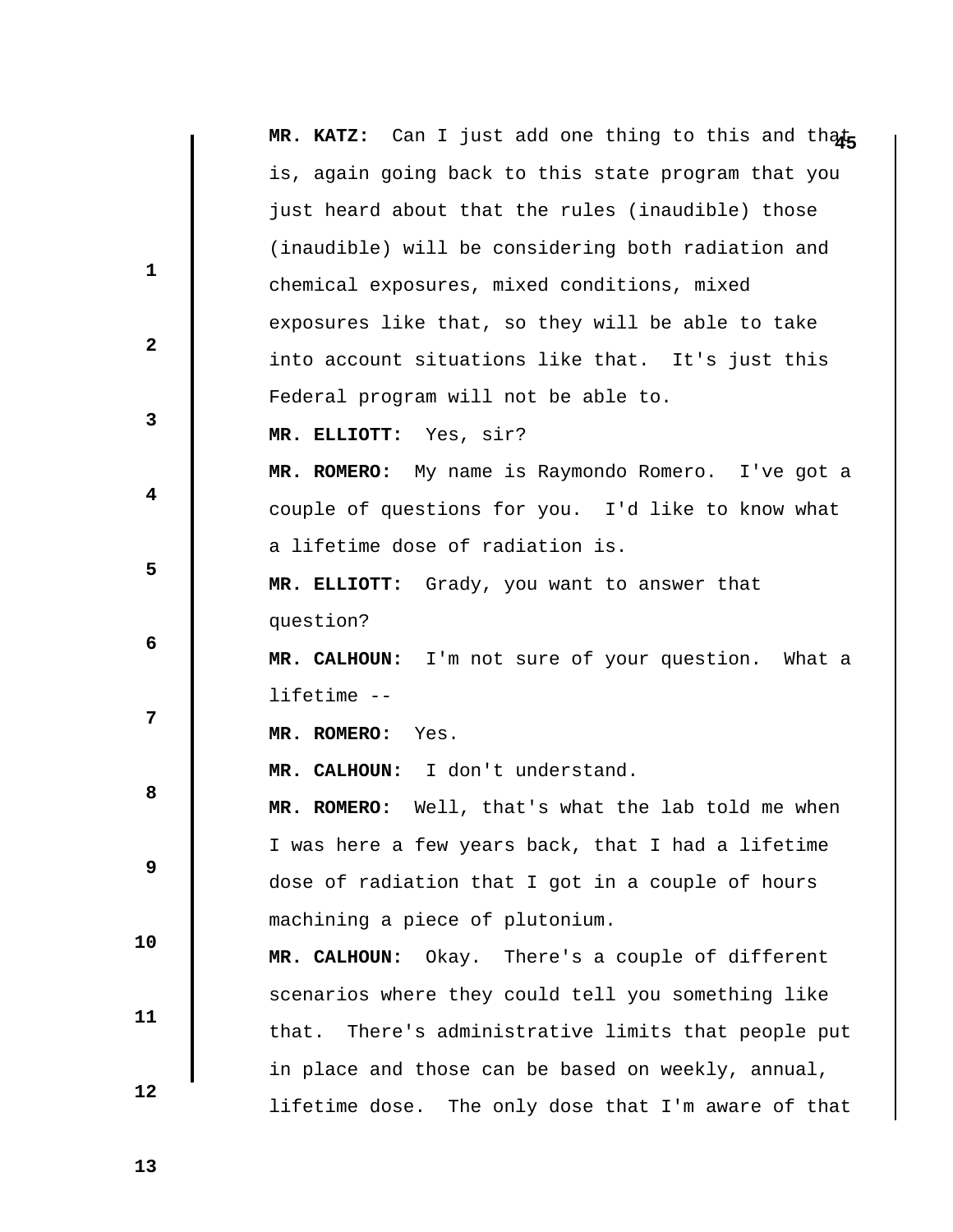|              | was in place was a maximum permissible dose like an46 |
|--------------|-------------------------------------------------------|
|              | annual basis. There used to be a rule where, based    |
|              | on your age, you were only allowed to get so many     |
|              | rem for -- for how old you were. That could be it.    |
| $\mathbf{1}$ | It could be a maximum permissible concentration.      |
|              | If it's plutonium, it's going to be an internal       |
| $\mathbf{2}$ | uptake. That's going to be your hazard there and      |
|              | it's probably the maximum annual concentration to     |
| 3            | allow. You got it right now. But I don't know, not    |
|              | having talked to those people, I don't know what --   |
| 4            | MR. ROMERO: I contacted the lab on this, and they     |
|              | will not give me the information as far as a          |
| 5            | lifetime dose of radiation, but they -- it's on my    |
|              | records that I had a lifetime dose of radiation, and  |
| 6            | that happened in a period of two hours.               |
|              | MR. CALHOUN: I'd have to look at those to see -- to   |
| 7            | $make -$                                              |
|              | MR. ROMERO: But they won't -- they won't tell me      |
| 8            | what they mean by a lifetime dose.                    |
|              | MR. CALHOUN: I don't know, either.                    |
| 9            | MR. ROMERO: Okay. And also -- well, that's a --       |
|              | different types of dosage, but I don't have a cancer  |
| 10           | and I didn't -- and I do have a lifetime dose of      |
|              | radiation. I'm not saying -- and there's a lot of     |
| 11           | people like myself that are walking the streets and   |
|              | probably some in this room that are radioactive and   |
| 12           | don't have a cancer, but that doesn't mean that       |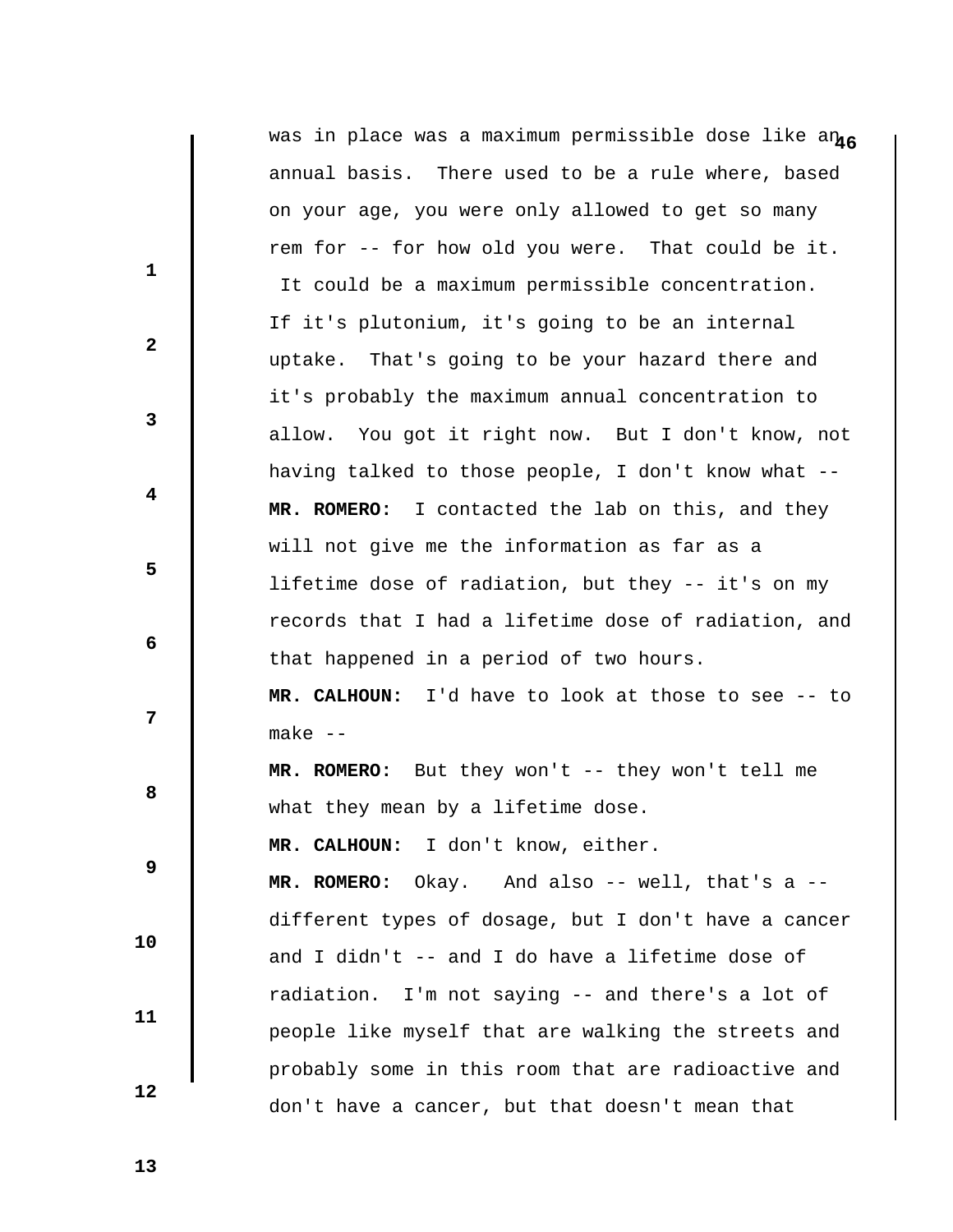|              | they're not going to get cancer down the road, like <sub>47</sub> |
|--------------|-------------------------------------------------------------------|
|              | myself. I'm glad that I don't have cancer, but I do               |
|              | have a problem. I have a breathing problem. My                    |
|              | breathing is less than half, and that was caused by               |
| $\mathbf{1}$ | this dose of radiation, and that's according to the               |
|              | Johns Hopkins Hospital records, and they have the                 |
| $\mathbf{2}$ | records and I've got it right here. The limitation                |
|              | as to the amount of air that you take one breath, my              |
| 3            | limitation is half -- less than half of air going in              |
|              | and air coming out. But yet due to the fact that I                |
| 4            | don't have a cancer, I can't claim -- I'm not                     |
|              | entitled -- according to the lab, I'm not entitled                |
| 5            | to any money whatsoever because the fact that I                   |
|              | don't have a cancer. But yet I'm radioactive. And                 |
| 6            | there's a lot of people like myself that worked with              |
|              | me. A lot of them do have cancer and I'm glad I                   |
| 7            | don't, but that doesn't mean I'm not going to get                 |
|              | cancer in the future, and that doesn't mean that                  |
| 8            | these other people aren't going to get cancer, also.              |
|              | Thank you.                                                        |
| 9            | MR. ELLIOTT: Thank you for your comment. We                       |
|              | appreciate that.                                                  |
| 10           | MR. LAVATO: I have a question.                                    |
|              | MR. ELLIOTT: Would you please stay at the mike?                   |
| 11           | MR. LAVATO: My name is Joe Lavato and I guess I'm a               |
| 12           | newcomer because I just barely got the results this               |
|              | morning from the examination that I was given                     |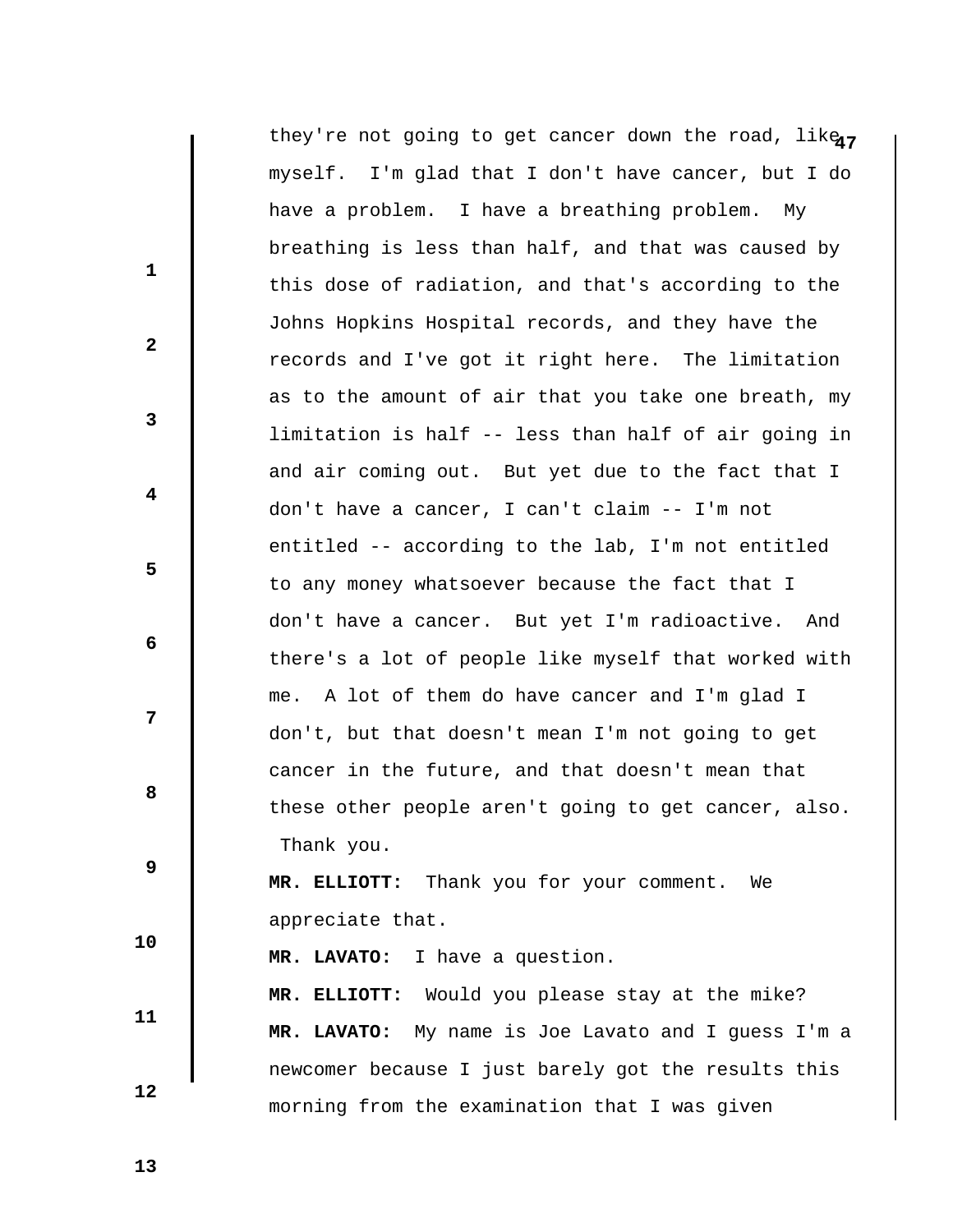|              | through the John Hopkins University. I kept calling   |
|--------------|-------------------------------------------------------|
|              | because I had had a letter come in and it said that   |
|              | July 31st was the last time or time allowed for you   |
|              | to put in a claim, so when I called this office here  |
| $\mathbf{1}$ | in Espanola, they told me well, if you don't have     |
|              | the results to compare with the ones your doctor      |
| $\mathbf{2}$ | has, it's not your fault so the time should be        |
|              | extended. Does that sound right?                      |
| 3            | MR. ELLIOTT: Well, I would refer that back to the     |
|              | resource center. I think you can file a claim at      |
| 4            | any point in time that you find out that you -- your  |
|              | health has been impaired, you've got a cancer,        |
| 5            | you've got chronic beryllium disease or beryllium     |
|              | sensitivity that's been diagnosed or you have         |
| 6            | silicosis. That's what you can claim under the        |
|              | Federal program. Or you may file a claim under the    |
| 7            | state program.                                        |
|              | MR. LAVATO: Well, I'm having my doctor --             |
| 8            | MR. ELLIOTT: July 31st of last year is the start      |
|              | date $--$                                             |
| 9            | Oh.<br>MR. LAVATO:                                    |
|              | MR. ELLIOTT: -- of when you could submit claims.      |
| 10           | MR. LAVATO:<br>Oh, I see.                             |
|              | MR. ELLIOTT: From that point on, any time a person    |
| 11           | finds out they have cancer, beryllium disease or      |
|              | silicosis, they should file a claim immediately.      |
| 12           | MR. LAVATO:<br>Well, I want my doctor to compare what |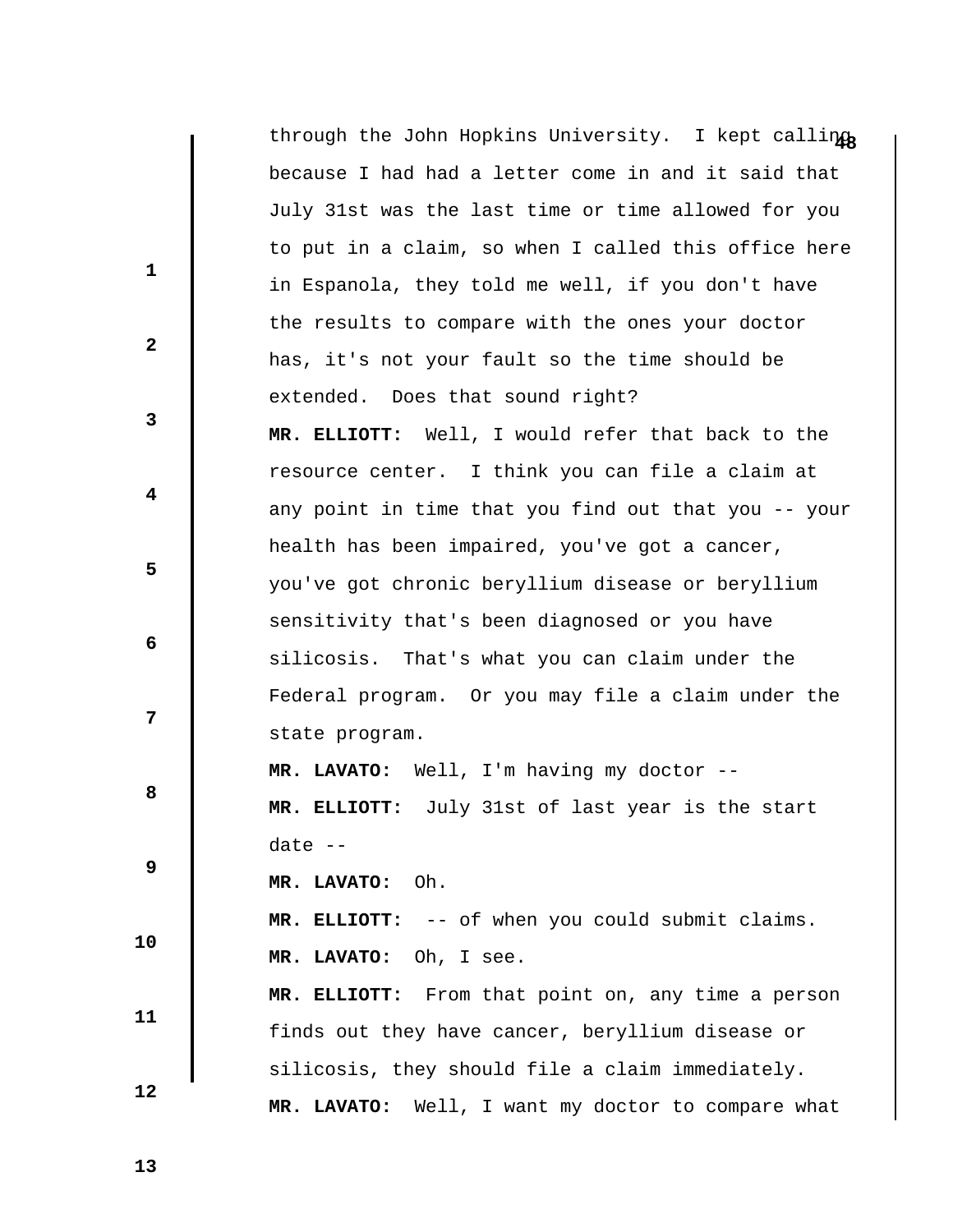|              | you people's report was and his 'cause we know<br>49 |
|--------------|------------------------------------------------------|
|              | there's a problem there. Okay? And I don't want to   |
|              | get blinded because there's money there. I'd rather  |
|              | have my health. Like that old boy said, he doesn't   |
| $\mathbf{1}$ | have cancer. He's lucky if he doesn't.               |
|              | But then something else that came on that -- some of |
| $\mathbf{2}$ | that correspondence was they want you to put in a    |
|              | claim, go to the Department of Labor and hire you a  |
| $\mathbf{3}$ | lawyer. Why do you have to hire a lawyer and give    |
|              | them a third of whatever you would have coming --    |
| 4            | MR. ELLIOTT: You don't have to hire a lawyer.        |
|              | MR. LAVATO: Well, that's what the correspondence     |
| 5            | said.                                                |
|              | MR. ELLIOTT: Well, I don't know about that           |
| 6            | correspondence. It wasn't from me --                 |
|              | MR. LAVATO: I don't have it with me, but I wish I    |
| 7            | did. But it --                                       |
|              | MR. ELLIOTT: No, in this program you don't -- in     |
| 8            | the Federal program you don't have to have a lawyer. |
|              | MR. LAVATO: Well, I'm glad --                        |
| 9            | MR. ELLIOTT: It's your option.                       |
|              | MR. LAVATO: Well, I'm glad to hear that, and those   |
| 10           | are $--$                                             |
|              | MR. ELLIOTT: And if you do have a lawyer, it's       |
| 11           | prescribed in the Act how much they're limited to    |
|              | charging you.                                        |
| 12           | Uh-huh. Well, and I think my doctor<br>MR. LAVATO:   |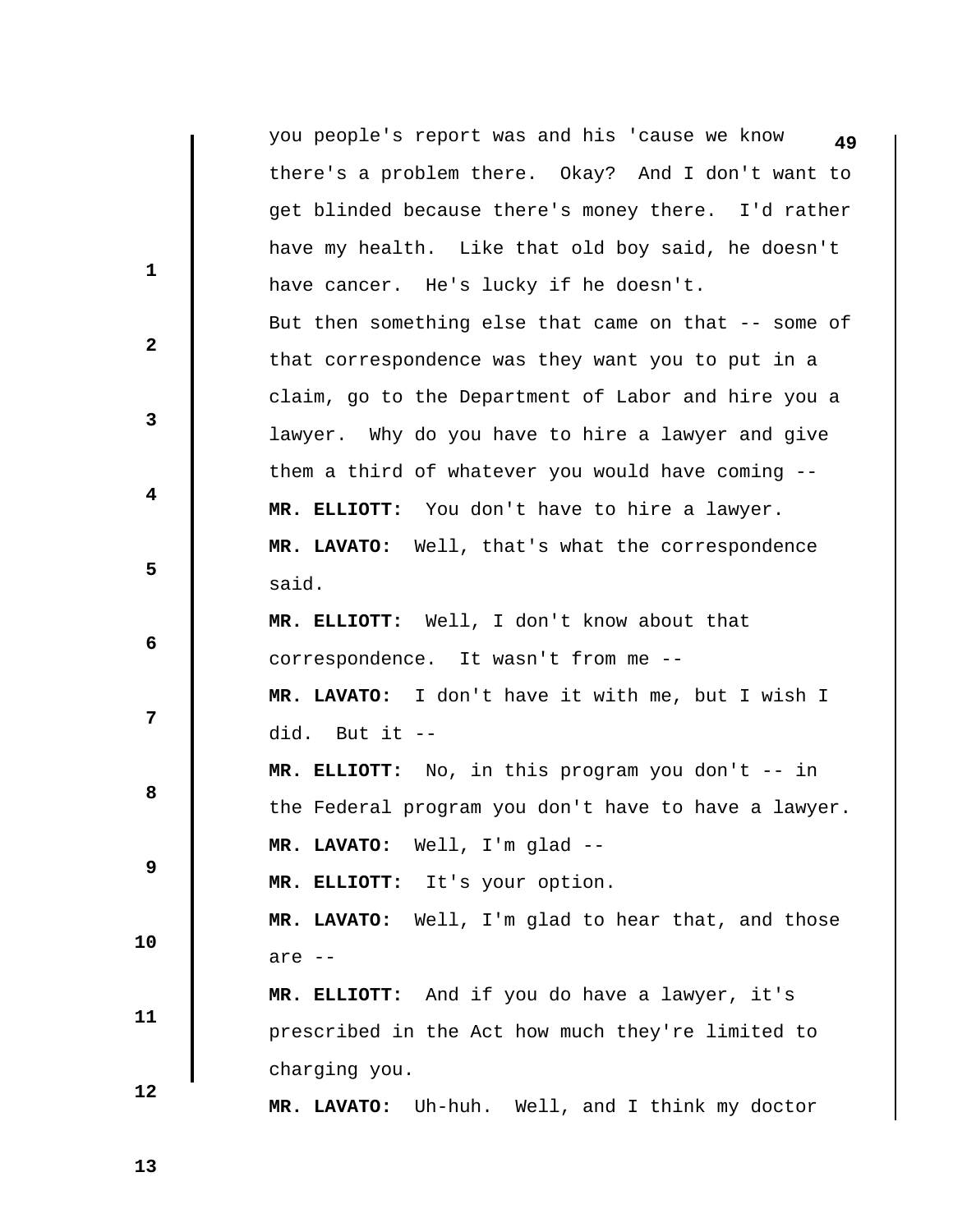|              | said I'd have to have a complete appointment with 50             |
|--------------|------------------------------------------------------------------|
|              | him, and it'll be the 19th of this month before he               |
|              | could even set down with me and study what you                   |
|              | people reported and what he has.                                 |
| $\mathbf{1}$ | MR. ELLIOTT: Not me. It wasn't --                                |
|              | MR. LAVATO: Well, I mean -- the John Hopkins                     |
| $\mathbf{2}$ | University.                                                      |
|              | MR. ELLIOTT: Well, you're talking about the former               |
| 3            | workers medical screening program that's down here               |
|              | in Los Alamos.                                                   |
| 4            | MR. LAVATO: Yeah, that's it. That's the only                     |
|              | questions I had and --                                           |
| 5            | MR. ELLIOTT: Okay.                                               |
|              | MR. LAVATO: -- I'm glad you cleared them up for me.              |
| 6            | Thank you.                                                       |
|              | MR. ELLIOTT: I'm glad to have helped, but I don't                |
| 7            | think I did.                                                     |
|              | Who's up next?                                                   |
| 8            | MR. CONLEY: Mike Conley.                                         |
|              | MR. ELLIOTT:<br>Okay.                                            |
| 9            | MR. CONLEY: My name is Mike Conley and I got                     |
|              | involved with this program on behalf of my                       |
| 10           | stepfather, who's a long-time laboratory worker.<br>$\mathbb{I}$ |
|              | just have some questions tonight and I don't know if             |
| 11           | you'll be able to answer them or possibly some of                |
|              | the -- a couple of the gentlemen from the Department             |
| 12           | of Labor.                                                        |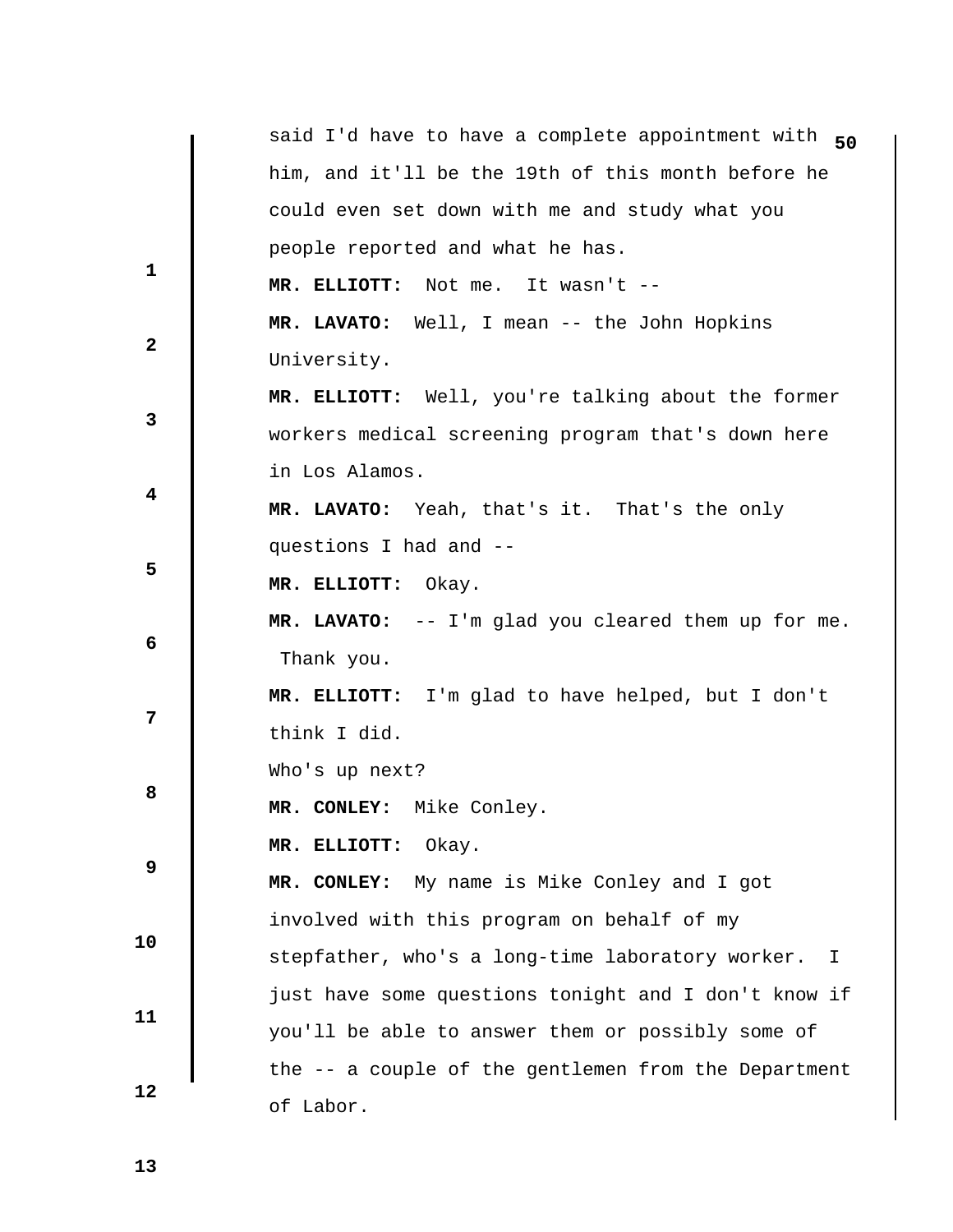First of all, do you know of a reason why Congress 51 basically passed this program identifying gas diffusion sites?

 **MR. ELLIOTT:** The Special Exposure Cohort, I do not. I can't understand or explain that. That's Congress's action.

 **MR. CONLEY:** It seems to me that Los Alamos and I'm sure other sites had probably just as much likelihood of high levels of contamination and work with radiation and radiation products.

 The other question that I have for you is that I got involved with NIOSH fairly early on in this program because my stepfather's claim was accelerated to that point and back in early November, I believe it was, I was told that you all are trying to put together a process that you hope to have in place by early April in terms of dealing with these dose reconstructions and the information you were getting back from the laboratories. My question would be, do you have that process in place at this time?  **MR. ELLIOTT:** We are -- when we passed our other two rules on dose reconstruction methodology and probability of causation in May -- May 2nd of this year, that enabled us to finish dose reconstructions and send them over to the Department of Labor for a decision. I have a very limited staff, and this is getting back to your question, how much time is it

 **13** 

 **10** 

 **11** 

 **12** 

 **1** 

 **3** 

 **5** 

**2** 

 **4** 

 **6** 

**12** 

**8 8**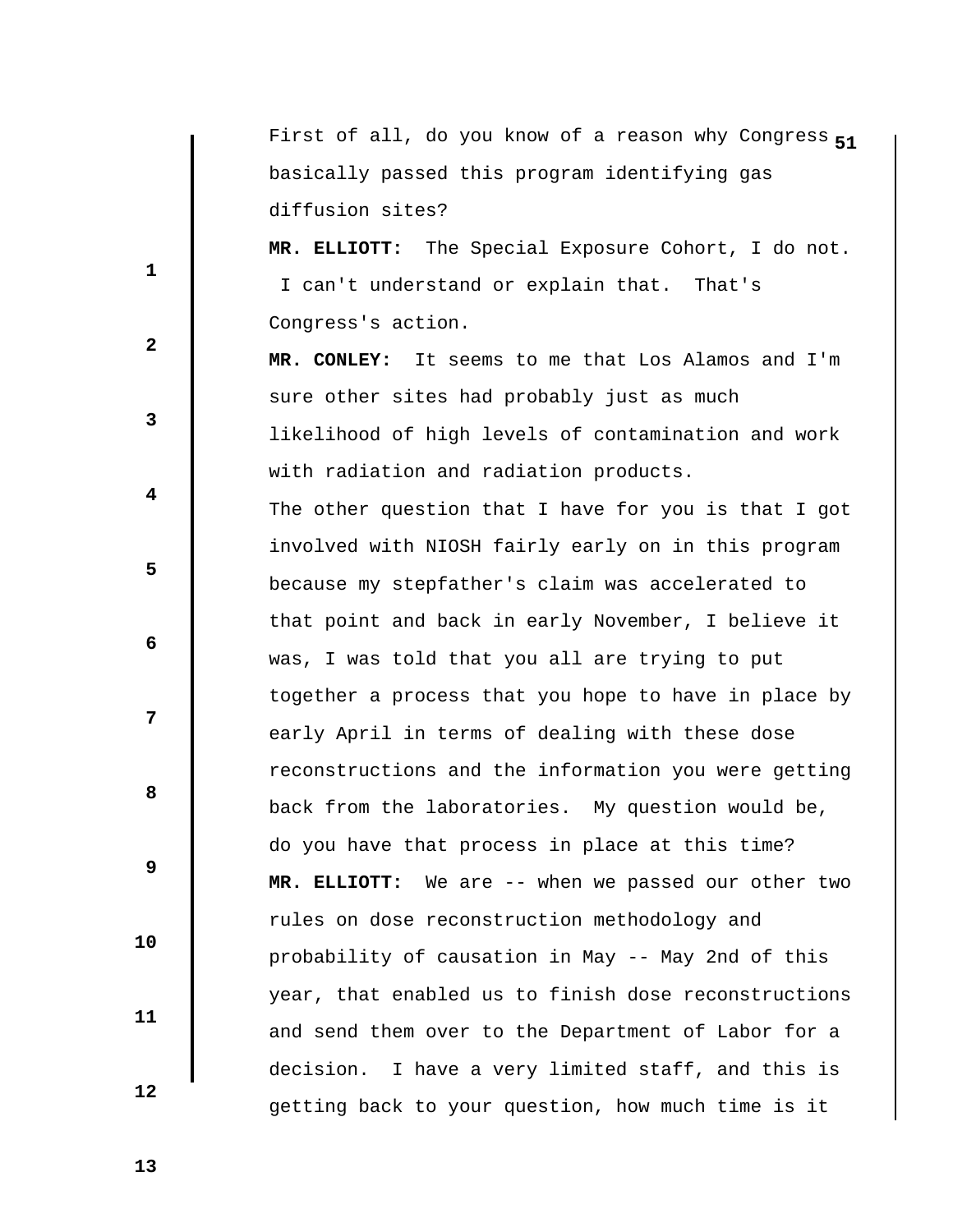taking to do all these claims that come to NIOSH.  $\frac{1}{5}$ have a limited staff and we are in the last throes of finalizing a contract that will bring the amount of resources that we need to process the number of claims that we have. I'm hopeful that if -- we're at the best and final stage of negotiation -- to award this contract in the next six weeks. I hope to see that in place and we'll start seeing a lot more activity in an effort to turn claims around. Now that's where we're at as far as bringing in enough resources to bear. But let me also say this. I understand the frustration. I understand -- I take a number of calls every day myself. My staff -- my secretary can tell you how many calls she reacts to. So we know what your concerns and your frustrations are about the time taking to work through this whole process of compensation. But I would ask you to consider this. This is a new program. It does take the government a little while to put it in place. I'm trying to do the best I can for you. My staff is trying to do the best they can for you. And if you look at other compensation programs, it takes about a year. For a program like

the Radiation Exposure Compensation Act which

compensates uranium miners, it takes about a year

for them to process a claim through their system,

 **11** 

 **10** 

 **1** 

 **3** 

 **5** 

 **7** 

**2** 

 **4** 

 **6** 

**8 8** 

 **9** 

 **12**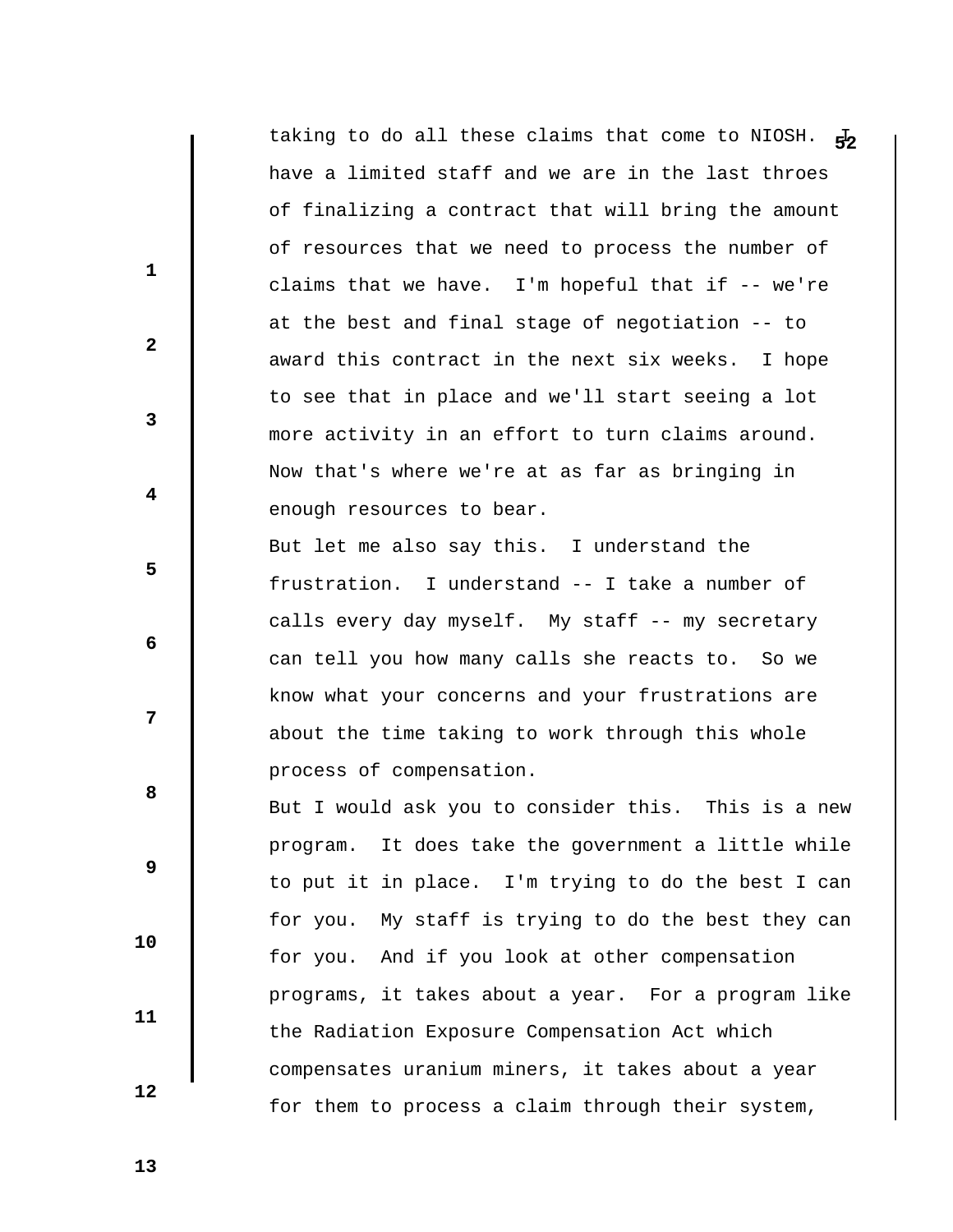|              | and they're ten years old. Okay? If we look at the       |
|--------------|----------------------------------------------------------|
|              | Atomic Veterans Compensation Act that compensates        |
|              | the atomic veterans who walked into the Nevada test      |
|              | site as guinea pigs, it takes them about 14 months       |
| $\mathbf{1}$ | in some cases to get a decision on their claim.          |
|              | So I just use that to give you a point of                |
| $\mathbf{2}$ | comparison. Do I like the fact that it's taking us       |
|              | as long as it's taking us to do dose                     |
| 3            | reconstructions? I do not. I know it's frustrating       |
|              | to you as a claimant. It's frustrating to me             |
| 4            | because my staff is dealing with a lot of frustrated     |
|              | folks. But we're trying to do our level best and         |
| 5            | I'd just ask you to keep in mind the time it takes       |
|              | to put these programs together and do it right so        |
| 6            | that we're being fair and consistent to everybody.       |
|              | I'm sorry, I didn't want to steal your thunder --        |
| 7            | That's okay.<br>MR. CONLEY:                              |
|              | MR. ELLIOTT: -- but I wanted to get that out there.      |
| 8            | MR. CONLEY: And I certainly appreciate that.<br>I'm      |
|              | not trying to continue to put you on the spot here,      |
| 9            | but one further question --                              |
|              | MR. ELLIOTT: That's what they pay me for.                |
| 10           | One further question is that, to the<br>MR. CONLEY:      |
|              | best of your knowledge, have any reconstructions         |
| 11           | occurred from claims that were initiated here or         |
|              | from work that occurred in Los Alamos?                   |
| 12           | Yes, there are claims underway -<br>MR. ELLIOTT:<br>Yes. |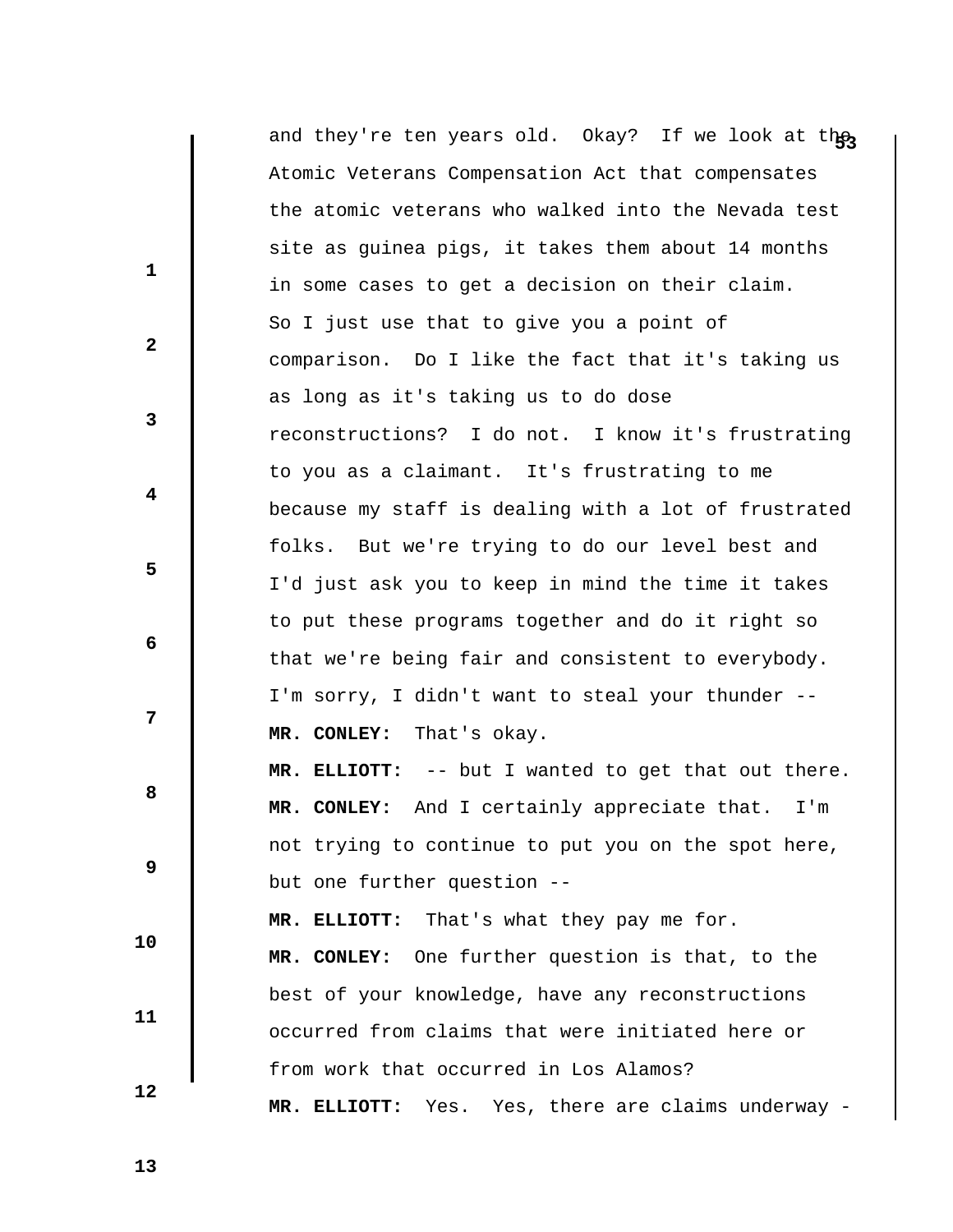**1 2 3 4 5 6 7 8 8 9 10 11 12**  - how many do you think, Grady, three or four right<sub>54</sub> now that we --  **MR. CALHOUN:** Los Alamos?  **MR. ELLIOTT:** They're drafted and they're in the final -- final stages. Within the next few weeks you should --  **UNIDENTIFIED:** (Inaudible)  **MR. ELLIOTT:** I'm not sure exactly. Just from Los Alamos. I'm not sure exactly when those are going to surface to DOL for a decision. You won't hear about them until the claimants come forward and say I got my money, or hey, I didn't get my money. But it's a process and we have to work through that process. But we're finalizing I know three or four that are representative -- here in Los Alamos.  **MR. CONLEY:** Okay. And I guess based on that, am I correct in understanding that essentially Department of Labor has not received any reconstructions yet  $from --$  **MR. ELLIOTT:** No, they have.  **MR. CONLEY:** -- NIOSH?  **MR. ELLIOTT:** They've received about seven -- six or seven maybe -- half a dozen.  **MR. CONLEY:** From Los Alamos?  **MR. ELLIOTT:** No, not from Los Alamos.  **MR. CONLEY:** Okay.  **MR. ELLIOTT:** Not from Los Alamos.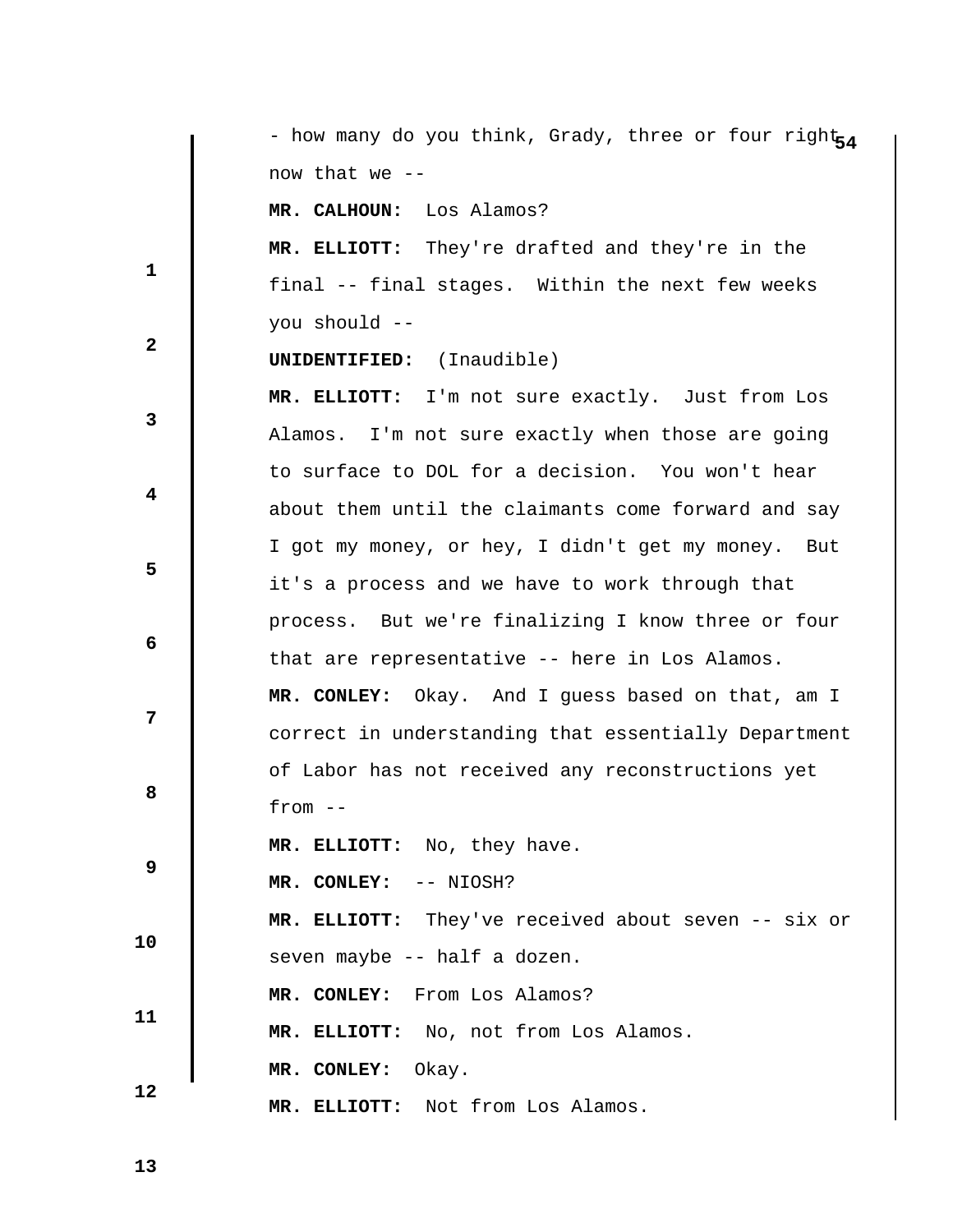|              | MR. CONLEY: Okay.<br>55                              |
|--------------|------------------------------------------------------|
|              | MR. ELLIOTT: I don't believe we've sent any over to  |
|              | DOL yet from Los Alamos.                             |
|              | MR. CONLEY: Okay. And that's all I've got, but I'd   |
| $\mathbf{1}$ | also like to thank you all for coming out and        |
|              | basically helping us to understand this program that |
| $\mathbf{2}$ | much more.                                           |
|              | MR. ELLIOTT: I appreciate your comments, appreciate  |
| $\mathbf{3}$ | your thoughts. Yes, Mr. Scofield?                    |
|              | MR. SCOFIELD: Larry and Ted, I do appreciate you     |
| 4            | coming down here. I know it's been quite a trip for  |
|              | you guys. Just one quick question here. What is      |
| 5            | the definition under NIOSH for reasonable dose       |
|              | estimate? What is your legal definition?             |
| 6            | Within the Special Exposure Cohort?<br>MR. ELLIOTT:  |
|              | MR. SCOFIELD: No, if you're doing a dose             |
| 7            | reconstruction. What would you consider one?         |
|              | MR. ELLIOTT: A reasonable dose estimate?             |
| 8            | MR. SCOFIELD: Yeah, in other words, what would you   |
|              | consider, you know, reasonable from the standpoint   |
| 9            | of someone's had one done, you feel comfortable with |
|              | Do you have a criteria?<br>it.                       |
| 10           | What is reasonable?<br>UNIDENTIFIED:                 |
|              | MR. ELLIOTT: Reasonable dose estimate. I don't       |
| 11           | know where this is coming from because we conduct a  |
|              | dose reconstruction, and when we feel that we've     |
| 12           | done the best job that we can and it is complete in  |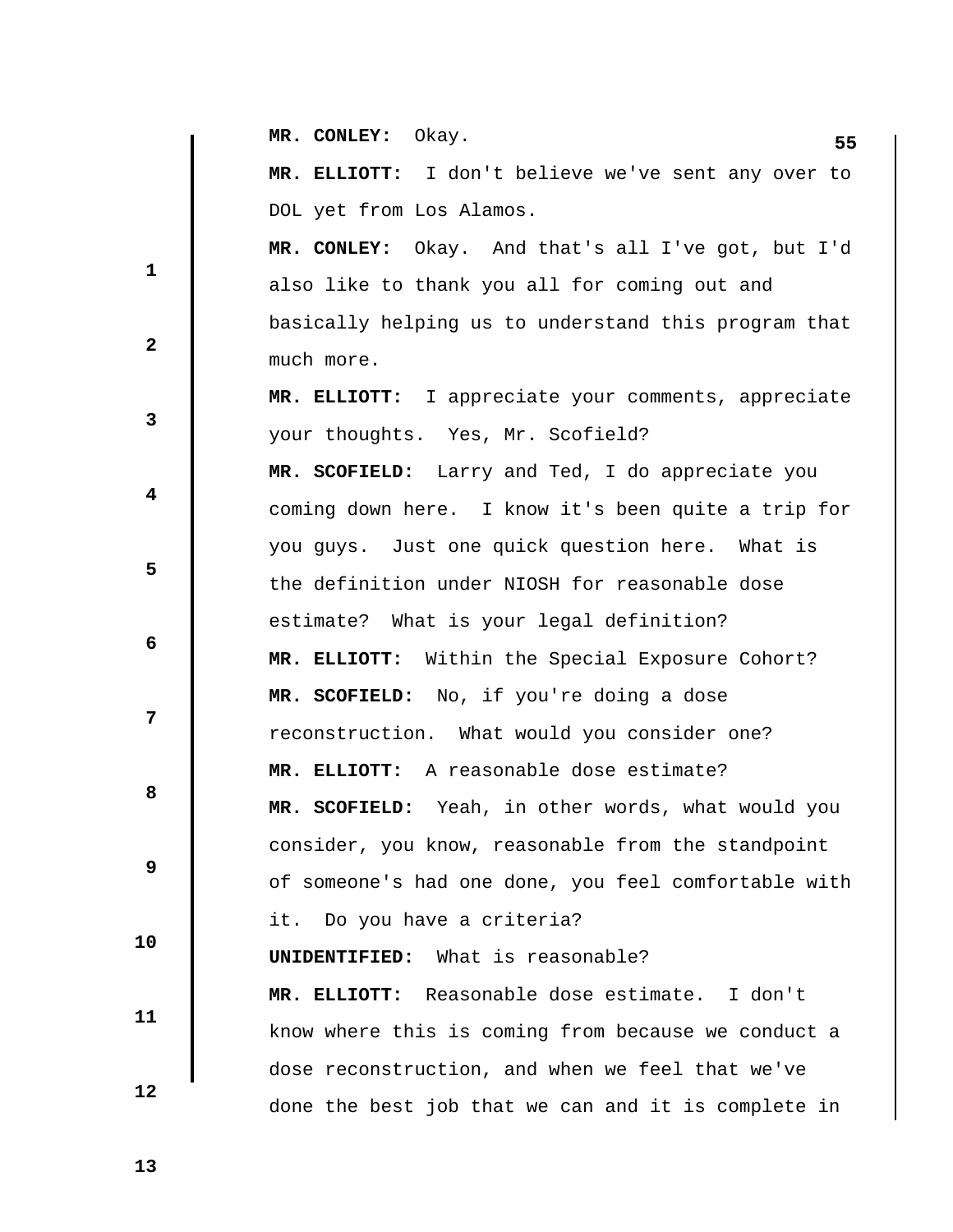our mind, we work with the claimant to get their 56 understanding of what we've done. And at that point, if the claimant is satisfied and he signed the OCAS-1 form, it goes over to Labor. So this issue of reasonable dose estimates --  **MR. SCOFIELD:** Well, then I guess that would be a reasonable dose.

 **MR. ELLIOTT:** -- I don't know what you're talking about there because when we do a dose reconstruction we do it to our fullest ability and our fullest confidence, and we work with the claimant to that end. Okay? And if that's a reasonable dose estimate in your opinion, then that must be a reasonable dose estimate. But I don't know -- I don't know how to define it any other way because for us to define something, it has to be written in our regulations. Okay? And we don't specify reasonable dose estimate in our -- that I know of --  **MR. SCOFIELD:** You're a smart man. Okay, I do appreciate that -- your description there because --  **MR. ELLIOTT:** It was a trick question, was it?  **MR. SCOFIELD:** No, it's not a trick question. It was -- honestly, I was just wondering how you come to what you feel is that level, and you answered that question for me.

 **MR. ELLIOTT:** My health physicists do the best job they can. My health physicists are potential

 **13** 

 **10** 

 **11** 

 **12** 

 **1** 

**2** 

**3** 

 **4** 

 **6** 

**8 8** 

 **9** 

 **5**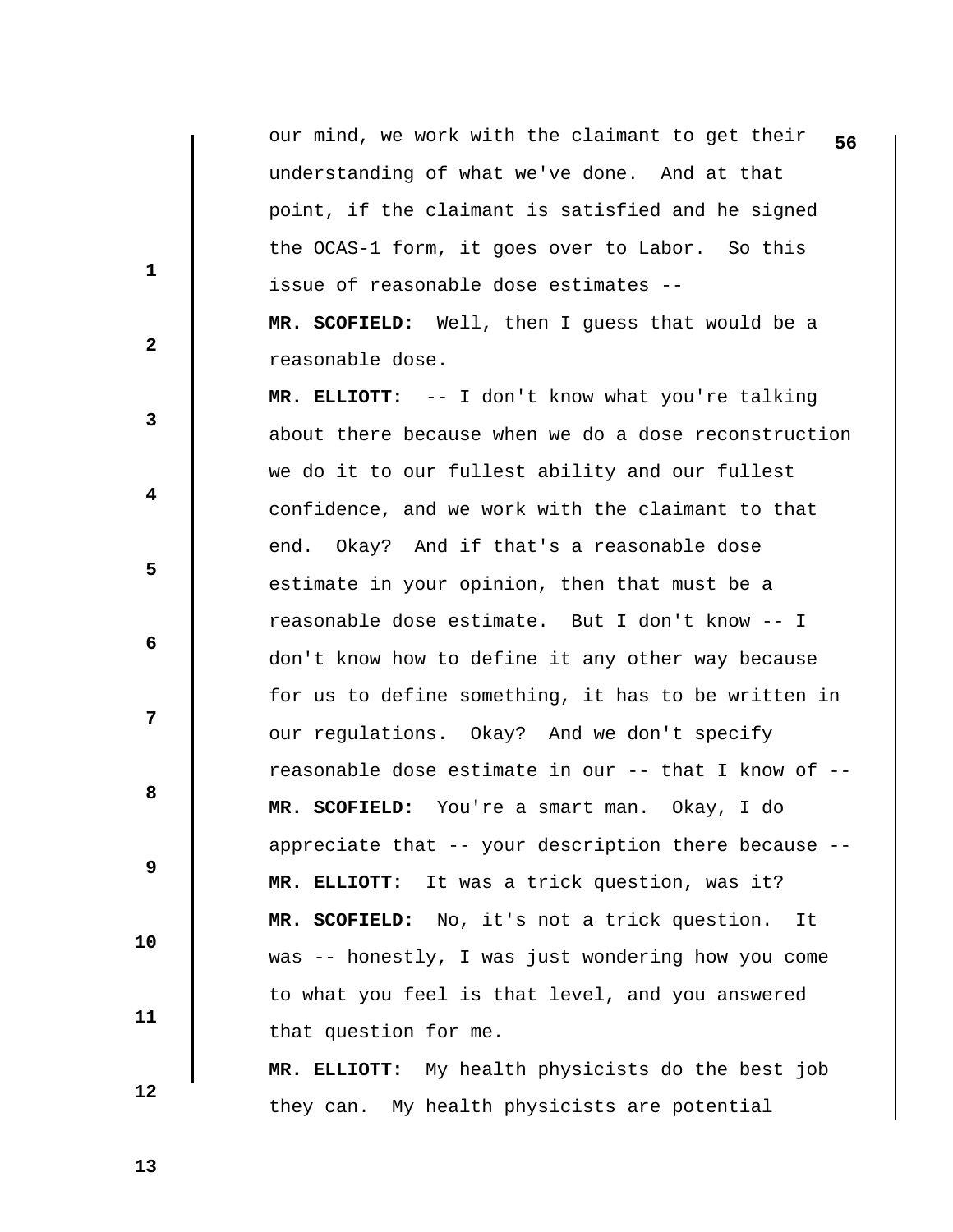| claimants themselves, every darned one of them.<br>57 |
|-------------------------------------------------------|
| Okay? You think they're going to do a shoddy job?     |
| Because in the future they may face a dose            |
| reconstruction themselves. These guys are setting     |
| the groundwork for how this is going to be done, and  |
| I think they want it done right, believe me. I know   |
| they have meetings among themselves and talk about    |
| these dose reconstructions before they ever come to   |
| my desk. I was talking to Grady about one yesterday   |
| and Grady was filling me in on all the dialogue       |
| that's occurred between himself and two other health  |
| physicists on my staff. And the other two health      |
| physicists said to Grady, Grady, we think you ought   |
| to take one more step and go look in this direction   |
| over here. It might add some dose to this claim.      |
| And Grady said okay, I'll go do that. I think         |
| that's a reasonable dose estimate.                    |
| MR. SCOFIELD: Okay. One more quick question.<br>Α     |
| number of people like myself have filed a claim,      |
| even though I don't have a cancer, in order to get    |
| the paperwork. Seems to be the only way to get it     |
| out of LANL.                                          |
| MR. ELLIOTT: Yeah.                                    |
| MR. SCOFIELD: Say five years, ten years down the      |
| road I develop one of the cancers. Can my case then   |

 **1** 

 **2** 

 **3** 

 **4** 

 **5** 

 **6** 

 **7** 

 **8** 

 **9** 

 **10** 

 **11** 

 **MR. ELLIOTT:** If you file a claim and you -- so DOL

be reopened or is it shut permanently?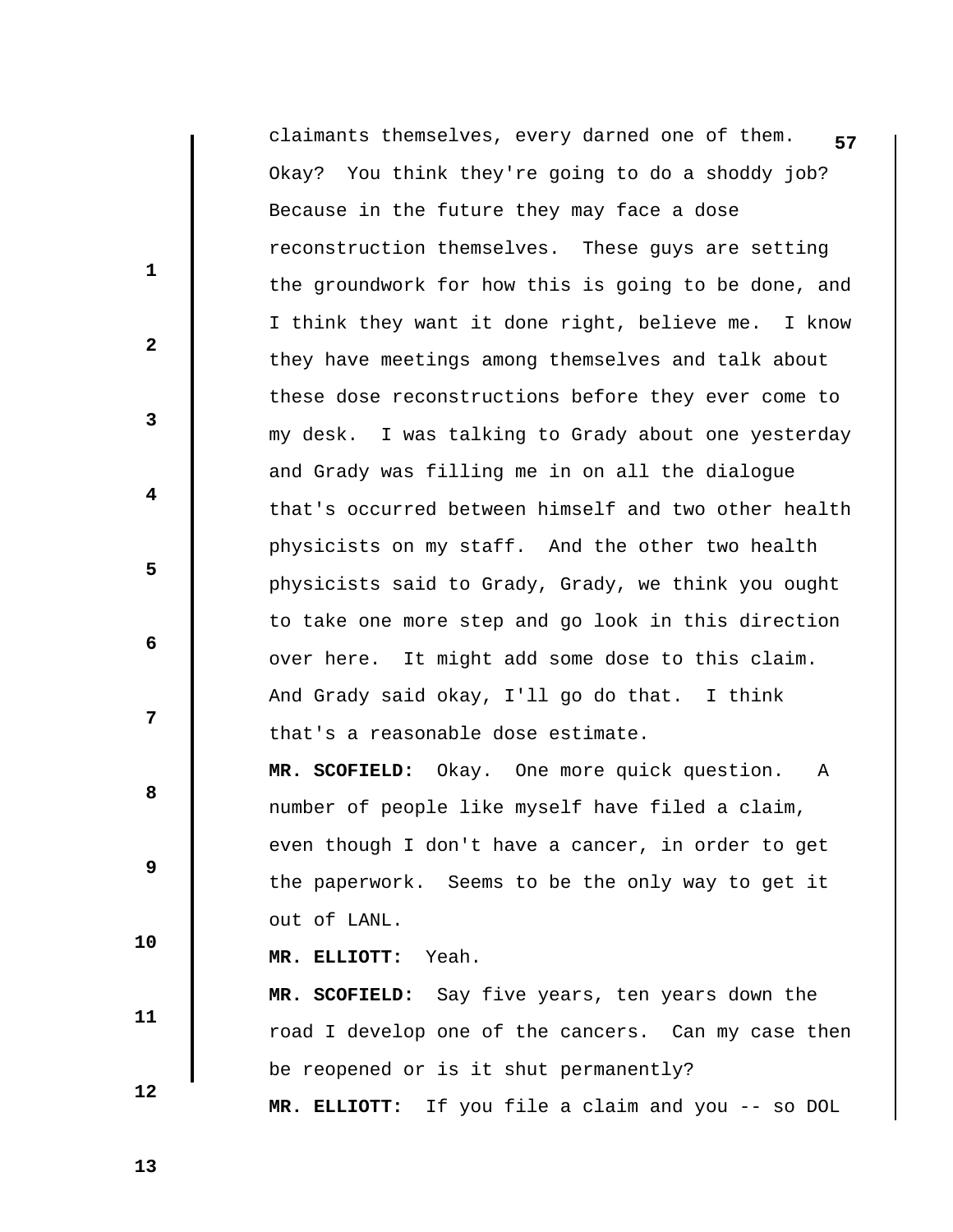**58** got your claim and they looked at your claim and they said okay, Mr. Scofield says he worked so many years at LANL and we can get that verified at DOE, but wait a minute, he doesn't have cancer and he doesn't report he's been diagnosed with berylliosis and he doesn't report that he has silicosis, so they deny your claim.

 **MR. SCOFIELD:** Correct.

 **MR. ELLIOTT:** Okay. So -- and I'm sure Bob's going to correct me if I'm wrong -- they send you a letter that says your claim is denied for the reason the you've not had a diagnosable covered illness. Refile if you ever do.

 **MR. SCOFIELD:** Okay, that's what I wanted to hear from you.

 **MR. ELLIOTT:** So you refile. You refile as soon as you get a doctor's diagnosis because that's the day you want your medical benefits to start when they decide in your favor.

 **MR. SCOFIELD:** Okay. I'd like to just tell the audience, remind them one thing. The Congress has made it abundantly clear that those of you who have been -- those who have been killed or those who've been injured deserve compensation, and I would like to thank NIOSH for coming here very much. Thank you.

 **MR. ELLIOTT:** Thank you.

 **13** 

 **10** 

 **11** 

 **12** 

 **1** 

**2** 

**3** 

 **4** 

 **6** 

**12** 

**8 8** 

 **9**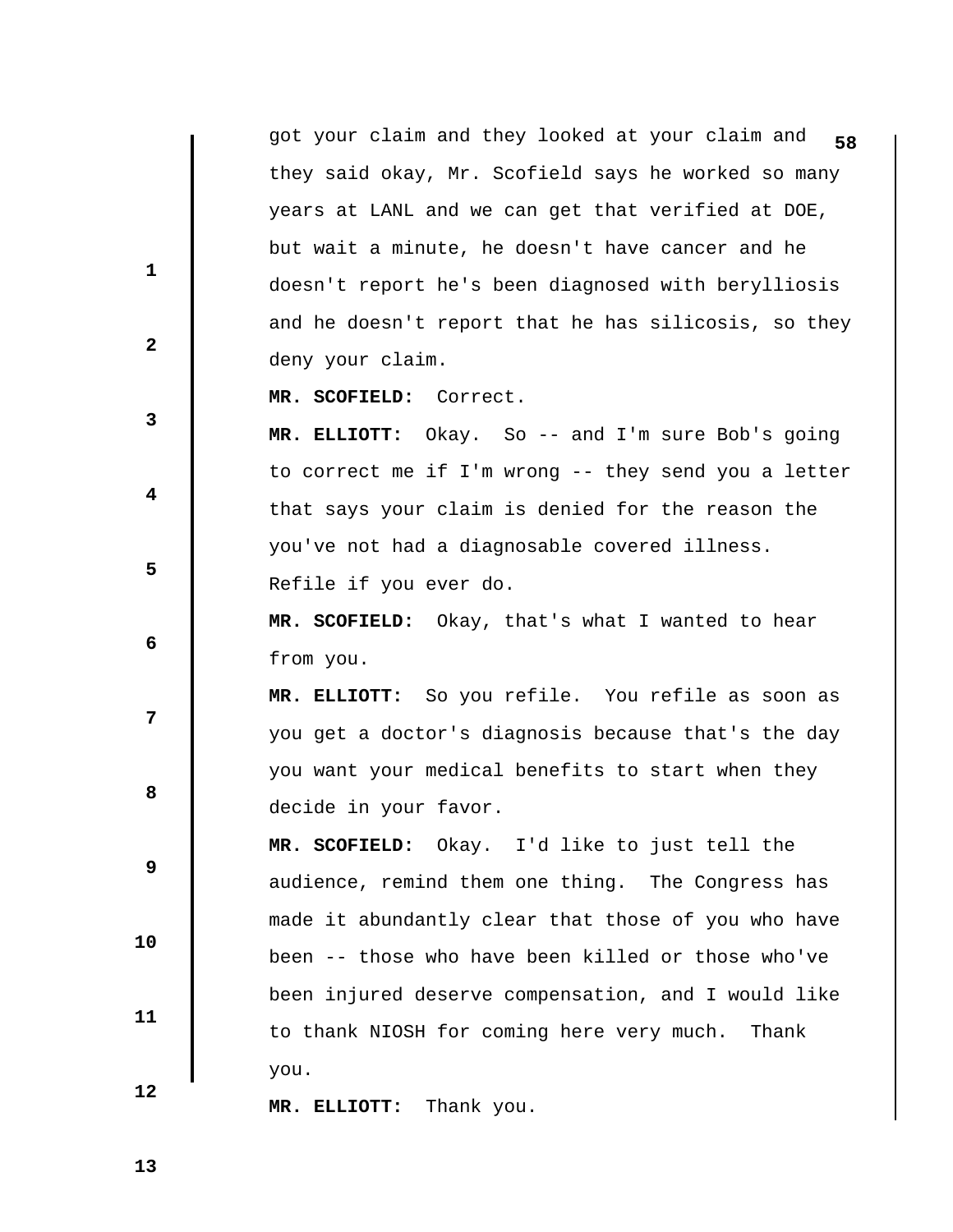|              | MR. CASADOS: Yes, my name is Filemon Casados.<br>$I$ 59 |
|--------------|---------------------------------------------------------|
|              | have a paper or a letter, rather, that I forwarded      |
|              | to the editor of the Santa Fe New Mexican. I would      |
|              | like to present this to you people.                     |
| $\mathbf 1$  | <b>UNIDENTIFIED:</b> Have it read into the record.      |
|              | MR. CASADOS: I would like it to become part of the      |
| $\mathbf{2}$ | record for tonight. If you would care to read that      |
|              | to the people over here, I would appreciate it.         |
| 3            | MR. ELLIOTT: Okay. I'll let Ted read it.                |
|              | You want me to read the whole article?<br>MR. KATZ:     |
| 4            | MR. CASADOS: The article on the left-hand side --       |
|              | MR. KATZ: Let me find it. Okay, you wrote this,         |
| 5            | obviously?                                              |
|              | MR. CASADOS: That's right.                              |
| 6            | Okay. So this is an overall title Time<br>MR. KATZ:     |
|              | for country to repay nuclear workers. (Reading) I       |
| 7            | am writing this letter on behalf of all the nuclear     |
|              | workers throughout the United States who were loyal     |
| 8            | and patriotic soldiers of the Cold War, who             |
|              | performed their duties and did their part in            |
| 9            | providing this nation with the instruments necessary    |
|              | for its defense while employed at many of our           |
| 10           | country's nuclear laboratories.                         |
|              | We read daily in papers that our government is          |
| 11           | spending billions of dollars in foreign aid. I          |
|              | believe that America's aid should start here at home    |
| 12           | by providing the necessary assistance to all of our     |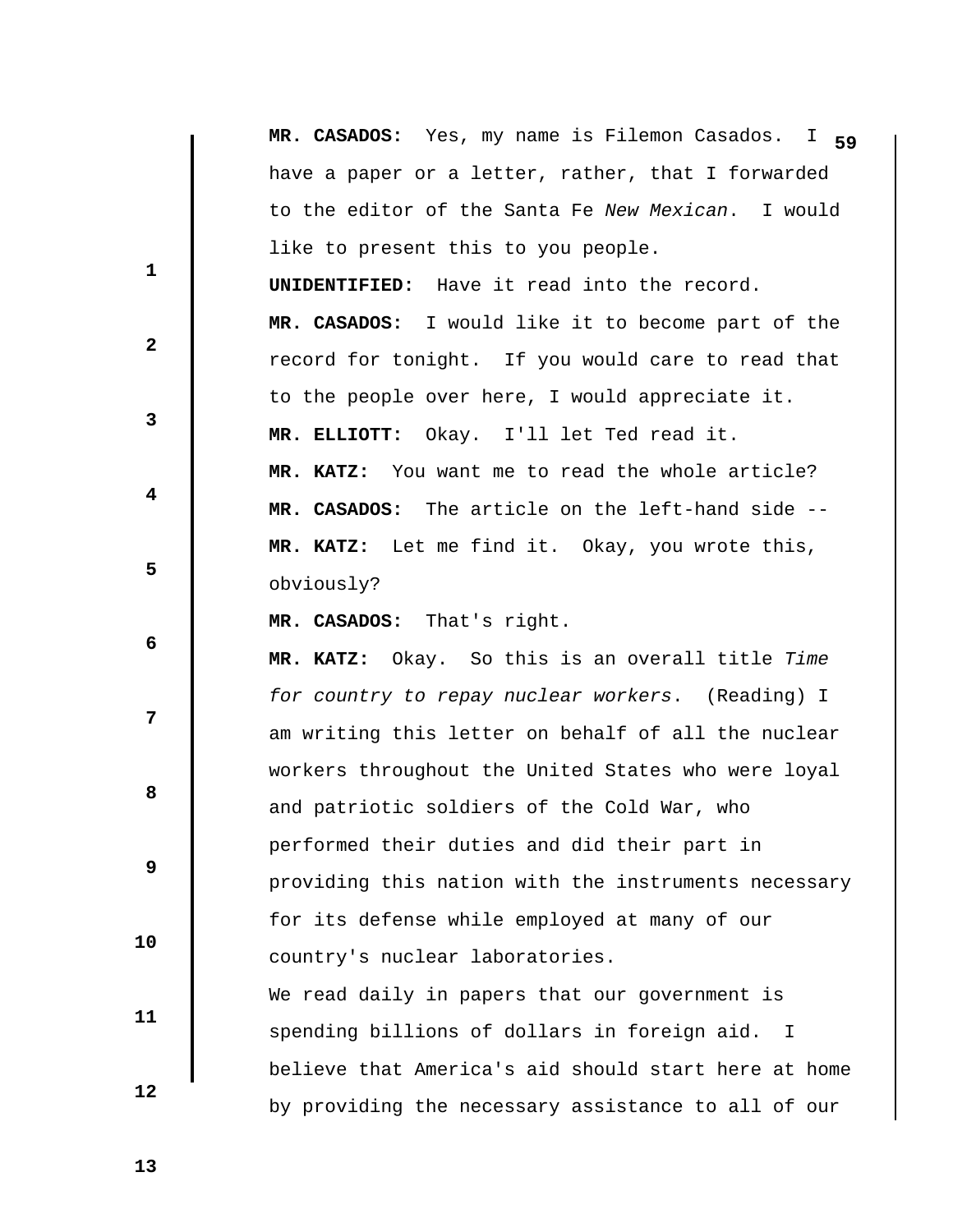**60** nuclear workers.

 $\parallel$ 

|              | Please remember that these workers were loyal and    |
|--------------|------------------------------------------------------|
|              | patriotic soldiers of the Cold War, performing their |
|              | duties for our nation's security. It is about time   |
| $\mathbf{1}$ | these Americans get the medical and financial        |
|              | assistance they deserve. Hopefully the claims from   |
| $\mathbf{2}$ | the Los Alamos laboratory will receive the same kind |
|              | of attention as those submitted in Kentucky and      |
| 3            | other parts of this country.                         |
|              | We did our part by providing our government with the |
| 4            | tools and instruments needed for the security and    |
|              | defense of our great nation. It is time the United   |
| 5            | States government did its part in supporting us.     |
|              | Filemon Casados, Santa Fe.                           |
|              |                                                      |
| 6            | (Applause)                                           |
|              | MR. CASADOS: Thank you very much. I worked up at     |
| 7            | Los Alamos for 35 years. I retired back in 1990. I   |
|              | was somehow presented with a letter in the year 2000 |
| 8            | indicating that I was entitled to get myself re-     |
|              | examined or get a physical examination at John       |
| 9            | Hopkins over in Espanola, which I did. I took that   |
|              | test and two or three weeks later the results came   |
| 10           | back to where they found that I was contaminated     |
|              | with beryllium, sensitized, and they gave me a       |
| 11           | record as to what all they found with me, medically  |
| 12           | speaking. But the idea was that I was supposed to    |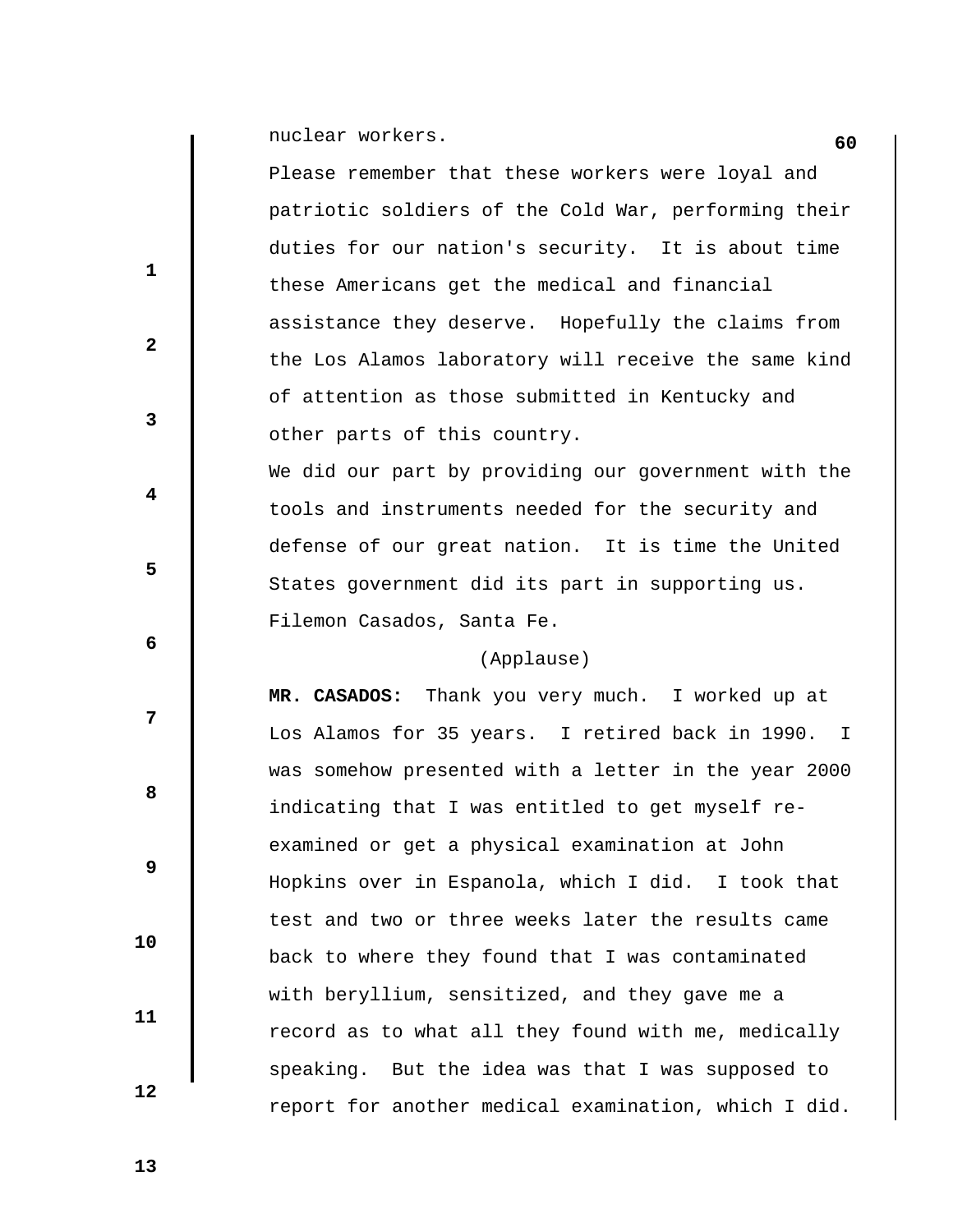|              | I never got back the results on that second one, 61 |
|--------------|-----------------------------------------------------|
|              | but then I took a third one not too awful long ago  |
|              | and this third one that I took was only after I had |
|              | pursued the help of Mr. Floyd Archiletta* from the  |
| $\mathbf{1}$ | Department of Labor here in Espanola and his co-    |
|              | partner, David. They helped me submit the letter,   |
| $\mathbf{2}$ | the claim, that went on to Denver.                  |
|              | Denver took quick action on that and presented me   |
| 3            | with directions as to how to guide myself to pursue |
|              | the claim in its entirety. I've got these people,   |
| 4            | Floyd, Mr. Bob Monsenadas* at a meeting that was    |
|              | held over here in Espanola where Jeff Bingaman and  |
| 5            | Udall and I believe -- who was the Secretary of     |
|              | Labor there?                                        |
| 6            | UNIDENTIFIED: Beverly Cook?                         |
|              | Was it Beverly Cook that was there?<br>MR. CASADOS: |
| 7            | Yeah.<br>UNIDENTIFIED:                              |
|              | MR. CASADOS: Beverly Cook was there and I stood up  |
| 8            | and spoke. I more or less presented them with the   |
|              | same topic of conversation that I have in that      |
| 9            | letter, but I don't know what action they're going  |
|              | to take in regards to supporting the claims that    |
| 10           | most of us people over here have submitted.<br>I in |
|              | turn have submitted a claim which has reached the   |
| 11           | highest level, I guess, that it can go because I    |
|              | have been recognized as being sensitized with       |
| 12           | beryllium and my case has been up to Denver and has |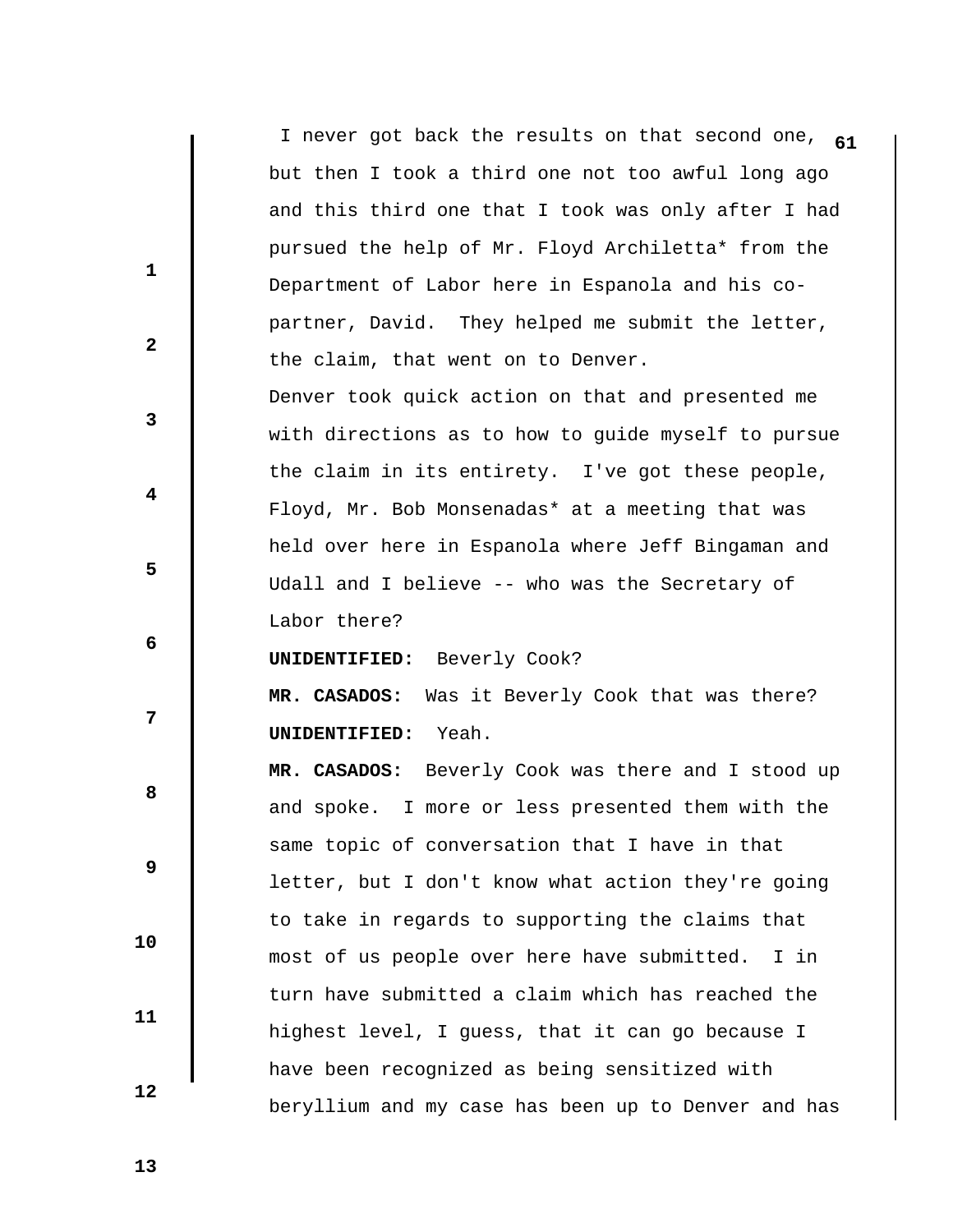|              | been given the approval of the final adjudication 62 |
|--------------|------------------------------------------------------|
|              | board where my case, at this particular point in     |
|              | time, has been solved or come to a point where I can |
|              | find some good results as to the idea of being       |
| 1            | provided medical attention and expenses paid one way |
|              | or the other and to pursue this route until maybe    |
| $\mathbf{2}$ | something else develops. Since I do have this        |
|              | beryllium sensitivity, I know that it's not going to |
| 3            | go away, but the condition will be there forever.    |
|              | Anyhow, what I want to do at this particular point   |
| 4            | in time is that I want to tell all the people over   |
|              | here that there is light at the end of the tunnel.   |
| 5            | It just takes a little bit of patience and           |
|              | perseverance. And what I'd like to do at this        |
| 6            | particular point in time is thank the people that    |
|              | helped me pursue this matter to this point, and they |
| 7            | are Mr. Ken Silvers, for one, Mr. Ben Ortiz over     |
|              | here in the back, Jesse over here, Scofield and      |
| 8            | where's Richard?                                     |
|              | <b>UNIDENTIFIED:</b> Right here.                     |
| 9            | MR. CASADOS: And Richard, and also Mr. Bob           |
| 10           | Monsenadas, who was very instrumental in guiding me  |
|              | on how to pursue the final procedures of getting my  |
|              | claim filed in the right manner. Mr. Floyd           |
| 11           | Archiletta was very, very helpful in providing the   |
|              | rest of the work that needed to be filed, so I want  |
| 12           | to thank all of those people for the help they had   |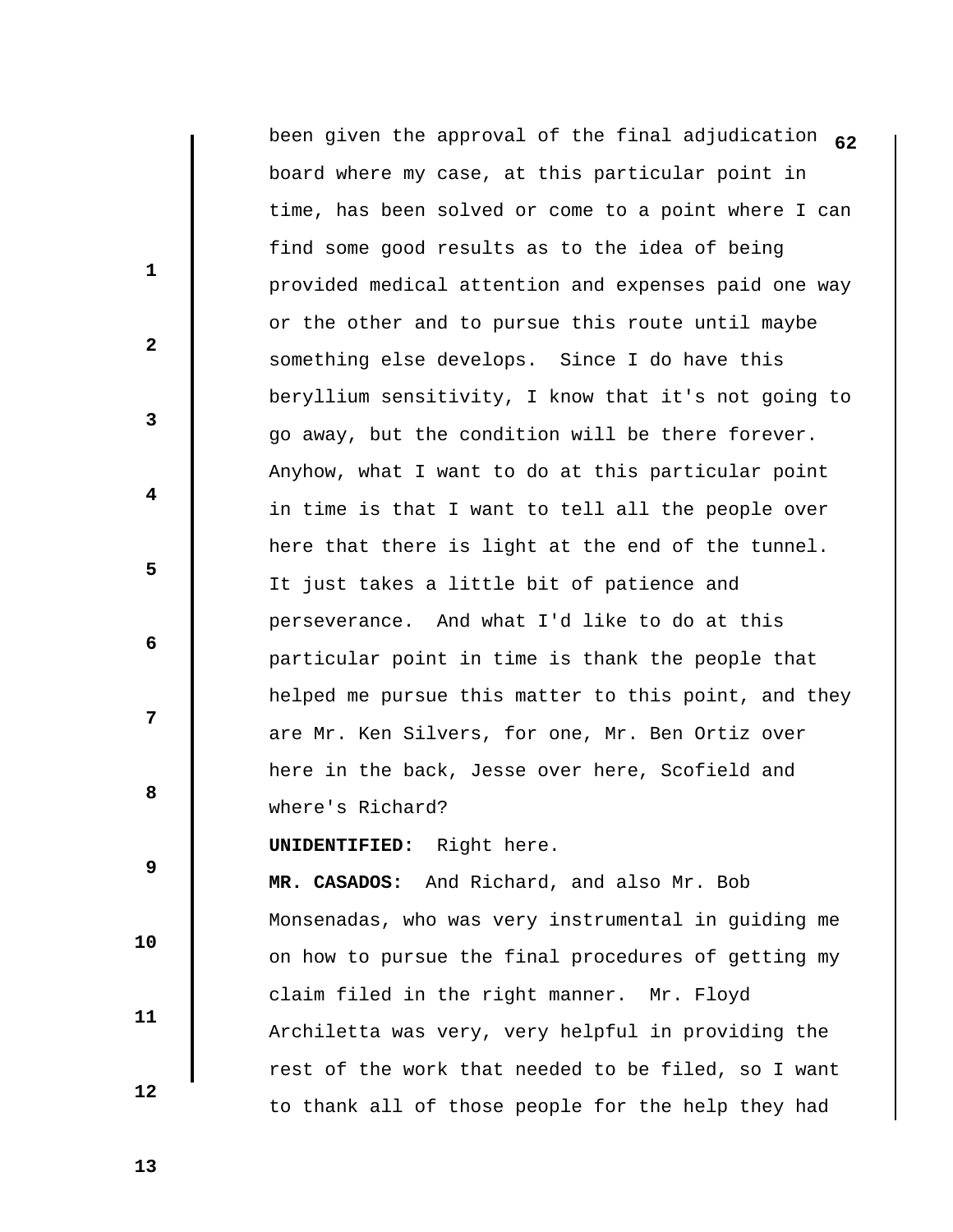|                         | given me. And at this particular point in time,<br>63 |
|-------------------------|-------------------------------------------------------|
|                         | like I say, I do feel that the government owes these  |
|                         | people that worked up in the government projects and  |
|                         | have gotten contaminated, they owe them a lot more    |
| $\mathbf{1}$            | than what they owe them rag mops up in Afghanistan,   |
|                         | up in Africa, up in Europe, any part of the -- other  |
| $\mathbf{2}$            | part of the world that we provide aid to. I think     |
|                         | aid should start over here with this people. Thank    |
| $\mathbf{3}$            | you very much.                                        |
|                         | UNIDENTIFIED: Right, Fil.                             |
| $\overline{\mathbf{4}}$ | (Applause)                                            |
|                         | MR. ELLIOTT: Is there anyone else? We've gone past    |
| 5                       | our time and -- okay. I don't want to shut anybody    |
|                         | out, but I'm pretty tired and hot, myself.            |
| 6                       | MR. VILLEDIA: I'll keep it short. My name's Daniel    |
|                         | Villedia. I'm environmental health and science        |
| 7                       | student at Mexico highlands. I'm working with Ken     |
|                         | Silver on a MTA grant that was granted to us from     |
| 8                       | It's an organization out of Washington,<br>Resolve.   |
|                         | D.C. and my grandfather, he died of working at the    |
| 9                       | Labs, he was killed up there, and I've worked at the  |
|                         | Labs and I worked for various subcontractors and I    |
| 10                      | worked -- I mean for Los Alamos and PNNL and right    |
|                         | now I'm working on this contact list for workers      |
| 11                      | with -- for the CDC when you finish your dose         |
|                         | reconstruction so when this data gets -- when this    |
| 12                      | information gets released on CD-ROM that we can help  |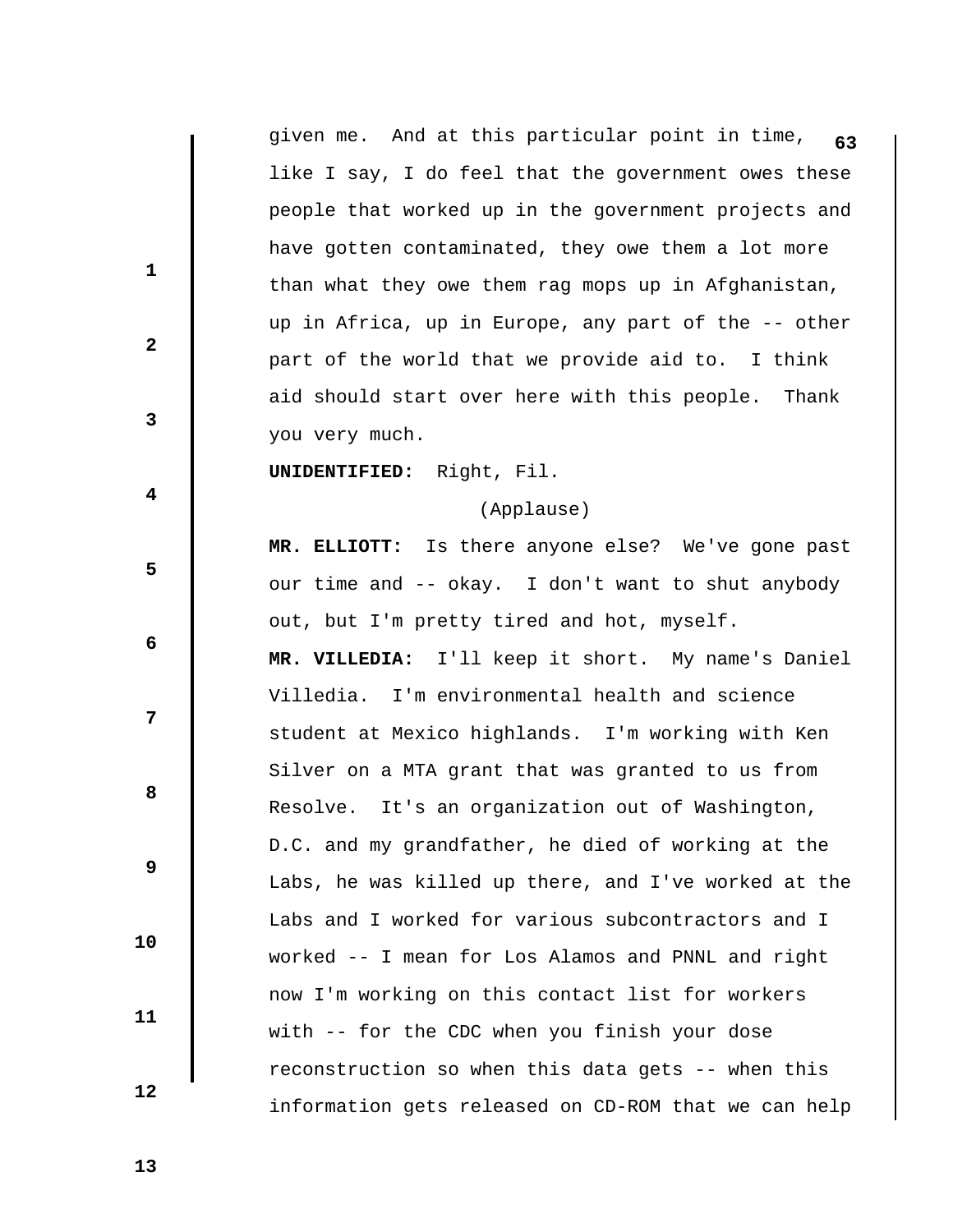|              | find any relevant documents or correlation to their64 |  |  |  |  |  |  |  |  |  |
|--------------|-------------------------------------------------------|--|--|--|--|--|--|--|--|--|
|              | claims.                                               |  |  |  |  |  |  |  |  |  |
|              | And what I was wondering, is it all right if I hand   |  |  |  |  |  |  |  |  |  |
|              | this out to some workers and they can mail it to me   |  |  |  |  |  |  |  |  |  |
| 1            | or they can drop it off at our office, which is at    |  |  |  |  |  |  |  |  |  |
|              | the Johnson Control Buildings behind the gym here at  |  |  |  |  |  |  |  |  |  |
| $\mathbf{2}$ | the Northern Mexico Community College. We have an     |  |  |  |  |  |  |  |  |  |
|              | office there.                                         |  |  |  |  |  |  |  |  |  |
| 3            | MR. ELLIOTT: Sure, I have no problem with that and    |  |  |  |  |  |  |  |  |  |
|              | I think what you and Ken are doing trying to find     |  |  |  |  |  |  |  |  |  |
| 4            | available information is valuable. We appreciate      |  |  |  |  |  |  |  |  |  |
|              | your efforts on that.                                 |  |  |  |  |  |  |  |  |  |
| 5            | MR. VILLEDIA: Great, thank you.                       |  |  |  |  |  |  |  |  |  |
|              | MR. ELLIOTT: Well, folks -- okay, we've got one       |  |  |  |  |  |  |  |  |  |
| 6            | more?                                                 |  |  |  |  |  |  |  |  |  |
|              | MR. TRUJILLO: I'm Leroy Trujillo, and they called     |  |  |  |  |  |  |  |  |  |
| 7            | me for a physical and when I came to the physical     |  |  |  |  |  |  |  |  |  |
|              | they said I had some beryllium. And then they         |  |  |  |  |  |  |  |  |  |
| 8            | called me again and they said I got none. Maybe God   |  |  |  |  |  |  |  |  |  |
|              | or the devil come and take it away from me, I don't   |  |  |  |  |  |  |  |  |  |
| 9            | know.                                                 |  |  |  |  |  |  |  |  |  |
|              | (Laughter)                                            |  |  |  |  |  |  |  |  |  |
| 10           | MR. ELLIOTT: I'd suggest you get another test         |  |  |  |  |  |  |  |  |  |
|              | 'cause sometimes the test -- the beryllium            |  |  |  |  |  |  |  |  |  |
| 11           | sensitivity test comes back negative and then -- as   |  |  |  |  |  |  |  |  |  |
|              | you heard another gentleman talk about his, the       |  |  |  |  |  |  |  |  |  |
| 12           | third time it was positive again. And they'll take    |  |  |  |  |  |  |  |  |  |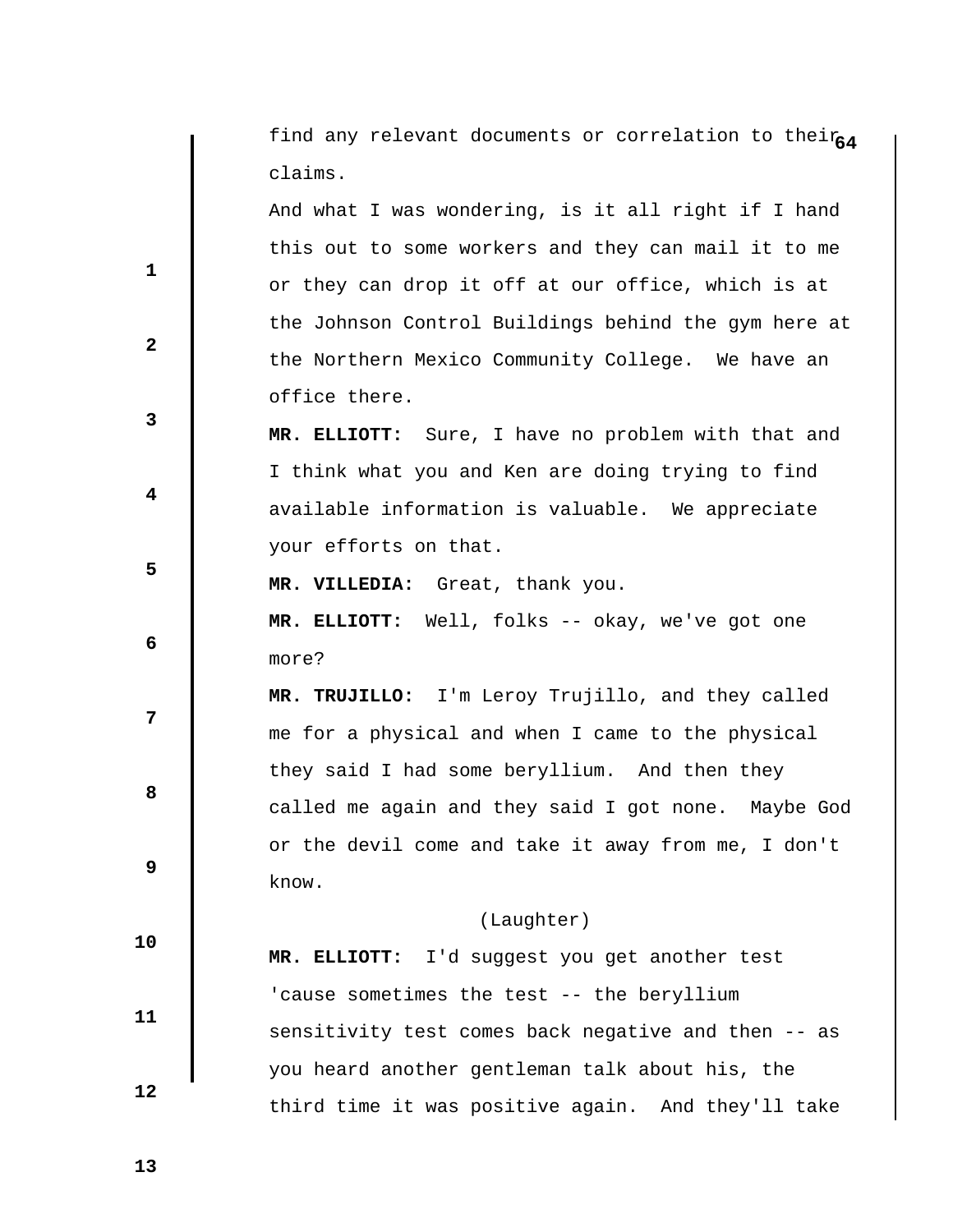**65** two out of three, I know that.

 **MR. TRUJILLO:** And then I work in CMR building, in the hardest place of the CMR building. And I got some -- almost cancer. Tumor cancer, and I don't know what's going to happen, so they haven't -- I don't have -- received any more letters or anything.  **MR. ELLIOTT:** Have you filed a claim for the cancer?  **MR. TRUJILLO:** Yeah. Okay, thank you very much.  **MR. ELLIOTT:** Thank you for your comments. Rich?  **MR. ESPINOSA:** Just a quick statement -- Richard Espinosa. For the members of the public that showed up, I want to thank you. As a Board member on this Advisory Board, it helps me make decisions and represent the people in the best possible manner. As I said before, I was here for my local union, but also as a Board member, and all your statements has helped me out a lot and I appreciate it. For the members of NIOSH and CDC, if you're traveling to Albuquerque, be careful on the way home. This is the land of enchantment, but it can become the land of entrapment.  **MR. ELLIOTT:** I want to thank everybody for coming tonight and I thank you for your patience, your perseverance and I really appreciate your sitting here in this hot weather and listening to us. I

hope we were informative and helped you. Thank you

 **12** 

very much.

 **10** 

 **11** 

 **1** 

**2** 

**3** 

 **4** 

 **6** 

**8 8** 

 **9** 

 **5** 

 **7**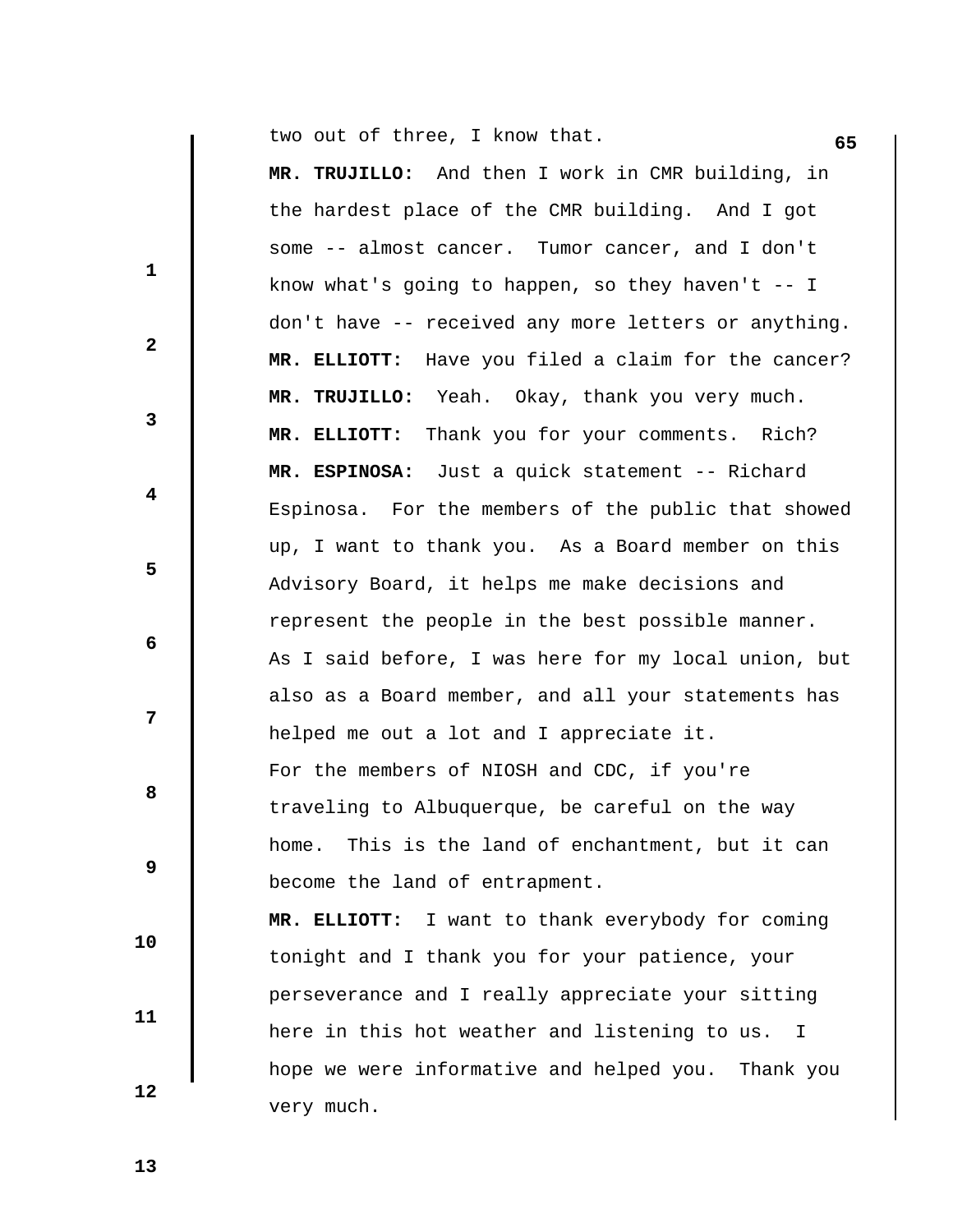